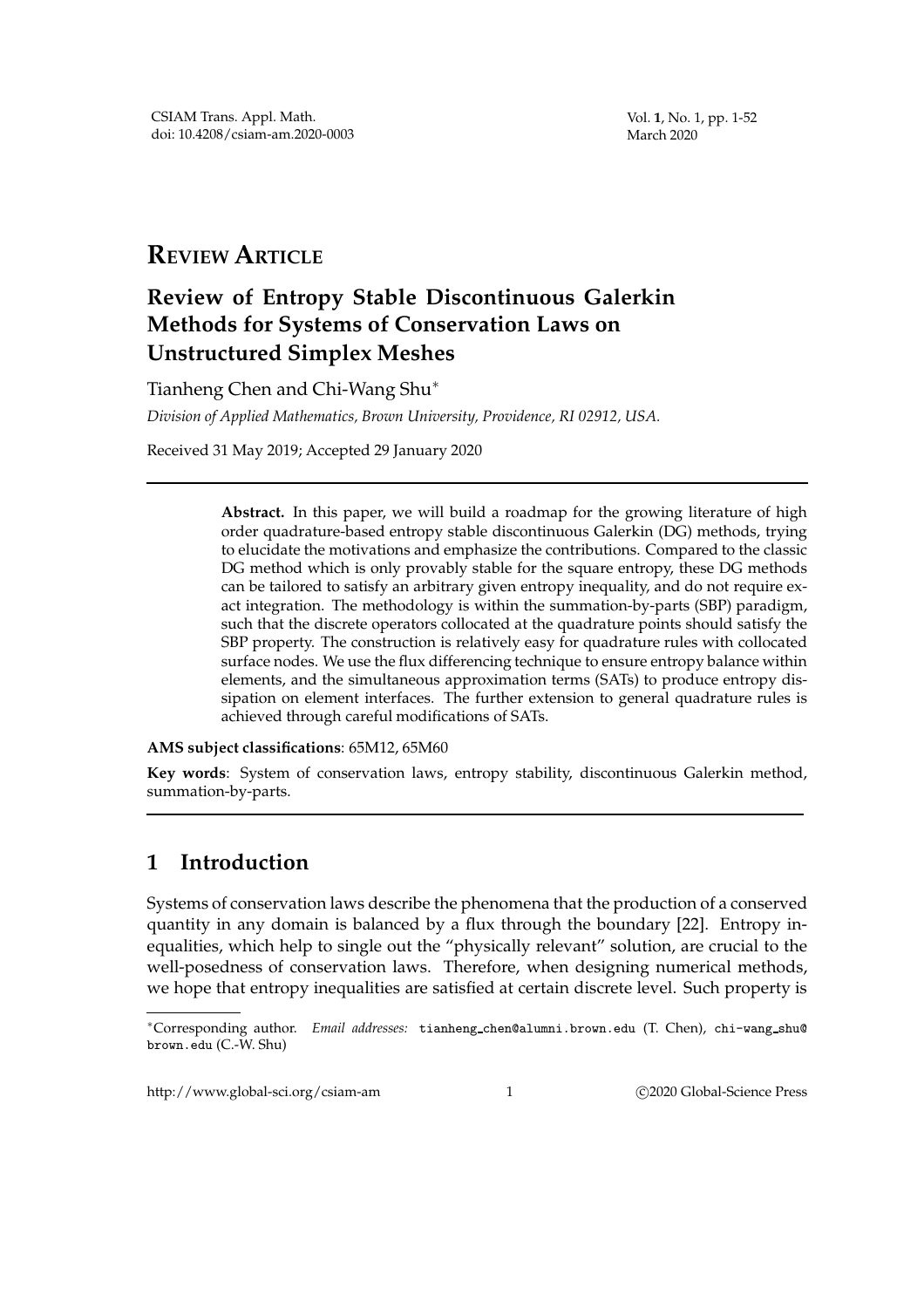called entropy stability. Entropy stability analysis is well-developed for the first order (finite volume) method. The key concepts are Tadmor's entropy conservative fluxes and entropy stable fluxes [81, 82]. For high order entropy stable finite volume methods, a major result is the *TeCNO* scheme, proposed by Fjordholm, Mishra and Tadmor [31] as a version of ENO schemes [45]. The authors used high order linear combinations of entropy conservative fluxes in [61], along with the sign property of ENO reconstruction [32].

Discontinuous Galerkin (DG) methods [13–15, 17], due to their local conservation, great parallel efficiency and flexibility for dealing with unstructured meshes, constitute another popular category of high order numerical methods for solving conservation laws. It is well known that the classic DG method satisfies a discrete entropy inequality with respect to the square entropy (i.e.,  $L^2$  stability), for scalar conservation laws [58] and symmetric systems [54]. However, the stability result is only valid for the square entropy function. There is no provable stability for problems such that the square function does not define an entropy function. Moreover, we implicitly assume that all integrals in the DG formulation are evaluated exactly. In practice, numerical quadrature rules are usually applied, and the method we actually code up might not be stable. One possible remedy to accomplish entropy stability for an arbitrary given entropy function is to approximate the entropy variables of that entropy function directly (see [2,53,56,87]). This approach is computationally expensive, as we need to solve nonlinear systems at each time step, even for explicit time discretization. Besides, the stability proof still relies on the assumption of exact integration.

Over the past decade, there have been rapid developments on entropy stable quadrature-based DG methods. These DG methods are often characterized in the matrixvector nodal formulation collocated at the quadrature points [49, 60]. Because of the approximation error induced by quadrature, we no longer have the integration by parts property and the chain rule. The methodology was first developed for the Legendre-Gauss-Lobatto quadrature rule in one space dimension. The corresponding discrete operators (i.e., matrices) were shown to satisfy the summation-by-parts (SBP) property [24, 26, 80], which is the discrete analogue of integration by parts. The distinctive feature of the Gauss-Lobatto quadrature rule is that it contains the two boundary points. Then we make sure that the boundary matrices are diagonal, and neighboring cells can be coupled in a natural way through penalty type terms, usually called simultaneous approximation terms (SATs) in the literature. In order to deal with the loss of chain rule, ad hoc split form methods have been provided for the Burgers equation [36], shallow water equations [39] and Euler equations [38] (for kinetic energy stability). In [4, 5], Carpenter et al. revealed the generic logic behind the splitting procedure by demonstrating the *flux differencing* technique. Flux differencing is essentially high order difference operations on Tadmor's entropy conservative fluxes, and is applicable to any system with any given entropy function.

The one-dimensional Gauss-Lobatto nodal methodology can be easily generalized to multi-dimensional Cartesian meshes through tensor product. In [12], Chen and Shu proposed the entropy stable DG method on unstructured simplex meshes, by intro-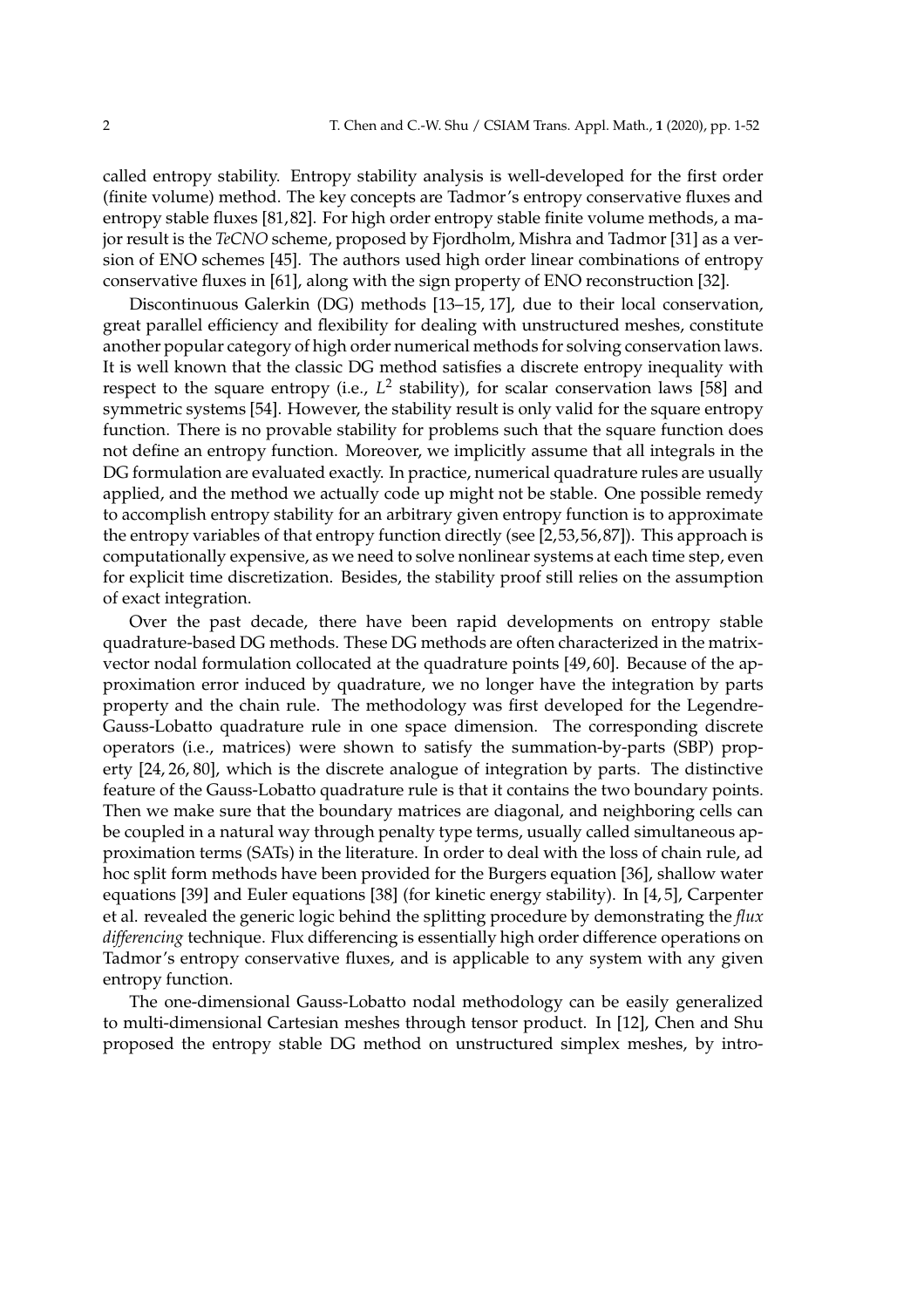ducing special Gauss-Lobatto type quadrature rules with collocated surface quadrature points, and establishing discrete operators with the multi-dimensional summation-byparts property [27, 52]. The further extension to general quadrature rules is highly nontrivial. Although we are still able to produce SBP operators in the general setting, the boundary matrices are dense, which makes the treatment of element coupling terms (i.e., SAT) more involved. In [65, 69, 71], the authors again used the idea of splitting to construct ad hoc entropy stable SATs for some special problems. Then for general systems, two different entropy stable DG methods were given by Chan in [7, 8] and Crean et al. in [19, 20]. In both approaches, effectively an augmented set of SBP operators with diagonal boundary matrices was invented, so that the flux differencing term and the SAT were built on those newly defined operators. They will be named hybridized SBP operators approach and global SBP operators approach in this paper. We also remark that in [1], Abgrall recommended a "brute force" type approach that eliminates entropy error and enforces chain rule directly. It arrived at the same goal as flux differencing, without necessitating entropy conservative fluxes.

There have been numerous contributions improving the framework in many other aspects. To name a few, entropy stable DG methods were devised for convection-diffusion equations [4,5,12,37], MHD equations [3,62], shallow water equations [39,69,83–85] (with the well-balancedness property), gradient flow problems [77, 78], two-phase flow problems [73] and stochastic problems [64] (via the generalized polynomial chaos approach in [86]). The staggered-grid variant was discussed in [25, 67], and by using this idea, *modal* DG formulations (evolving polynomials instead of nodal values) were recovered in [7, 8]. Continuous SBP operators and the corresponding entropy stable continuous finite element method was developed in [50]. The assumption of conforming simplex meshes can also be greatly relaxed. People have studied the generalization to curvilinear meshes [3, 4, 9, 20, 37], non-conforming meshes [35], moving meshes [74] and space-time meshes [34].

The objective of this paper is to systematically review and reinterpret the existing quadrature-based entropy stable DG methods, primarily in the context of unstructured simplex meshes. The rest of this paper is organized as follows. In Section 2, we briefly present some necessary background materials, including continuous entropy analysis for systems of conservation laws, and discrete entropy analysis for the first order method and the classic DG method. In Section 3, we introduce quadrature rules on simplex elements and the corresponding summation-by-parts operators, deriving the matrix-vector nodal representation of the classic DG method. In Section 4, we derive the entropy stable DG method for quadrature rules with collocated surface nodes (and diagonal boundary matrices), which is followed by the extension to general quadrature rules (and dense boundary matrices) in Section 5. We check the accuracy of these DG methods by carrying out a simple numerical test for the two-dimensional Burgers equation. Several additional topics are explained in Section 6. Concluding remarks and future research directions are given in Section 7. Finally in the appendices, we demonstrate the equivalence of flux differencing and splitting in certain cases, as well as the proofs of some theorems.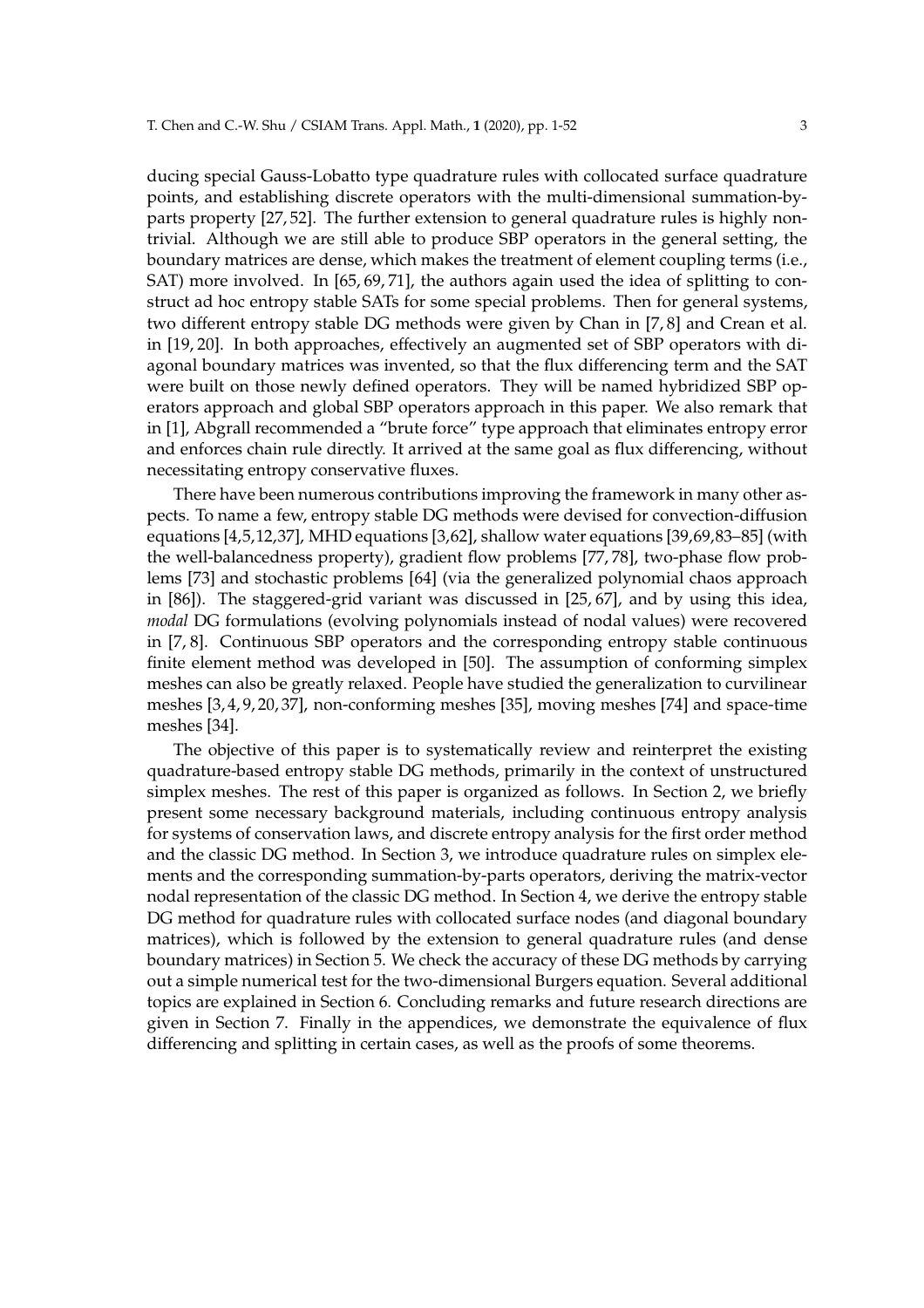# **2 Background: systems of conservation laws**

### **2.1 Continuous entropy analysis**

The general form of systems of conservation laws is

$$
\frac{\partial \mathbf{u}}{\partial t} + \sum_{m=1}^{d} \frac{\partial \mathbf{f}_m(\mathbf{u})}{\partial x_m} = 0, \quad (t, \mathbf{x}) \in [0, \infty) \times \mathbb{R}^d,
$$
\n(2.1)

where **u**∈**R**<sup>*p*</sup> are vector-valued conservative variables, and  $f<sub>m</sub> ∈ **R**<sup>p</sup>$  are flux functions. A scalar convex function  $U(\mathbf{u})$  is called an entropy function for (2.1) if there exist entropy fluxes  $\{F_m(\mathbf{u})\}_{m=1}^d$ , such that the following integrability condition holds

$$
U'(\mathbf{u})\mathbf{f}'_m(\mathbf{u}) = F'_m(\mathbf{u}), \quad 1 \le m \le d. \tag{2.2}
$$

 $U'(\mathbf{u})$  and  $F'_m(\mathbf{u})$  are understood as row vectors, and  $\mathbf{f}'_m(\mathbf{u})$  is the  $p \times p$  Jacobian matrix. Given a strictly convex entropy function  $U$ , let  $\mathbf{v} = U'(\mathbf{u})^T$  be the entropy variables. Then  $\mathbf{v}'(\mathbf{u}) = U''(\mathbf{u})$  is symmetric positive-definite, and the mapping  $\mathbf{u} \mapsto \mathbf{v}$  is invertible. We also define the potential fluxes

$$
\psi_m(\mathbf{v}) = \mathbf{v}^T \mathbf{f}_m(\mathbf{u}(\mathbf{v})) - F_m(\mathbf{u}(\mathbf{v})), \quad 1 \le m \le d. \tag{2.3}
$$

One can verify that (see e.g. [42])

$$
\psi'_m(\mathbf{v}) = \mathbf{f}_m(\mathbf{u}(\mathbf{v}))^T.
$$
\n(2.4)

In addition, for a unit vector **n**∈**R***<sup>d</sup>* , we set

$$
\mathbf{f}_{\mathbf{n}}(\mathbf{u}) = \sum_{m=1}^{d} n_m \mathbf{f}_m(\mathbf{u}), \quad F_{\mathbf{n}}(\mathbf{u}) = \sum_{m=1}^{d} n_m F_m(\mathbf{u}), \quad \psi_{\mathbf{n}}(\mathbf{v}) = \sum_{m=1}^{d} n_m \psi_m(\mathbf{v}).
$$

If **u** is a smooth solution of (2.1), by (2.2), *U*(**u**) satisfies a secondary conservation law

$$
\frac{\partial U(\mathbf{u})}{\partial t} + \sum_{m=1}^{d} \frac{\partial F_m(\mathbf{u})}{\partial x_m} = 0.
$$
 (2.5)

At discontinuities, we require the entropy to dissipate, a weak solution **u** of (2.1) is called an entropy solution if for all entropy functions, we have the following entropy inequality

$$
\frac{\partial U(\mathbf{u})}{\partial t} + \sum_{m=1}^{d} \frac{\partial F_m(\mathbf{u})}{\partial x_m} \le 0 \quad \text{(in the weak sense)}.
$$
 (2.6)

Formally integrating (2.6) in space, and assuming that **u** is compactly supported, we obtain the bound

$$
\frac{d}{dt} \int_{\Omega} U(\mathbf{u}) d\mathbf{x} \le 0.
$$
 (2.7)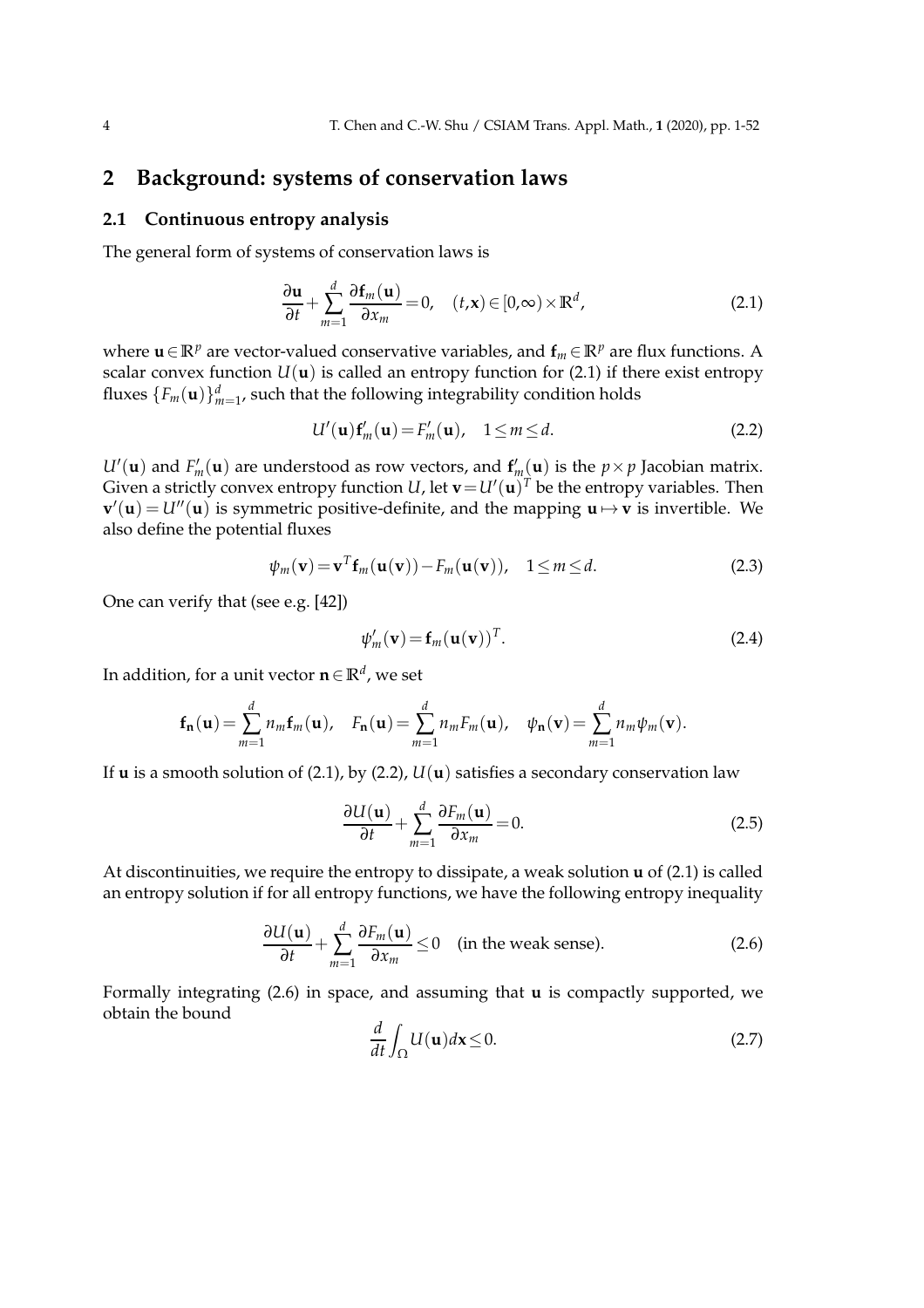T. Chen and C.-W. Shu / CSIAM Trans. Appl. Math., **1** (2020), pp. 1-52 5

In other words, the total amount of entropy is non-increasing with respect to time.

For scalar conservation laws  $(p=1)$ , any convex function *U* defines an entropy function, with entropy fluxes  $F_m(u) = \int^u U'(s) f'_m(s) ds$ . Due to the abundance of entropy functions, there exists a unique "physically correct" entropy solution. For general systems, existence of entropy function is no longer guaranteed, and both existence and uniqueness of entropy solutions are much more challenging. Fortunately, in almost all systems we encounter in practice (e.g. shallow water equations, Euler equations, MHD equations), we are able to find entropy functions with physical meaning. We refer interested readers to [22, 41] for more details on the entropy analysis of systems of conservation laws.

### **2.2 First order method**

Now we start to look into the numerical aspects. We will mostly conduct semi-discrete analysis, i.e., temporal discretization is not taken into account. For spatial discretization, suppose that Ω ∈ **R***<sup>d</sup>* is some polygonal computational domain equipped with periodic boundary condition. Let  $\mathcal{T}_h = \{T_k\}_{k=1}^K$  be some conforming partition of  $\Omega$ , and  $h$  be the characteristic length of  $\mathcal{T}_h$ . We assume that each element  $T_\kappa$  is a simplex, so that  $\partial T_\kappa$ consists of (*d*−1)-dimensional simplex faces. The collection of faces is denoted by

$$
\Gamma_h = \{ \gamma : \gamma = \partial T_{\kappa} \cap \partial T_{\nu}, \ 1 \leq \kappa, \nu \leq K, \ \kappa \neq \nu \}. \tag{2.8}
$$

Given  $T_k \in \mathcal{T}_h$  and  $\gamma \in \Gamma_h$  such that  $\gamma \in \partial T_k$ , we use the notation  $\mathbf{n}^{\gamma_K}$  to represent the unit outward normal vector at *γ*. We will often omit the superscripts *γ* and *κ* if they can be inferred from the context.

The first order (finite volume) method evolves the piecewise constant function  $\mathbf{u}_h(t,\mathbf{x}) = \sum_{\kappa=1}^K \mathbf{u}^{\kappa}(t) \mathbb{1}_{T_{\kappa}}(\mathbf{x})$ , and is written in the conservative form

$$
\frac{d\mathbf{u}^{\kappa}}{dt} + \frac{1}{|T_{\kappa}|} \Big( \sum_{\gamma \in \partial T_{\kappa}} |\gamma| \widehat{\mathbf{f}}_{\mathbf{n}}(\mathbf{u}^{\kappa}, \mathbf{u}^{\nu}) \Big) = 0, \quad 1 \leq \kappa \leq K,
$$
\n(2.9)

where  $\Omega_{\nu}$  is the adjacent element on the opposite side of  $\gamma$ , and  $\hat{\mathbf{f}}_{n}(\mathbf{u}_{L}, \mathbf{u}_{R})$  is some directional interface numerical flux function, satisfying

- 1. Consistency:  $\hat{\mathbf{f}}_{n}(\mathbf{u}, \mathbf{u}) = \mathbf{f}_{n}(\mathbf{u}).$
- 2. Single-valuedness:  $\hat{\mathbf{f}}_{-\mathbf{n}}(\mathbf{u}_R, \mathbf{u}_L) = -\hat{\mathbf{f}}_{\mathbf{n}}(\mathbf{u}_L, \mathbf{u}_R)$ .

It actually approximates the following integral form of (2.1):

$$
\frac{d}{dt}\left(\int_{T_{\kappa}}\mathbf{u}d\mathbf{x}\right) + \int_{\partial T_{\kappa}}\mathbf{f}_{\mathbf{n}}(\mathbf{u})dS = 0.
$$
\n(2.10)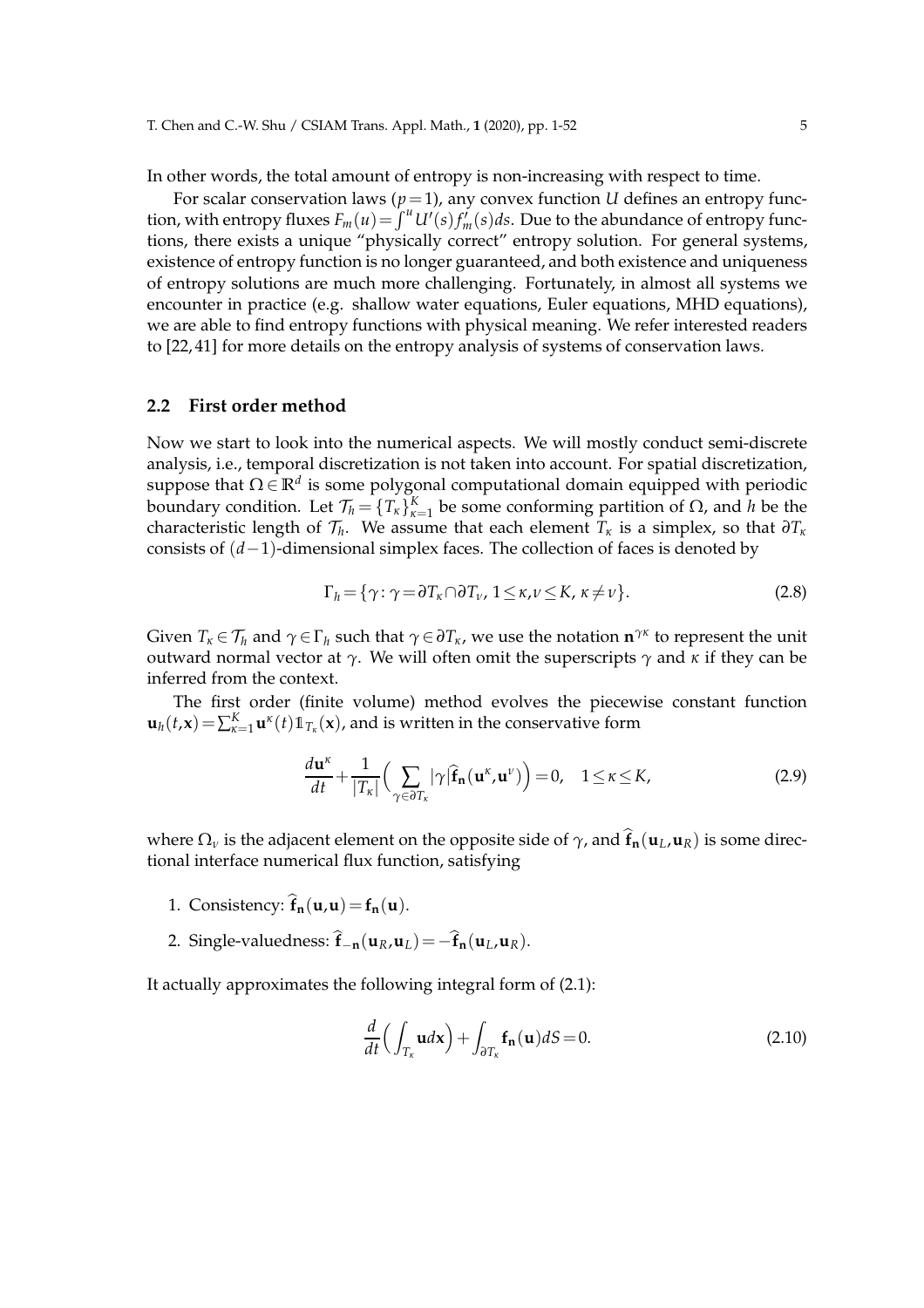Entropy stability of (2.9) is thoroughly studied by Tadmor in [81, 82]. For an entropy function *U*, the rate of change of the total entropy is

$$
\frac{d}{dt} \int_{\Omega} U(\mathbf{u}_{h}(t,\mathbf{x})) d\mathbf{x} = \frac{d}{dt} \Big(\sum_{\kappa=1}^{K} |T_{\kappa}| U^{\kappa}\Big) = -\sum_{\kappa=1}^{K} (\mathbf{v}^{\kappa})^{T} \Big(\sum_{\gamma \in \partial T_{\kappa}} |\gamma| \widehat{\mathbf{f}}_{\mathbf{n}}(\mathbf{u}^{\kappa}, \mathbf{u}^{\nu})\Big)
$$
\n
$$
= -\sum_{\gamma \in \Gamma_{h}} |\gamma| \Big((\mathbf{v}^{\kappa})^{T} \widehat{\mathbf{f}}_{\mathbf{n}} \gamma_{\kappa}(\mathbf{u}^{\kappa}, \mathbf{u}^{\nu}) + (\mathbf{v}^{\nu})^{T} \widehat{\mathbf{f}}_{\mathbf{n}} \gamma_{\nu}(\mathbf{u}^{\nu}, \mathbf{u}^{\kappa})\Big) \quad (\gamma = \partial T_{\kappa} \cap \partial T_{\nu})
$$
\n
$$
= \sum_{\gamma \in \Gamma_{h}} |\gamma| (\mathbf{v}^{\nu} - \mathbf{v}^{\kappa})^{T} \widehat{\mathbf{f}}_{\mathbf{n}} \gamma_{\kappa}(\mathbf{u}^{\kappa}, \mathbf{u}^{\nu}) \quad (\text{since } \mathbf{n}^{\gamma \nu} = -\mathbf{n}^{\gamma \kappa}), \tag{2.11}
$$

where we use the short hand notation  $U^k = U(\mathbf{u}^k)$  and  $\mathbf{v}^k = \mathbf{v}(\mathbf{u}^k)$ . This motivates us to define the concepts of entropy conservative flux and entropy stable flux.

**Definition 2.1.** *For*  $1 \le m \le d$ , *a* numerical flux function  $f_{m,S}(\mathbf{u}_L, \mathbf{u}_R)$  is called entropy conser*vative with respect to some entropy U if it is consistent, symmetric and satisfies the following equality:*

$$
(\mathbf{v}_R - \mathbf{v}_L)^T \mathbf{f}_{m,S}(\mathbf{u}_L, \mathbf{u}_R) = \psi_{m,R} - \psi_{m,L},
$$
\n(2.12)

where we again set  ${\bf v}_{L,R} \!=\! {\bf v}({\bf u}_{L,R})$  and  $\psi_{m,(L,R)} \!=\! \psi_m({\bf v}_{L,R}).\,$   $\{\psi_m\}_{m=1}^d$  are the potential fluxes *given in* (2.3)*. Given entropy conservative fluxes in all space dimensions, we also define the directional entropy conservative flux*

$$
\mathbf{f}_{\mathbf{n},S}(\mathbf{u}_L,\mathbf{u}_R)=\sum_{m=1}^d n_m \mathbf{f}_{m,S}(\mathbf{u}_L,\mathbf{u}_R).
$$

**Definition 2.2.** A directional numerical flux function  $\hat{\mathbf{f}}_{n}(\mathbf{u}_L,\mathbf{u}_R)$  is called entropy stable with *respect to some entropy U if it is consistent, single-valued and satisfies the following inequality:*

$$
(\mathbf{v}_R - \mathbf{v}_L)^T \mathbf{\hat{f}}_{\mathbf{n}} (\mathbf{u}_L, \mathbf{u}_R) \le \psi_{\mathbf{n},R} - \psi_{\mathbf{n},L}.
$$
 (2.13)

Recall (2.11). If  $\hat{\mathbf{f}}_n$  is entropy stable,

$$
\frac{d}{dt} \int_{\Omega} U(\mathbf{u}_{h}(t,\mathbf{x})) d\mathbf{x} \leq \sum_{\gamma \in \Gamma_{h}} |\gamma| (\psi_{\mathbf{n}^{\gamma\kappa}}^{\nu} - \psi_{\mathbf{n}^{\gamma\kappa}}^{\kappa}) = - \sum_{\gamma \in \Gamma_{h}} |\gamma| (\psi_{\mathbf{n}^{\gamma\kappa}}^{\kappa} + \psi_{\mathbf{n}^{\gamma\nu}}^{\nu})
$$

$$
= \sum_{\kappa=1}^{K} \Big( \sum_{\gamma \in \partial T_{\kappa}} |\gamma| \psi_{\mathbf{n}^{\gamma\kappa}}^{\kappa} \Big) = 0 \quad \left(\text{since } \sum_{\gamma \in \partial T_{\kappa}} |\gamma| \mathbf{n}^{\gamma\kappa} = 0\right).
$$

We accordingly say that (2.9) is entropy stable with respect to *U*. Similarly, if  $\hat{\mathbf{f}}_n$  is entropy conservative, the total entropy does not change and the scheme is said to be entropy conservative.

In the scalar case, the entropy conservative fluxes are uniquely determined

$$
f_{m,S}(u_L, u_R) = \begin{cases} \frac{\psi_{m,R} - \psi_{m,L}}{v_R - v_L}, & u_L \neq u_R, \\ f_m(u_L), & u_L = u_R. \end{cases}
$$
 (2.14)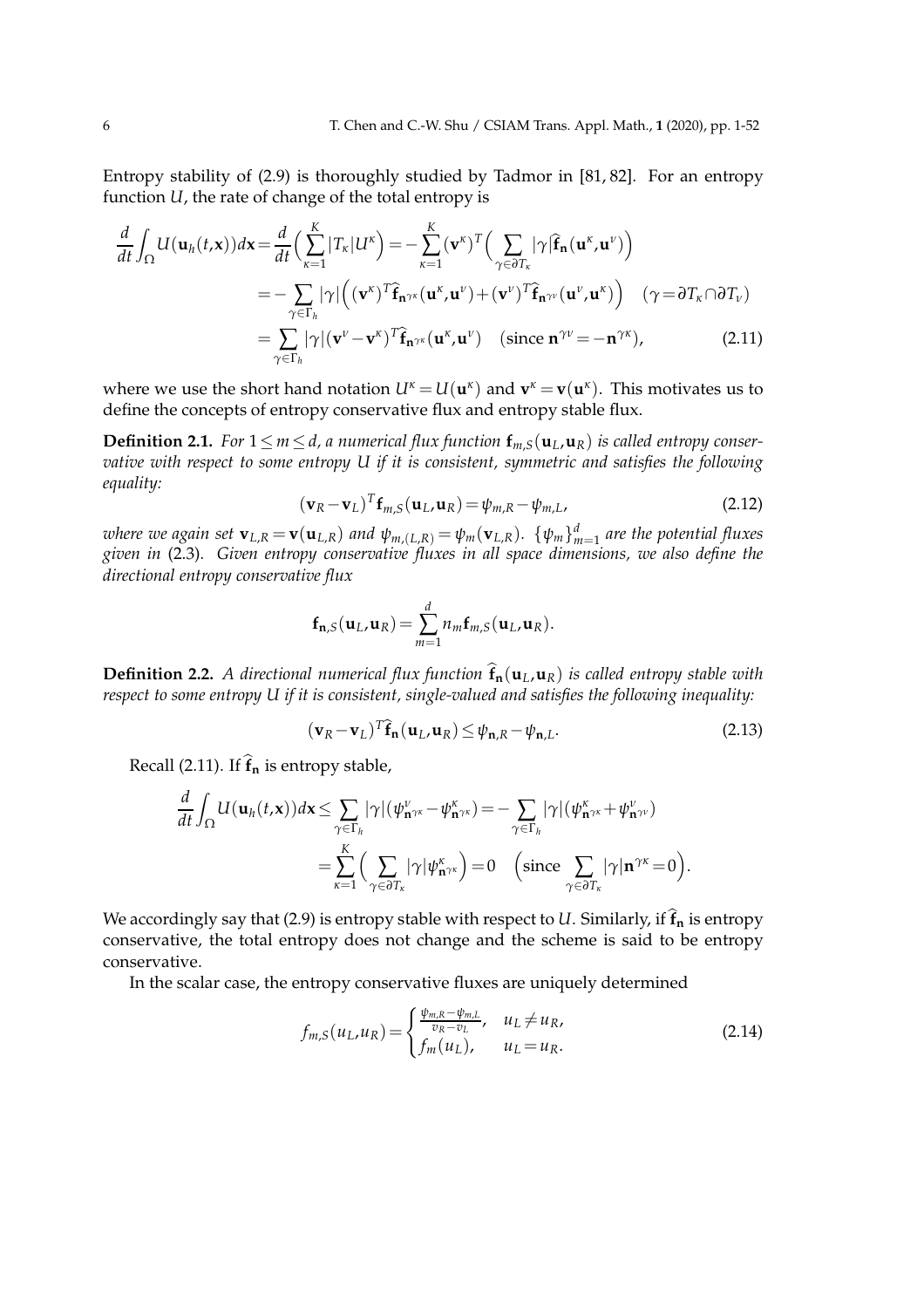For general systems, (2.12) is underdetermined and  $f_{m,S}(u_L, u_R)$  is not unique. Various computationally affordable entropy conservative fluxes have been provided for shallow water equations [30], Euler equations [10, 51, 57, 70] and MHD equations [11, 23]. As for the construction of entropy stable fluxes, we can prove that the monotone fluxes [18, 46] for scalar conservation laws and Godunov-type fluxes [47] for general systems are stable with respect to *all* entropy functions. Another common practice in the literature [5,7,10, 37, 57] is to simply add some entropy dissipation to the entropy conservative flux:

$$
\mathbf{f}_{n}(\mathbf{u}_{L},\mathbf{u}_{R})=\mathbf{f}_{n,S}(\mathbf{u}_{L},\mathbf{u}_{R})+\mathbf{d}_{n}(\mathbf{u}_{L},\mathbf{u}_{R}),
$$

where the entropy dissipation function  $\hat{\mathbf{d}}_n(\mathbf{u}_L,\mathbf{u}_R)$  satisfies the following conditions:

- 1. Consistency:  $\hat{\mathbf{d}}_{\mathbf{n}}(\mathbf{u}, \mathbf{u}) = 0$ .
- 2. Single-valuedness:  $\hat{\mathbf{d}}_{-\mathbf{n}}(\mathbf{u}_R, \mathbf{u}_L) = -\hat{\mathbf{d}}_{\mathbf{n}}(\mathbf{u}_L, \mathbf{u}_R)$ .
- 3. Entropy dissipation:  $(\mathbf{v}_R \mathbf{v}_L)^T \mathbf{\hat{d}}_{\mathbf{n}}(\mathbf{u}_L, \mathbf{u}_R) \leq 0$ .

For example, the local Lax-Friedrichs dissipation function is a popular choice of  $\hat{d}_n$ :

$$
\mathbf{d}_{\mathbf{n}}(\mathbf{u}_L, \mathbf{u}_R) = -\lambda_{\mathbf{n}}(\mathbf{u}_L, \mathbf{u}_R)(\mathbf{u}_R - \mathbf{u}_L),
$$
\n(2.15)

where  $\lambda_{\bf n}(\mathbf{u}_L, \mathbf{u}_R) \ge 0$  is some estimate of the largest absolute eigenvalue in  $f'_{\bf n}(\mathbf{u})$ . Notice that in this approach,  $\hat{f}_n$  is only stable with respect to a *single given* entropy function, as entropy conservative fluxes are specific to entropy functions.

### **2.3 Classic DG method**

Unlike in the first order method, generally speaking, entropy stability with respect to all entropy functions can not be accomplished in high order methods. Osher [66] suggested the concept of E-schemes to characterize numerical methods supporting all entropy inequalities, and proved that E-schemes are at most first order accurate. Therefore we have to make a compromise, i.e., to expect entropy stability with respect to a *single given* entropy function.

In the classic DG method, we keep the locality of the first order formulation, and evolve high order piecewise discontinuous polynomials. Given polynomial degree *k*≥0, we define the DG space

$$
\mathbf{V}_h^k = \{ \mathbf{w}_h : \mathbf{w}_h^k \in [\mathcal{P}^k(T_{\kappa})]^p, 1 \leq \kappa \leq K \},\tag{2.16}
$$

where  $\mathbf{w}_h^{\kappa}$  is the restriction of  $\mathbf{w}_h$  on  $T_{\kappa}$ . We seek  $\mathbf{u}_h(t,\cdot) \in \mathbf{V}_h^k$  such that for each  $\mathbf{w}_h \in \mathbf{V}_h^k$ and 1≤*κ*≤*K*,

$$
\int_{T_{\kappa}} \left(\frac{\partial \mathbf{u}_h^{\kappa}}{\partial t}\right)^T \mathbf{w}_h^{\kappa} d\mathbf{x} - \sum_{m=1}^d \int_{T_{\kappa}} \mathbf{f}_m(\mathbf{u}_h^{\kappa})^T \frac{d \mathbf{w}_h^{\kappa}}{dx_m} d\mathbf{x} = - \sum_{\gamma \in \partial T_{\kappa}} \int_{\gamma} \widehat{\mathbf{f}}_n(\mathbf{u}_h^{\kappa}, \mathbf{u}_h^{\nu})^T \mathbf{w}_h^{\kappa} dS. \tag{2.17}
$$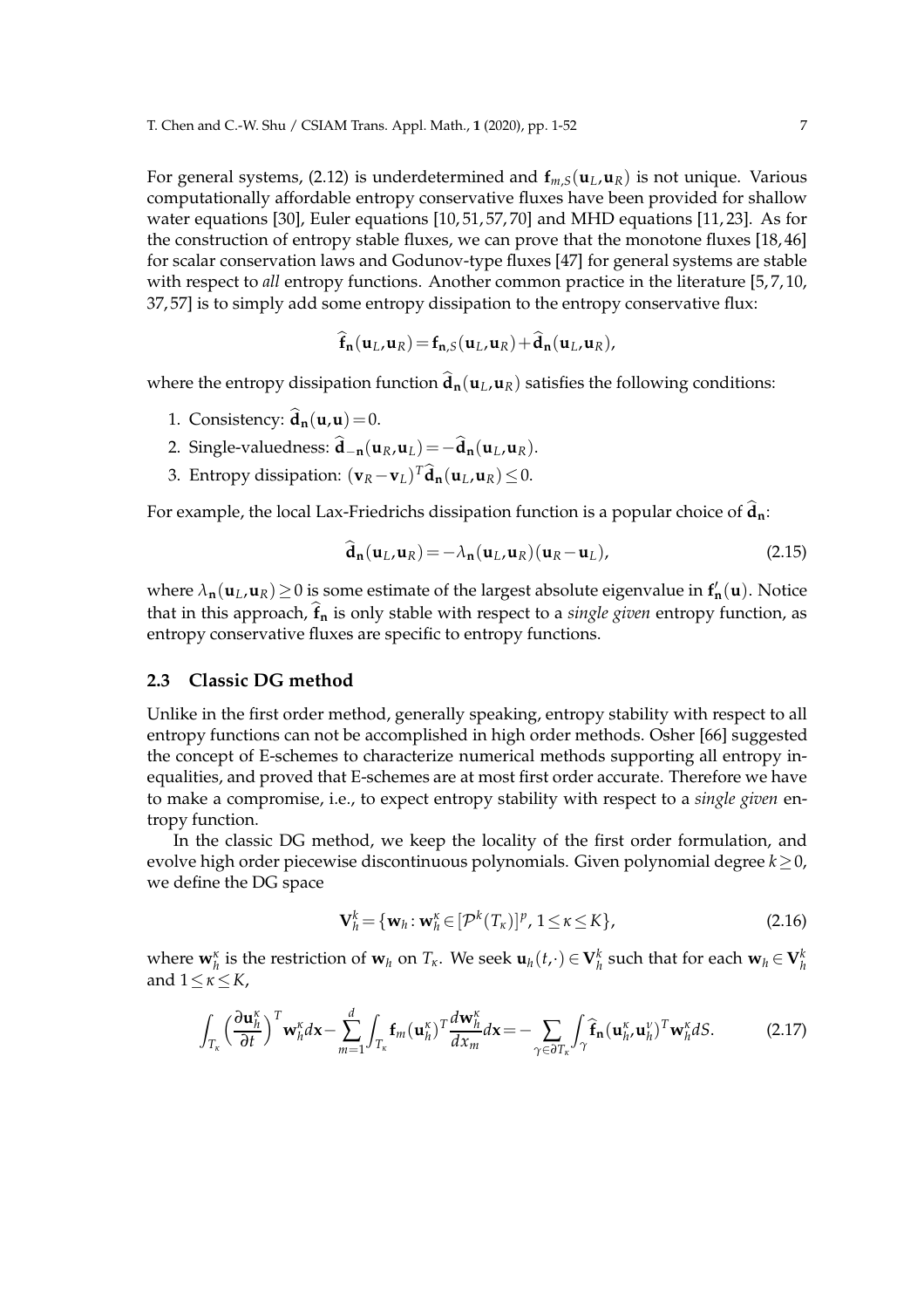Again,  $\hat{f}_n$  is some consistent and single-valued directional numerical flux function, and *γ*=*∂Tκ*∩*∂Tν*. Eq. (2.17) is usually called the *weak form* of the DG method as it approximates the weak problem

$$
\int_{\mathbb{R}^d} \frac{\partial \mathbf{u}(t, \mathbf{x})^T}{\partial t} \mathbf{w}(\mathbf{x}) d\mathbf{x} - \sum_{m=1}^d \int_{\mathbb{R}^d} \mathbf{f}_m(\mathbf{u}(t, \mathbf{x}))^T \frac{d \mathbf{w}(\mathbf{x})}{d x_m} d\mathbf{x} = 0,
$$
\n(2.18)

for all smooth and compactly supported **w**. The *strong form* of the DG method is obtained after a simple integration by parts

$$
\int_{T_{\kappa}} \left( \frac{\partial \mathbf{u}_h^{\kappa}}{\partial t} + \sum_{m=1}^d \frac{\partial \mathbf{f}_m(\mathbf{u}_h^{\kappa})}{\partial x_m} \right)^T \mathbf{w}_h^{\kappa} d\mathbf{x} = \sum_{\gamma \in \partial T_{\kappa}} \int_{\gamma} (\mathbf{f}_n(\mathbf{u}_h^{\kappa}) - \mathbf{\hat{f}}_n(\mathbf{u}_h^{\kappa}, \mathbf{u}_h^{\nu}))^T \mathbf{w}_h^{\kappa} dS, \tag{2.19}
$$

which corresponds to Eq. (2.1) itself. The classic DG method is  $L^2$  stable if we have a square entropy function, e.g. in scalar problems [58] and symmetric systems [54].

**Theorem 2.1.** If  $U = \frac{1}{2} \mathbf{u}^T \mathbf{u}$  is an entropy function of (2.1), and  $\hat{\mathbf{f}}_{\mathbf{n}}$  is entropy stable with respect *to U, then the DG method* (2.17) *and* (2.19) *is L*<sup>2</sup> *stable in the sense that*

$$
\frac{d}{dt}\int_{\Omega}U(\mathbf{u}_{h})d\mathbf{x}=\frac{d}{dt}\left(\frac{1}{2}\|\mathbf{u}_{h}\|_{L^{2}(\Omega)}^{2}\right)\leq0.
$$
\n(2.20)

 $\Box$ 

*Proof.* Since  $U = \frac{1}{2} \mathbf{u}^T \mathbf{u}$ ,  $\mathbf{v} = \mathbf{u}$ , and  $\psi'_m(\mathbf{u}) = \mathbf{f}_m(\mathbf{u})$ . We set  $\mathbf{w}_h = \mathbf{u}_h$  in (2.17) and get

$$
\frac{d}{dt} \left( \frac{1}{2} ||\mathbf{u}_{h}||_{L^{2}}^{2} \right) = \sum_{\kappa=1}^{K} \int_{T_{\kappa}} \left( \frac{\partial \mathbf{u}_{h}^{\kappa}}{\partial t} \right)^{T} \mathbf{u}_{h}^{\kappa} d\mathbf{x} \n= \sum_{\kappa=1}^{K} \left( \sum_{m=1}^{d} \mathbf{f}_{m} (\mathbf{u}_{h}^{\kappa})^{T} \frac{\partial \mathbf{u}_{h}^{\kappa}}{\partial x_{m}} d\mathbf{x} - \sum_{\gamma \in \partial T_{\kappa}} \int_{\gamma} \hat{\mathbf{f}}_{n} (\mathbf{u}_{h}^{\kappa}, \mathbf{u}_{h}^{\nu})^{T} \mathbf{u}_{h}^{\kappa} dS \right) \n= \sum_{\kappa=1}^{K} \sum_{\gamma \in \partial T_{\kappa}} \int_{\gamma} \left( \psi_{n} (\mathbf{u}_{h}^{\kappa}) - \hat{\mathbf{f}}_{n} (\mathbf{u}_{h}^{\kappa}, \mathbf{u}_{h}^{\nu})^{T} \mathbf{u}_{h}^{\kappa} dS \right) \n= \sum_{\gamma \in \Gamma_{h}} \int_{\gamma} \left( \hat{\mathbf{f}}_{n^{\gamma\kappa}} (\mathbf{u}_{h}^{\kappa}, \mathbf{u}_{h}^{\nu})^{T} (\mathbf{u}_{h}^{\nu} - \mathbf{u}_{h}^{\kappa}) - (\psi_{n^{\gamma\kappa}} (\mathbf{u}_{h}^{\nu}) - \psi_{n^{\gamma\kappa}} (\mathbf{u}_{h}^{\kappa})) \right) \leq 0.
$$

The last inequality results from the entropy stability of  $\hat{\mathbf{f}}_{\mathbf{n}}$ .

The stability result is limited to the square entropy function. For a general entropy *U*, the mapping  $\mathbf{u} \mapsto \mathbf{v}$  is nonlinear, and  $\mathbf{v}(\mathbf{u}_h)$  does not live in the piecewise polynomial space  $\mathbf{V}_h^k$ . We can not use  $\mathbf{v}(\mathbf{u}_h)$  as the test function. An alternative approach, originally found by Hughes, Franca and Mallet [56] in the context of continuous finite element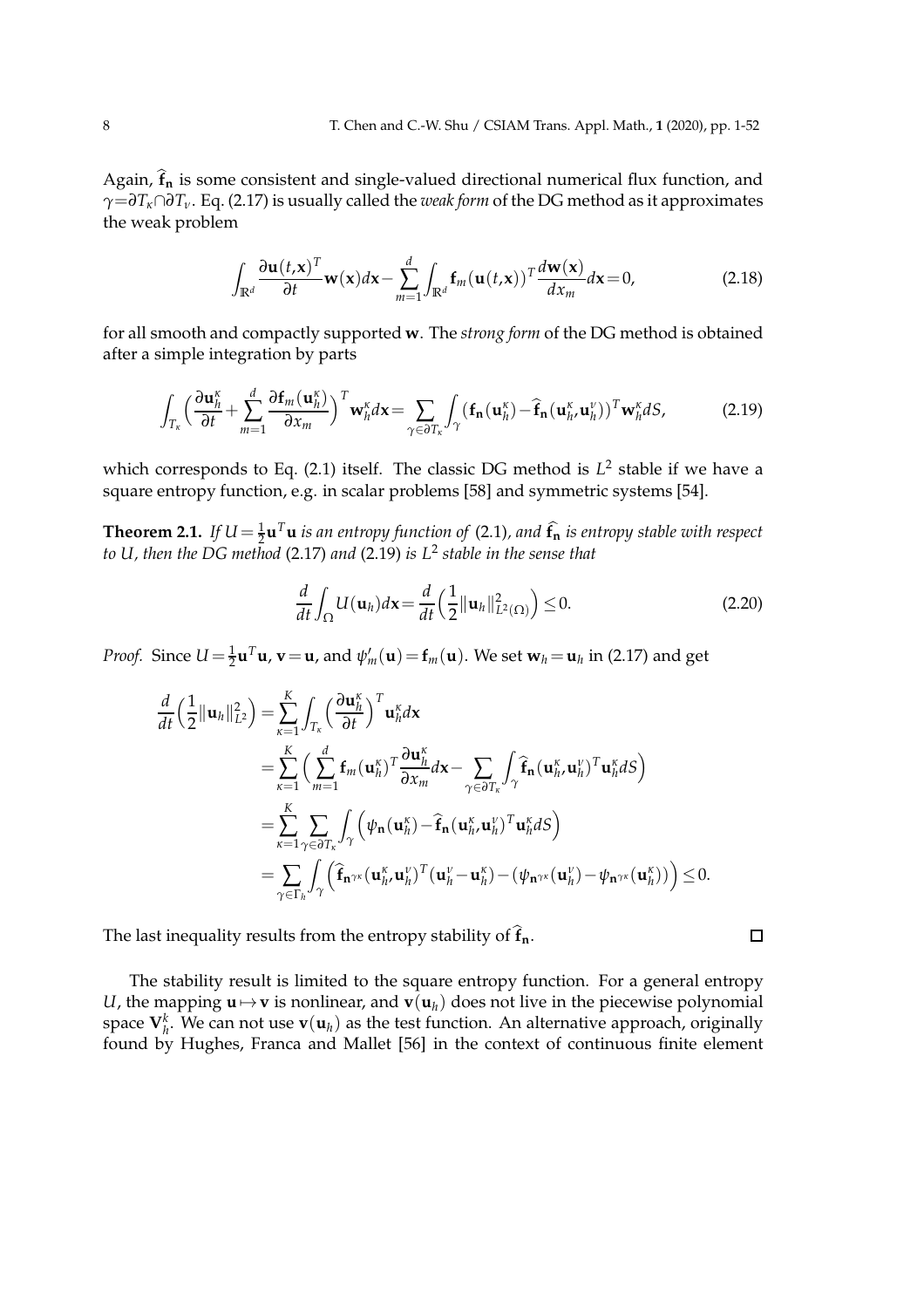method, is to approximate **v** directly. We evolve  $\mathbf{v}_h(t,\cdot) \in \mathbf{V}_h^k$  such that for each  $\mathbf{w}_h \in \mathbf{V}_h^k$ and 1≤*κ*≤*K*,

$$
\int_{T_{\kappa}} \left( \frac{\partial \mathbf{u}(\mathbf{v}_{h}^{\kappa})}{\partial t} \right)^{T} \mathbf{w}_{h}^{\kappa} d\mathbf{x} - \sum_{m=1}^{d} \int_{T_{\kappa}} \mathbf{f}_{m}(\mathbf{u}(\mathbf{v}_{h}^{\kappa}))^{T} \frac{d \mathbf{w}_{h}^{\kappa}}{dx_{m}} d\mathbf{x}
$$
\n
$$
= - \sum_{\gamma \in \partial T_{\kappa}} \int_{\gamma} \hat{\mathbf{f}}_{\mathbf{n}}(\mathbf{u}(\mathbf{v}_{h}^{\kappa}), \mathbf{u}(\mathbf{v}_{h}^{\nu}))^{T} \mathbf{w}_{h}^{\kappa} dS. \tag{2.21}
$$

Then we can prove that (2.21) is entropy stable with respect to *U*, by simply taking  $w_h = v_h$  and repeating the proof of Theorem 2.1. This approach has the drawback of solving a nonlinear system at each time step (nonlinear solvers could be avoided by writing  $\partial_t\mathbf{u}(\mathbf{v}_h^{\kappa})\!=\!\mathbf{u}'(\mathbf{v}_h^{\kappa})\partial_t\mathbf{v}_h^{\kappa}$  and inverting the Jacobian matrix  $\mathbf{u}'(\mathbf{v}_h^{\kappa})$ , but at the cost of violating primary conservation [21]). We will not concentrate on it in this paper.

The entropy stable DG methods we are going to discuss do not incur nonlinear solvers. They are based on quadrature points and nodal formulation, so that we can perform nonlinear mapping freely. Actually, quadrature rules are necessary for the implementation of the DG method. If the flux functions  $\{\mathbf{f}_m\}_{m=1}^d$  are not polynomials (e.g. in Euler equations), it is costly or even impossible to evaluate the second integral in (2.17) exactly. There are two technical challenges related to the nodal form. We need discrete versions of integration by parts and the chain rule  $f_m(\mathbf{u}(\mathbf{v}))^T \partial_{x_m} \mathbf{v} = \partial_{x_m} \psi_m(\mathbf{v})$ , which are crucial to the proof of entropy stability. In subsequent sections, we will bring into the summation-by-parts operators, and the flux differencing technique, to handle these difficulties.

# **3 Summation-by-parts operators**

Summation-by-parts (SBP) operators mimic integration by parts at the discrete level. One can check [24, 26, 80] for the review of SBP operators in one space dimension, and [27, 52] for the generalization to higher space dimensions. SBP operators are widely used in designing high order and provably stable numerical methods [44], in particular, entropy stable DG type methods [5, 36, 39]. In a nutshell, by specifying suitable volume and surface quadrature rules, we construct SBP operators based on quadrature points, and by applying those quadrature rules, we are able to rewrite the DG method under the SBP framework.

### **3.1 Quadrature rules**

The degree *k* SBP operators are built on at least degree (2*k*−1) volume quadrature rules and at least degree 2 $k$  surface quadrature rules. Let  $\{p_l(\mathbf{x})\}_{l=1}^{\mathcal{N}_{P,k}}$  $\sum_{l=1}^{N_{P,k}}$  be a set of basis functions of  $\mathcal{P}^k(\mathbb{R}^d)$ , such that

$$
\mathcal{N}_{P,k} = \dim \mathcal{P}^k(\mathbb{R}^d) = \binom{k+d}{d}.
$$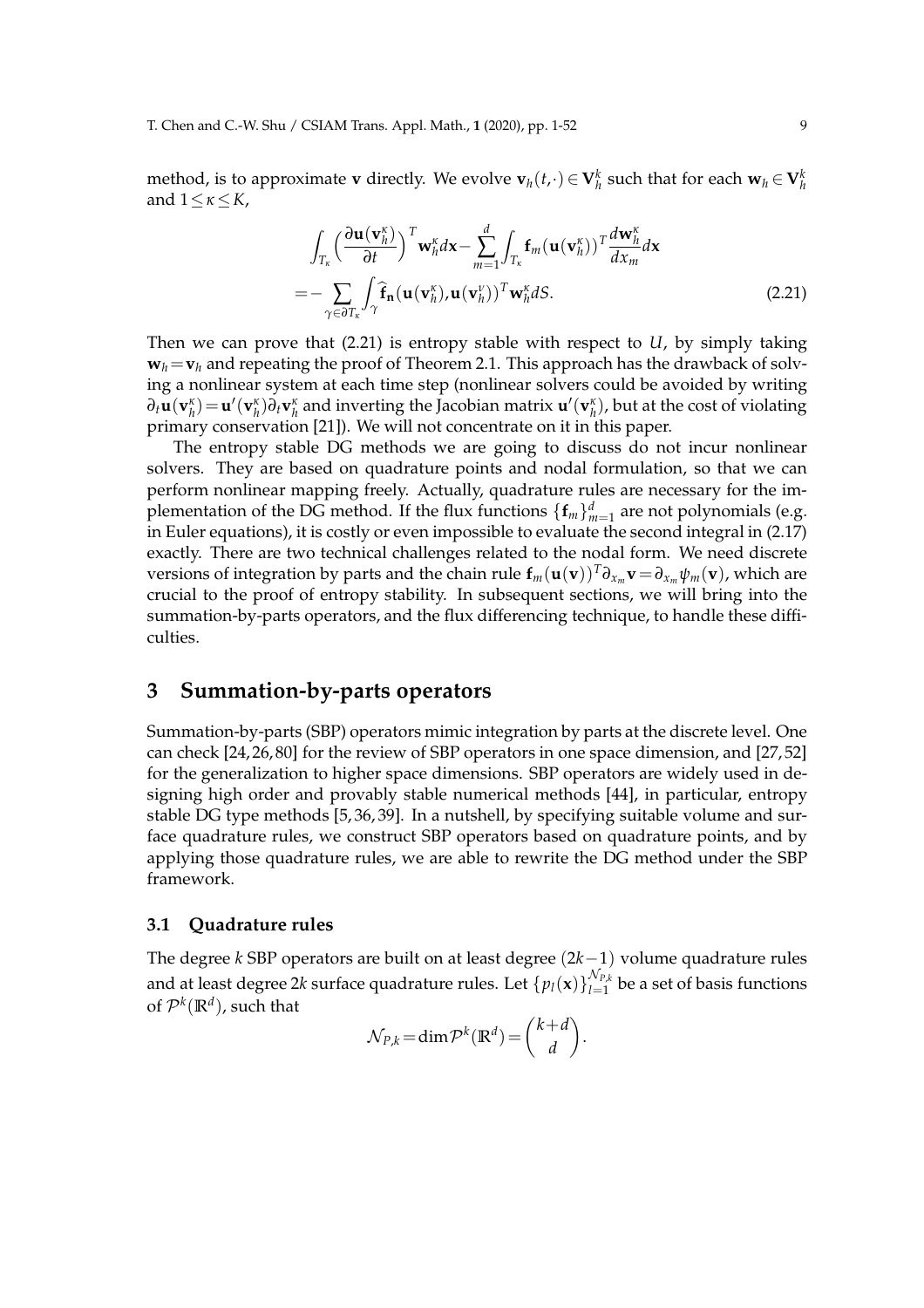For each 1≤*κ*≤*K*, suppose that there is an at least degree (2*k*−1) quadrature rule on *Tκ*, associated with  $\mathcal{N}_{Q,k} \!\geq\! \mathcal{N}_{P,k}$  nodes  $\{\mathbf{x}_j^\kappa\}_{j=1}^{\mathcal{N}_{Q,k}}$  $_{j=1}^{\mathcal{N}_{\mathcal{Q},k}}$  , and positive weights  $\{\omega_j^\kappa\}_{j=1}^{\mathcal{N}_{\mathcal{Q},k}}$ *j*=1 . For each *γ*∈ Γ*h* , we also choose some at least degree 2*k* (surface) quadrature rule on *γ*, associated with  $\mathcal{N}_{B,k}$  nodes  $\{\mathbf{x}_s^{\gamma}\}_{s=1}^{\mathcal{N}_{B,k}}$  $\frac{\mathcal{N}_{B,k}}{S=1}$ , and positive weights  $\{\tau_s^{\gamma}\}_{s=1}^{\mathcal{N}_{B,k}}$  $S_{s=1}^{N_{B,k}}$ . We introduce the vector notation of nodal functions. For some scalar function *u* on Ω,

$$
\overrightarrow{u^k} = \begin{bmatrix} u(\mathbf{x}_1^k) & \cdots & u(\mathbf{x}_{N_{Q,k}}^k) \end{bmatrix}^T, \quad \overrightarrow{u^{\gamma}} = \begin{bmatrix} u(\mathbf{x}_1^{\gamma}) & \cdots & u(\mathbf{x}_{N_{B,k}}^{\gamma}) \end{bmatrix}^T.
$$

Then the continuous and discrete inner products on  $T_k$  and  $\gamma$  are defined as

$$
(u,v)_{T_{\kappa}} = \int_{T_{\kappa}} u v d\mathbf{x}, \quad (u,v)_{T_{\kappa},\omega} = \sum_{j=1}^{\mathcal{N}_{Q,k}} \omega_j u(\mathbf{x}_j^{\kappa}) v(\mathbf{x}_j^{\kappa}) = \left(\overrightarrow{u^{\kappa}}\right)^T M^{\kappa} \overrightarrow{v^{\kappa}}, \tag{3.1}
$$

$$
\langle u,v \rangle_{\gamma} = \int_{\gamma} uv dS, \quad \langle u,v \rangle_{\gamma,\tau} = \sum_{s=1}^{\mathcal{N}_{B,k}} \tau_s u(\mathbf{x}_s^{\gamma}) v(\mathbf{x}_s^{\gamma}) = \left(\overrightarrow{u^{\gamma}}\right)^T B^{\gamma} \overrightarrow{v^{\gamma}}, \tag{3.2}
$$

where the volume mass matrix ( $M^{\kappa}$ ) and the surface mass matrix ( $B^{\gamma}$ ) are diagonal matrices of quadrature weights:

$$
M^{\kappa} = \text{diag}\{\omega_1^{\kappa}, \cdots, \omega_{\mathcal{N}_{Q,k}}^{\kappa}\}, \quad B^{\gamma} = \text{diag}\{\tau_1^{\gamma}, \cdots, \tau_{\mathcal{N}_{B,k}}^{\gamma}\}.
$$
 (3.3)

We also define the Vandermonde matrices, whose columns are nodal values of  $\{p_l(\mathbf{x})\}_{l=1}^{\mathcal{N}_{P,k}}$  $\prod_{l=1}^{N_{P,k}}$ 

$$
V^{\kappa} = \begin{bmatrix} \overrightarrow{p_1^k} & \cdots & \overrightarrow{p_{N_{P,k}}^k} \end{bmatrix}, \quad V^{\gamma} = \begin{bmatrix} \overrightarrow{p_1^{\gamma}} & \cdots & \overrightarrow{p_{N_{P,k}}^{\gamma}} \end{bmatrix}.
$$
 (3.4)

Derivatives of polynomials in  $\mathcal{P}^k(\mathbb{R}^d)$  still belong to  $\mathcal{P}^k(\mathbb{R}^d)$ . We set  $\mathcal{N}_{P,k}\times \mathcal{N}_{P,k}$  polynomial (modal) differentiation matrices  $\widehat{D}_m$  for  $1 \le m \le d$ , such that

$$
\frac{\partial p_l}{\partial x_m}(\mathbf{x}) = \sum_{r=1}^{\mathcal{N}_{P,k}} \widehat{D}_{m,rl} p_r(\mathbf{x}).
$$

Then  $V^{\kappa} \widehat{D}_m$  is the Vandermonde matrix of  $\{\partial_{x_m} p_l(\mathbf{x})\}_{l=1}^{N_{P,k}}$  $\frac{d}{dt}$  on  $T_k$ . According to integration by parts and the algebraic accuracy of (·,·)*Tκ*,*<sup>ω</sup>* and h·,·i*γ*,*τ*,

$$
\begin{split}\n&\left((V^{\kappa})^{T} M^{\kappa} (V^{\kappa} \widehat{D}_{m})\right)_{lr} + \left((V^{\kappa} \widehat{D}_{m})^{T} M^{\kappa} V^{\kappa}\right)_{lr} \\
&= \left(\overrightarrow{p_{l}^{\kappa}}\right)^{T} M^{\kappa} \overrightarrow{(\partial_{x_{m}} p_{r})^{\kappa}} + \left(\overrightarrow{(\partial_{x_{m}} p_{l})^{\kappa}}\right)^{T} M^{\kappa} \overrightarrow{p_{r}^{\kappa}} \\
&= (p_{l}, \partial_{x_{m}} p_{r})_{T_{\kappa}, \omega} + (\partial_{x_{m}} p_{l}, p_{r})_{T_{\kappa}, \omega} = (p_{l}, \partial_{x_{m}} p_{r})_{T_{\kappa}} + (\partial_{x_{m}} p_{l}, p_{r})_{T_{\kappa}} \\
&= \sum_{\gamma \in \partial T^{\kappa}} n_{m}^{\gamma \kappa} \left(p_{l}, p_{r}\right)_{\gamma} = \sum_{\gamma \in \partial T^{\kappa}} n_{m}^{\gamma \kappa} \left(p_{l}, p_{r}\right)_{\gamma, \tau} \\
&= \sum_{\gamma \in \partial T^{\kappa}} n_{m}^{\gamma \kappa} \left(\overrightarrow{p_{l}^{\gamma}}\right)^{T} B^{\gamma} \overrightarrow{p_{r}^{\gamma}} = \sum_{\gamma \in \partial T^{\kappa}} n_{m}^{\gamma \kappa} \left((V^{\gamma})^{T} B^{\gamma} V^{\gamma}\right)_{lr}.\n\end{split}
$$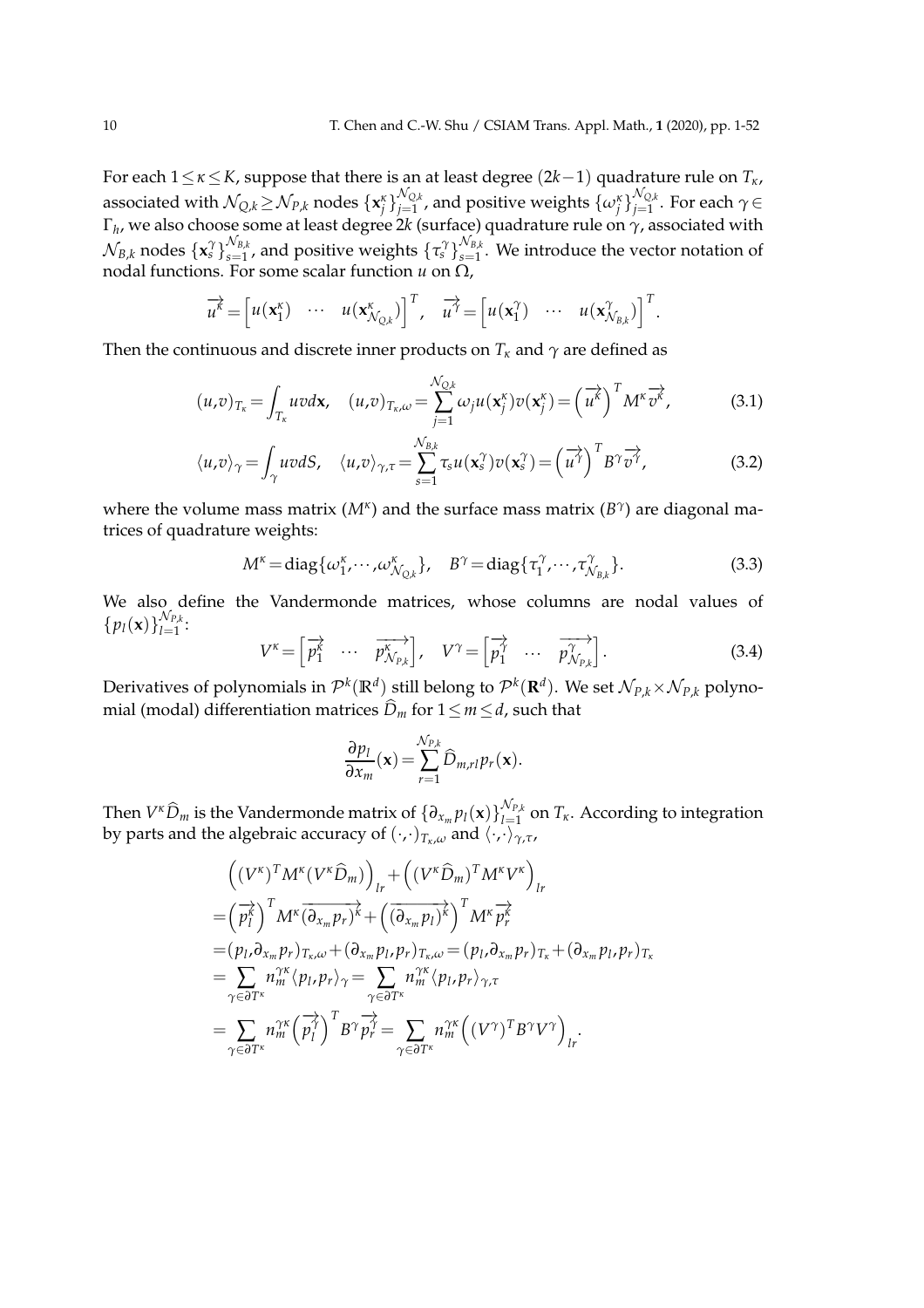T. Chen and C.-W. Shu / CSIAM Trans. Appl. Math., **1** (2020), pp. 1-52 11

In other words,

$$
\widehat{M}^{\kappa}\widehat{D}_{m} + \widehat{D}_{m}^{T}\widehat{M}^{\kappa} = \sum_{\gamma \in \partial T^{\kappa}} n_{m}^{\gamma\kappa}\widehat{B}^{\gamma},\tag{3.5}
$$

which is the *modal* summation-by-parts property. The modal mass matrices are

$$
\widehat{M}^{\kappa} = (V^{\kappa})^T M^{\kappa} V^{\kappa}, \quad \widehat{M}_{lr}^{\kappa} = (p_l, p_r)_{T_{\kappa}, \omega}, \quad \widehat{B}^{\gamma} = (V^{\gamma})^T B^{\gamma} V^{\gamma}, \quad \widehat{B}_{lr}^{\gamma} = \langle p_l, p_r \rangle_{\gamma, \tau}.
$$
 (3.6)

### **3.2 The SBP property**

Inspired by (3.5), we come up with the definition of *nodal* SBP operators.

**Definition 3.1.** For  $1 \leq \kappa \leq K$ ,  $D_m^{\kappa}$  (of size  $\mathcal{N}_{Q,k} \times \mathcal{N}_{Q,k}$ ) and  $\{R^{\gamma\kappa}\}_{\gamma \in \partial T^{\kappa}}$  (of size  $\mathcal{N}_{B,k} \times \mathcal{N}_{Q,k}$ ) *are called the degree k difference matrix approximating ∂x<sup>m</sup> , and extrapolation matrices mapping data from T<sup>κ</sup> to γ, if the following conditions hold:*

*1. Exactness: both D<sup>κ</sup> <sup>m</sup> and Rγκ should be exact for polynomials of degree* ≤*k; that is,*

$$
D_m^{\kappa} V^{\kappa} = V^{\kappa} \widehat{D}_m, \quad R^{\gamma \kappa} V^{\kappa} = V^{\gamma}.
$$
 (3.7)

2. Summation-by-parts: setting  $S_m^{\kappa} = M^{\kappa} D_m^{\kappa}$  and  $E^{\gamma \kappa} = (R^{\gamma \kappa})^T B^{\gamma} R^{\gamma \kappa}$ , we have

$$
S_m^{\kappa} + (S_m^{\kappa})^T = M^{\kappa} D_m^{\kappa} + (D_m^{\kappa})^T M^{\kappa} = \sum_{\gamma \in \partial T_{\kappa}} n_m^{\gamma \kappa} E^{\gamma \kappa} = \sum_{\gamma \in \partial T_{\kappa}} n_m^{\gamma \kappa} (R^{\gamma \kappa})^T B^{\gamma} R^{\gamma \kappa}.
$$
 (3.8)

*It is called the diagonal-norm SBP property as M<sup>κ</sup> is a diagonal matrix.*

A simple choice of extrapolation matrices is  $R^{\gamma\kappa} = V^{\gamma}P^{\kappa}$ , where  $P^{\kappa}$  is the  $L^2$  projection matrix [7] with respect to the discrete inner product (·,·)*Tκ*,*ω*:

$$
P^{\kappa} = (\widehat{M}^{\kappa})^{-1} (V^{\kappa})^T M^{\kappa}.
$$
\n(3.9)

Then  $P^k V^k = (\widehat{M}^k)^{-1} \widehat{M}^k = I_{\mathcal{N}_{Q,k}}$  and  $R^{\gamma k} V^k = V^{\gamma}$ . The existence of SBP difference matrices is ensured by the following theorem [12, 27, 52].

**Theorem 3.1.** *Assume that we have an extrapolation matrices Rγκ with the exactness property. Then the difference matrices, given by the formula*

$$
D_m^{\kappa} = \frac{1}{2} (M^{\kappa})^{-1} \sum_{\gamma \in \partial T_{\kappa}} n_m^{\gamma \kappa} (R^{\gamma \kappa} + V^{\gamma} P^{\kappa})^T B^{\gamma} (R^{\gamma \kappa} - V^{\gamma} P^{\kappa}) + V^{\kappa} \widehat{D}_m P^{\kappa}, \tag{3.10}
$$

*also satisfy the exactness property and SBP property.*

*Proof.* Since  $P^k V^k = I_{N_{Q,k}}$ ,  $(R^{\gamma k} - V^{\gamma} P^k) V^k = R^{\gamma k} V^k - V^{\gamma} = 0$ , and

$$
D_m^{\kappa} V^{\kappa} = V^{\kappa} \widehat{D}_m P^{\kappa} V^{\kappa} = V^{\kappa} \widehat{D}_m.
$$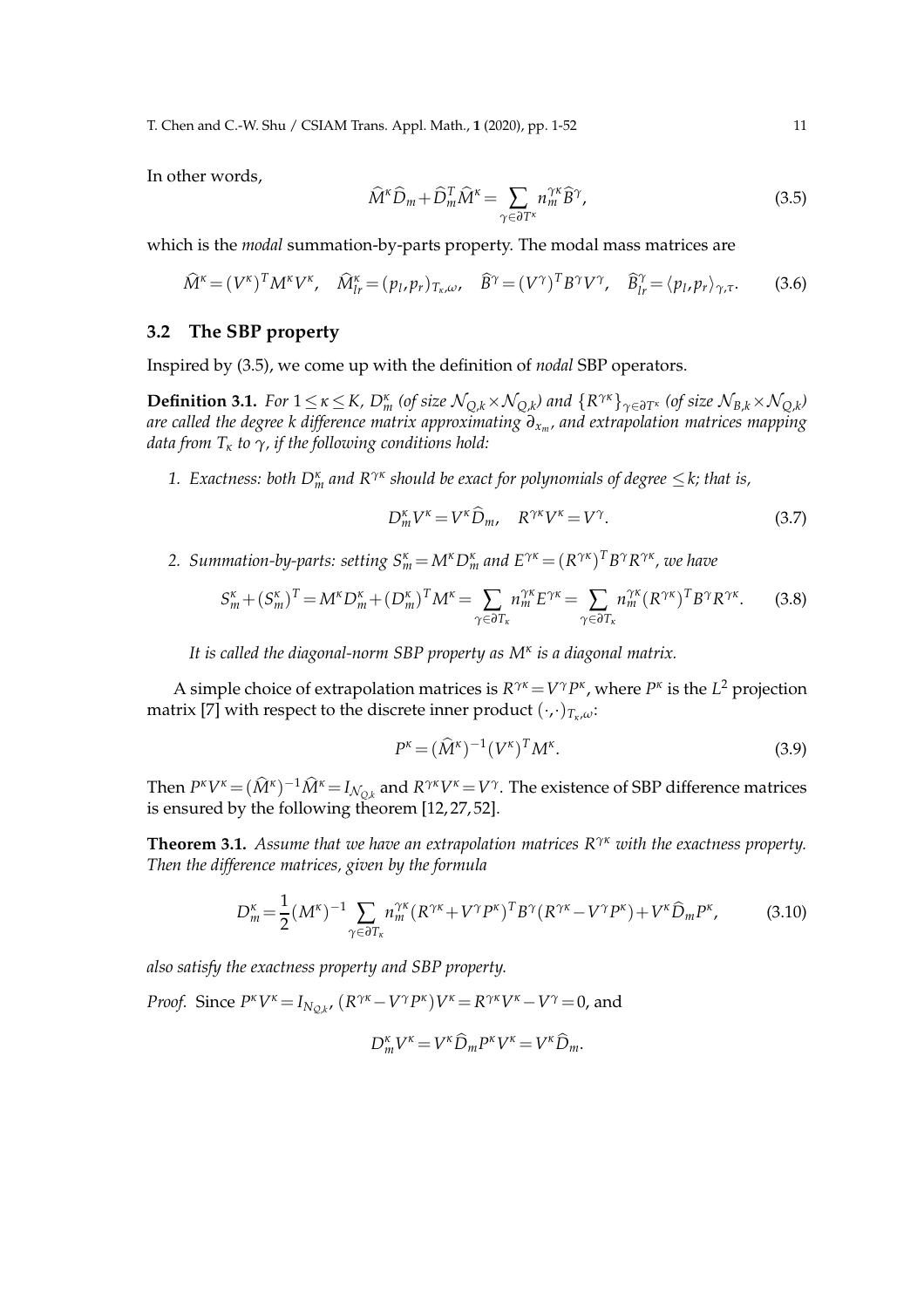As for the SBP property,

$$
S_m^{\kappa} = M^{\kappa} D_m^{\kappa} = \frac{1}{2} \sum_{\gamma \in \partial T_{\kappa}} n_m^{\gamma \kappa} (R^{\gamma \kappa} + V^{\gamma} P^{\kappa})^T B^{\gamma} (R^{\gamma \kappa} - V^{\gamma} P^{\kappa}) + M^{\kappa} V^{\kappa} \widehat{D}_m P^{\kappa}
$$
  
= 
$$
\frac{1}{2} \sum_{\gamma \in \partial T_{\kappa}} n_m^{\gamma \kappa} (E^{\kappa \gamma} + (V^{\gamma} P^{\kappa})^T B^{\gamma} R^{\gamma \kappa} - (R^{\gamma \kappa})^T B^{\gamma} V^{\gamma} P^{\kappa} - (P^{\kappa})^T \widehat{B}^{\gamma} P^{\kappa}) + (P^{\kappa})^T \widehat{M}^{\kappa} \widehat{D}_m P^{\kappa}.
$$

Summing  $S_m^k$  and its transpose yields

$$
S_m^{\kappa} + (S_m^{\kappa})^T = \sum_{\gamma \in \partial T_{\kappa}} n_m^{\gamma \kappa} (E^{\kappa \gamma} - (P^{\kappa})^T \widehat{B}^{\gamma} P^{\kappa}) + (P^{\kappa})^T \widehat{M}^{\kappa} \widehat{D}_m P^{\kappa} + (P^{\kappa})^T \widehat{D}_m^T \widehat{M}^{\kappa} P^{\kappa}
$$
  
= 
$$
\sum_{\gamma \in \partial T_{\kappa}} n_m^{\gamma \kappa} E^{\kappa \gamma} \quad \text{(by the modal SBP property)},
$$

which completes the proof.

**Remark 3.1.** By the exactness property and SBP property,

$$
S_m^{\kappa} \overrightarrow{1^{\kappa}} = D_m^{\kappa} \overrightarrow{1^{\kappa}} = \overrightarrow{0^{\kappa}}, \quad R^{\gamma \kappa} \overrightarrow{1^{\kappa}} = \overrightarrow{1^{\gamma}}, \tag{3.11a}
$$

$$
(S_m^{\kappa})^T \overrightarrow{1^{\kappa}} = \sum_{\gamma \in \partial T_{\kappa}} n_m^{\gamma \kappa} E^{\gamma \kappa} \overrightarrow{1^{\kappa}} = \sum_{\gamma \in \partial T_{\kappa}} n_m^{\gamma \kappa} (R^{\gamma \kappa})^T B^{\gamma} \overrightarrow{1^{\gamma}}, \tag{3.11b}
$$

where  $\overrightarrow{0^k}$  (  $\Rightarrow$  $\overrightarrow{0^{\gamma}}$ ) and  $\overrightarrow{1^{\kappa}}$  ( −→ 1 *γ* ) represent the vector of 0s and 1s evaluated on *T<sup>κ</sup>* (*γ*).

**Remark 3.2.** We would like to highlight some special cases of *R κγ* and *D<sup>κ</sup> m*:

1. If  $\mathcal{N}_{P,k} = \mathcal{N}_{Q,k}$  (e.g. the one-dimensional Legendre-Gauss quadrature rule and Legendre-Gauss-Lobatto quadrature rule with  $(k+1)$  points), the Vandermonde matrix *V κ* is invertible. Then both *R κγ* and *D<sup>κ</sup> <sup>m</sup>* are uniquely determined:

$$
R^{\gamma\kappa} = V^{\gamma} (V^{\kappa})^{-1}, \quad D_m^{\kappa} = V^{\kappa} \widehat{D}_m (V^{\kappa})^{-1}.
$$

- 2. If  $R^{\gamma\kappa} = V^{\gamma}P^{\kappa}$ , the first term of (3.10) vanishes, and  $D_m^{\kappa} = V^{\kappa}\widehat{D}_m P^{\kappa}$ .
- 3. If the volume quadrature rule has collocated surface quadrature points (e.g. the one-dimensional Legendre-Gauss-Lobatto quadrature rule), given *γ*∈*∂Tκ*, without loss of generality we assume that  $\mathbf{x}_s^{\gamma} = \mathbf{x}_s^{\kappa}$  for each  $1 \le s \le \mathcal{N}_{B,k}$ . Then we can choose  $R^{\gamma\kappa} = \begin{bmatrix} I_{\mathcal{N}_{B,k}} & 0 \end{bmatrix}$ , a simple restriction, such that

$$
E^{\gamma\kappa} = \begin{bmatrix} B^{\gamma} & 0 \\ 0 & 0 \end{bmatrix}
$$

is a diagonal matrix, and

$$
D_m^{\kappa} = \frac{1}{2} (M^{\kappa})^{-1} \sum_{\gamma \in \partial T_{\kappa}} n_m^{\gamma \kappa} (I_{\mathcal{N}_{Q,k}} + V^{\kappa} P^{\kappa})^T E^{\gamma \kappa} (I_{\mathcal{N}_{Q,k}} - V^{\kappa} P^{\kappa}) + V^{\kappa} \widehat{D}_m P^{\kappa}.
$$
 (3.12)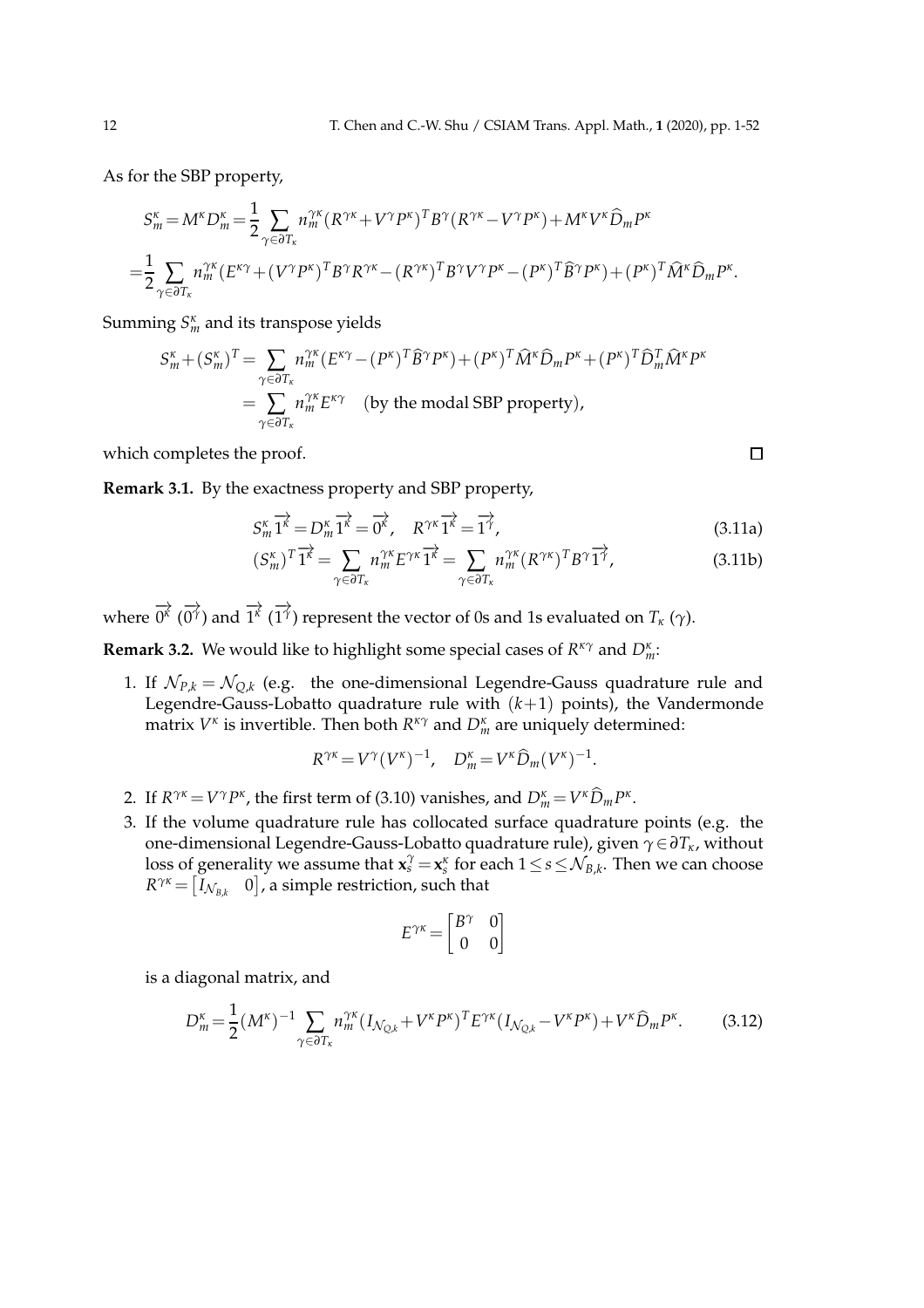We also define the extended vector of nodal values to incorporate vector-valued functions **u**:

$$
\overrightarrow{u^k} = \begin{bmatrix} u(x_1^{\kappa}) \\ \vdots \\ u(x_{N_{Q,k}}^{\kappa}) \end{bmatrix}, \quad \overrightarrow{u^{\gamma}} = \begin{bmatrix} u(x_1^{\gamma}) \\ \vdots \\ u(x_{N_{B,k}}^{\gamma}) \end{bmatrix},
$$

as well as the Kronecker products

$$
\mathbf{M}^{\kappa} = M^{\kappa} \otimes I_p, \quad \mathbf{B}^{\gamma} = B^{\gamma} \otimes I_p, \quad \mathbf{D}_m^{\kappa} = D_m^{\kappa} \otimes I_p, \quad \mathbf{R}^{\gamma \kappa} = R^{\gamma \kappa} \otimes I_p.
$$

We still have the SBP property

$$
\mathbf{S}_{m}^{\kappa} = \mathbf{M}^{\kappa} \mathbf{D}_{m}^{\kappa}, \quad \mathbf{E}^{\gamma \kappa} = (\mathbf{R}^{\gamma \kappa})^T \mathbf{B}^{\gamma} \mathbf{R}^{\gamma \kappa}, \quad \mathbf{S}_{m}^{\kappa} + (\mathbf{S}_{m}^{\kappa})^T = \sum_{\gamma \in \partial T_{\kappa}} n_{m}^{\gamma \kappa} \mathbf{E}^{\gamma \kappa}.
$$
 (3.13)

**Remark 3.3.** Conceptually, the SBP framework can be further generalized to arbitrary polygonal meshes without any difficulty. We stick to simplex meshes for practical purposes. We only need to store one set of matrices on some reference simplex. Then the local matrices can be acquired through the affine mapping between the reference element and the local element. This is efficient in terms of space complexity, especially for meshes with a large number of elements.

### **3.3 Nodal DG formulation**

Recall the classic DG method (2.17), written as inner products:

$$
\left(\frac{\partial \mathbf{u}_h^{\kappa}}{\partial t}, \mathbf{w}_h\right)_{T_{\kappa}} - \sum_{m=1}^d \left(\mathbf{f}_m(\mathbf{u}_h^{\kappa}), \frac{d \mathbf{w}_h^{\kappa}}{d x_m}\right)_{T_{\kappa}} = - \sum_{\gamma \in \partial T_{\kappa}} \left\langle \widehat{\mathbf{f}}_{\mathbf{n}}(\mathbf{u}_h^{\kappa}, \mathbf{u}_h^{\nu}), \mathbf{w}_h^{\kappa} \right\rangle_{\gamma}.
$$
 (3.14)

We use the volume quadrature rule to approximate the left hand side, and the surface quadrature rule to approximate the right hand side, replacing the continuous inner products with discrete inner products:

$$
\left(\frac{\partial \mathbf{u}_h^{\kappa}}{\partial t}, \mathbf{w}_h\right)_{T_{\kappa}, \omega} - \sum_{m=1}^d \left(\mathbf{f}_m(\mathbf{u}_h^{\kappa}), \frac{d \mathbf{w}_h^{\kappa}}{d x_m}\right)_{T_{\kappa}, \omega} = - \sum_{\gamma \in \partial T_{\kappa}} \left\langle \widehat{\mathbf{f}}_{\mathbf{n}}(\mathbf{u}_h^{\kappa}, \mathbf{u}_h^{\nu}), \mathbf{w}_h^{\kappa} \right\rangle_{\gamma, \tau}.
$$
 (3.15)

Specific to the DG method, we expand  $\mathbf{u}_h^{\kappa}$  and  $\mathbf{w}_h^{\kappa}$  under the basis  $\{p_l(\mathbf{x})\}_{l=1}^{\mathcal{N}_{P,k}}$  $\prod_{l=1}^{N}$ 

$$
\mathbf{u}_h^{\kappa}(t,\mathbf{x}) = \sum_{l=1}^{\mathcal{N}_{P,k}} \widehat{\mathbf{u}}_l^{\kappa}(t) p_l(\mathbf{x}), \quad \mathbf{w}_h^{\kappa}(t,\mathbf{x}) = \sum_{l=1}^{\mathcal{N}_{P,k}} \widehat{\mathbf{w}}_l^{\kappa}(t) p_l(\mathbf{x}).
$$

Define the vectors of polynomial coefficients

$$
\overrightarrow{\mathbf{\widehat{u}}^k} = \begin{bmatrix} \mathbf{\widehat{u}}_1^{\kappa} \\ \vdots \\ \mathbf{\widehat{u}}_{N_{P,k}}^{\kappa} \end{bmatrix}, \quad \overrightarrow{\mathbf{\widehat{w}}^k} = \begin{bmatrix} \mathbf{\widehat{w}}_1^{\kappa} \\ \vdots \\ \mathbf{\widehat{w}}_{N_{P,k}}^{\kappa} \end{bmatrix},
$$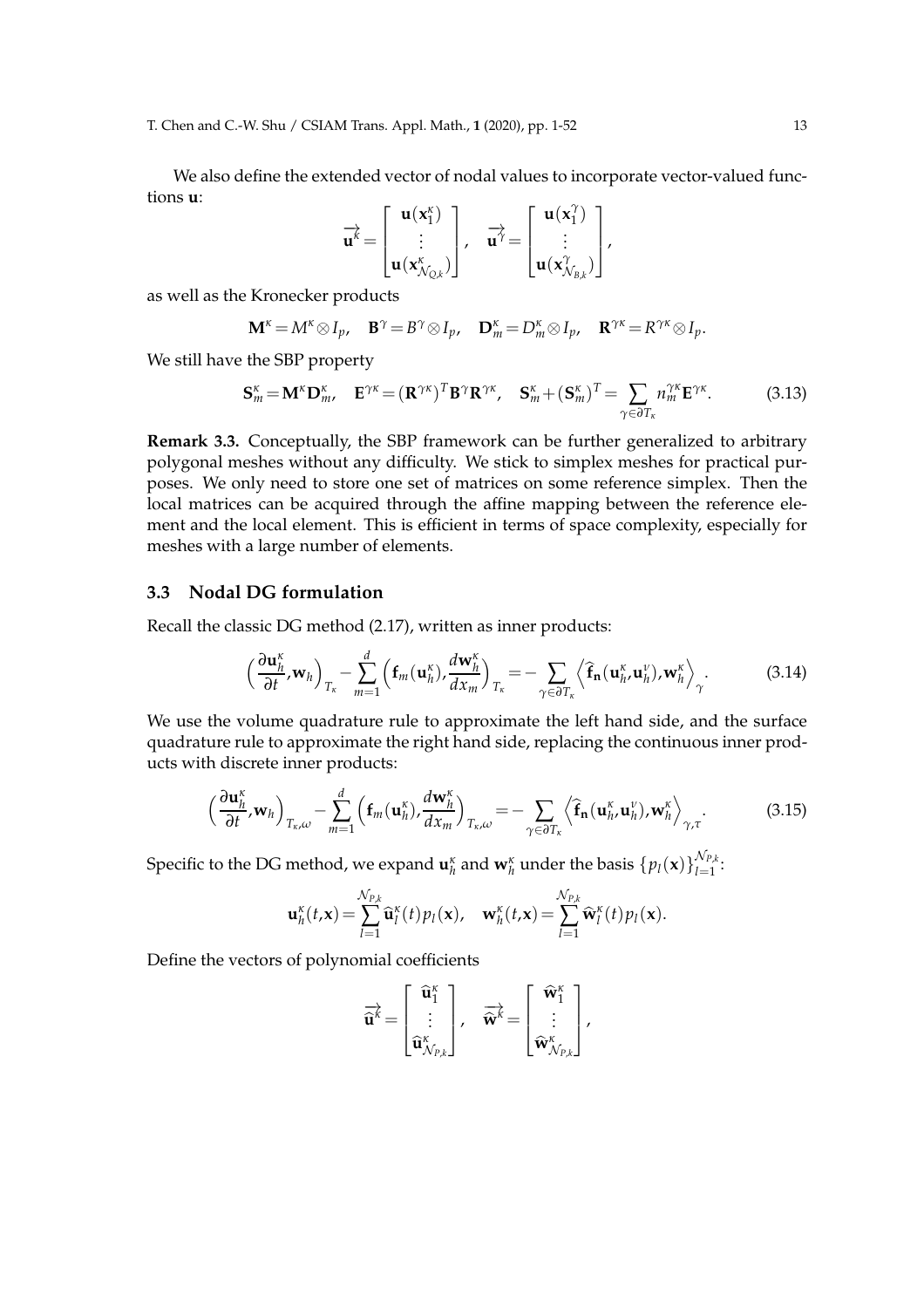and the vectors of nodal values

$$
\overrightarrow{\mathbf{u}^k} = \begin{bmatrix} \mathbf{u}_h(\mathbf{x}_1^k) \\ \vdots \\ \mathbf{u}_h(\mathbf{x}_{N_{Q,k}}^k) \end{bmatrix}, \quad \overrightarrow{\mathbf{w}^k} = \begin{bmatrix} \mathbf{w}_h(\mathbf{x}_1^k) \\ \vdots \\ \mathbf{w}_h(\mathbf{x}_{N_{Q,k}}^k) \end{bmatrix}, \quad \overrightarrow{\mathbf{f}^k_m} = \begin{bmatrix} \mathbf{f}_m(\mathbf{u}_1^k) \\ \vdots \\ \mathbf{f}_m(\mathbf{u}_{N_{Q,k}}^k) \end{bmatrix}.
$$

Then  $\overrightarrow{\mathbf{u}^k} = \mathbf{V}^k \overrightarrow{\mathbf{u}^k}$  and  $\overrightarrow{\mathbf{w}^k} = \mathbf{V}^k \overrightarrow{\mathbf{w}^k}$ . Likewise we can also define  $\overrightarrow{\mathbf{v}^k}$  and  $\overrightarrow{U^k}$ . On a face  $\gamma \in \partial T_{\kappa}$ , let the superscript *γκ* represent the vector of extrapolated nodal values:

$$
\overrightarrow{\mathbf{u}^{\gamma k}} = \mathbf{R}^{\gamma \kappa} \overrightarrow{\mathbf{u}^k} = \mathbf{V}^{\gamma} \overrightarrow{\mathbf{u}^k}, \quad \overrightarrow{\mathbf{w}^{\gamma k}} = \mathbf{R}^{\gamma \kappa} \overrightarrow{\mathbf{w}^k} = \mathbf{V}^{\gamma} \overrightarrow{\mathbf{w}^k},
$$

$$
\overrightarrow{\mathbf{f}^{\gamma k}} = \mathbf{R}^{\gamma \kappa} \overrightarrow{\mathbf{f}^k_{m}}, \quad \overrightarrow{\mathbf{f}^{\gamma k}} = \sum_{m=1}^{d} n_m^{\gamma \kappa} \overrightarrow{\mathbf{f}^{\gamma k}}.
$$

We also put nodal values of the interface numerical flux into a vector

$$
\overrightarrow{f_n^{\gamma\kappa,*}}=\begin{bmatrix} \widehat{f}_n(u_h^\kappa(x_1^\gamma),u_h^\nu(x_1^\gamma)) \\ \vdots \\ \widehat{f}_n(u_h^\kappa(x_{\mathcal{N}_{B,k}}^\gamma),u_h^\nu(x_{\mathcal{N}_{B,k}}^\gamma)) \end{bmatrix}=\begin{bmatrix} \widehat{f}_n(u_1^{\gamma\kappa},u_1^{\gamma\nu}) \\ \vdots \\ \widehat{f}_n(u_{\mathcal{N}_{B,k}}^{\gamma\kappa},u_{\mathcal{N}_{B,k}}^{\gamma\nu}) \end{bmatrix}.
$$

Using these notations and discrete operators in Section 3.1 and Section 3.2, we are able to recast (3.15) into a compact matrix-vector formulation:

$$
\left(\overrightarrow{\hat{\mathbf{w}}^{k}}\right)^{T} \widehat{\mathbf{M}}^{k} \frac{d\overrightarrow{\hat{\mathbf{u}}^{k}}}{dt} - \sum_{m=1}^{d} \left(\mathbf{V}^{k} \widehat{\mathbf{D}}_{m} \overrightarrow{\hat{\mathbf{w}}^{k}}\right)^{T} \mathbf{M}^{k} \overrightarrow{\mathbf{f}_{m}^{k}} = - \sum_{\gamma \in \partial T_{k}} \left(\mathbf{V}^{\gamma} \overrightarrow{\hat{\mathbf{w}}^{k}}\right)^{T} \mathbf{B}^{\gamma} \overrightarrow{\mathbf{f}_{n}^{\gamma k,k}}.
$$

Since  $\Rightarrow$  $\widehat{\mathbf{w}}^k$  can be arbitrary, we obtain

−→

$$
\frac{d\overrightarrow{\mathbf{u}}^k}{dt} - (\widehat{\mathbf{M}}^{\kappa})^{-1} \sum_{m=1}^d (\mathbf{V}^{\kappa} \widehat{\mathbf{D}}_m)^T \mathbf{M}^{\kappa} \overrightarrow{\mathbf{f}_m^{\kappa}} = -(\widehat{\mathbf{M}}^{\kappa})^{-1} \sum_{\gamma \in \partial T_{\kappa}} (\mathbf{V}^{\gamma})^T \mathbf{B}^{\gamma} \overrightarrow{\mathbf{f}_n^{\gamma \kappa,*}}.
$$
(3.16)

This is called weak modal formulation as we evolve the vector  $\overrightarrow{\mathbf{u}}^k$ . Applying  $\mathbf{V}^k$  to (3.16), we come up with the weak nodal formulation that describes the evolution of **u**<sup>*k*</sup>:

$$
\frac{d\overrightarrow{\mathbf{u}^{k}}}{dt} - (\mathbf{M}^{\kappa})^{-1} \sum_{m=1}^{d} (\mathbf{V}^{\kappa} \widehat{\mathbf{D}}_{m} \mathbf{P}^{\kappa})^{T} \mathbf{M}^{\kappa} \overrightarrow{\mathbf{f}^{k}} = -(\mathbf{M}^{\kappa})^{-1} \sum_{\gamma \in \partial T_{\kappa}} (\mathbf{V}^{\gamma} \mathbf{P}^{\kappa})^{T} \mathbf{B}^{\gamma} \overrightarrow{\mathbf{f}^{\gamma \kappa, k}_{n}},
$$
(3.17)

where we use the relation  $\mathbf{V}^k(\widehat{\mathbf{M}}^k)^{-1} = (\mathbf{M}^k)^{-1}(\mathbf{P}^k)^T$ . It is a special case of the more general weak nodal DG formulation

$$
\frac{d\overrightarrow{\mathbf{u}^{k}}}{dt} - (\mathbf{M}^{\kappa})^{-1} \sum_{m=1}^{d} (\mathbf{D}_{m}^{\kappa})^{T} \mathbf{M}^{\kappa} \overrightarrow{\mathbf{f}^{k}} = -(\mathbf{M}^{\kappa})^{-1} \sum_{\gamma \in \partial T_{\kappa}} (\mathbf{R}^{\gamma \kappa})^{T} \mathbf{B}^{\gamma} \overrightarrow{\mathbf{f}^{\gamma \kappa,*}_{\mathbf{n}}},
$$
(3.18)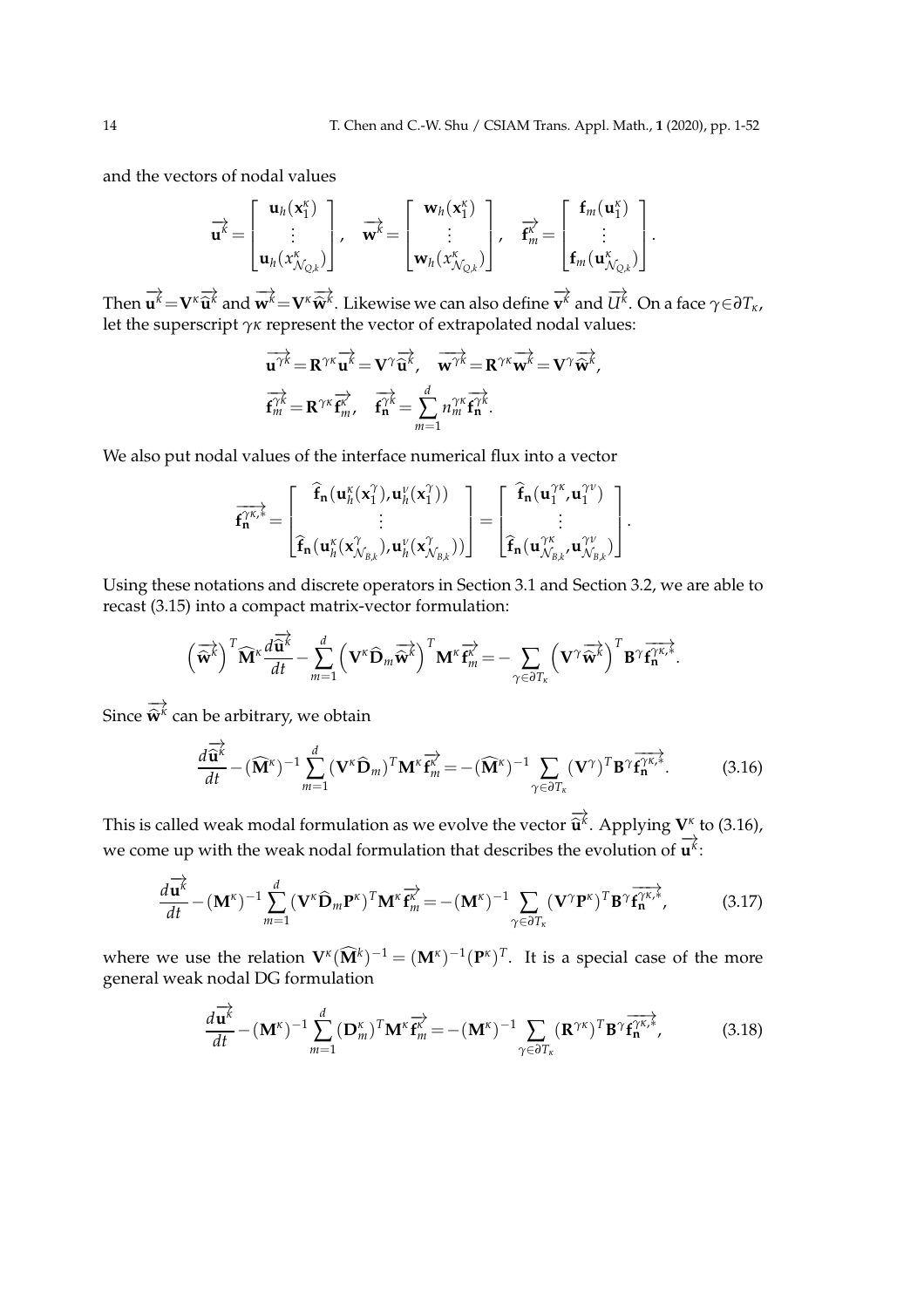by choosing  $\mathbf{R}^{\gamma\kappa} = \mathbf{V}^{\gamma} \mathbf{P}^{\kappa}$  and  $\mathbf{D}_{m}^{\kappa} = \mathbf{V}^{\kappa} \widehat{\mathbf{D}}_{m} \mathbf{P}^{\kappa}$ . According to the SBP property (3.8), we also deduce the equivalent strong nodal DG formulation:

$$
\frac{d\vec{u}^k}{dt} + \sum_{m=1}^d \mathbf{D}_m^{\kappa} \vec{f}_m^{\kappa} = (\mathbf{M}^{\kappa})^{-1} \sum_{\gamma \in \partial T_{\kappa}} \left( \sum_{m=1}^d n_m^{\gamma \kappa} \mathbf{E}^{\gamma \kappa} \vec{f}_m^{\kappa} - (\mathbf{R}^{\gamma \kappa})^T \mathbf{B}^{\gamma} \vec{f}_n^{\gamma \kappa,*} \right)
$$
  
\nDifferent term  
\n
$$
= (\mathbf{M}^{\kappa})^{-1} \sum_{\gamma \in \partial T_{\kappa}} (\mathbf{R}^{\gamma \kappa})^T \mathbf{B}^{\gamma} \left( \sum_{m=1}^d n_m^{\gamma \kappa} \vec{f}_m^{\gamma \kappa} - \vec{f}_n^{\gamma \kappa,*} \right)
$$
  
\n
$$
= (\mathbf{M}^{\kappa})^{-1} \sum_{\gamma \in \partial T_{\kappa}} (\mathbf{R}^{\gamma \kappa})^T \mathbf{B}^{\gamma} \left( \vec{f}_n^{\gamma \kappa} - \vec{f}_n^{\gamma \kappa,*} \right).
$$
 (3.19)

It can be viewed as a spectral collocation method with penalty type terms on element interfaces [48]. These penalty terms are called simultaneous approximation terms (SATs) by the SBP community.

**Remark 3.4.** We should emphasize the caveats concerning the link between modal and nodal DG formulations. By taking interpolation, the modal formulation only implies a specific nodal formulation (with particular choices of **R** *γκ* and **D***<sup>κ</sup> <sup>m</sup>*). On the other hand, by taking projection, all nodal formulations (with any **R** *γκ* and **D** *γ <sup>m</sup>* satisfying the exactness property and the SBP property) will lead to the modal formulation. In fact, applying **P** *κ* to (3.18) and setting  $\overrightarrow{u}^k = P^k \overrightarrow{u}^k$  yield

$$
\frac{d\overrightarrow{\mathbf{u}^k}}{dt} - \mathbf{P}^\kappa(\mathbf{M}^\kappa)^{-1} \sum_{m=1}^d (\mathbf{D}^\kappa_m)^T \mathbf{M}^\kappa \overrightarrow{\mathbf{f}^\kappa_m} = - \mathbf{P}^\kappa(\mathbf{M}^\kappa)^{-1} \sum_{\gamma \in \partial T_\kappa} (\mathbf{R}^{\gamma \kappa})^T \mathbf{B}^\gamma \overrightarrow{\mathbf{f}^{\gamma \kappa,\ast}_\mathbf{n}}.
$$

This reduces to (3.16) because of the exactness properties:

$$
\mathbf{P}^{\kappa}(\mathbf{M}^{\kappa})^{-1}(\mathbf{D}^{\kappa}_{m})^{T} = (\widehat{\mathbf{M}}^{\kappa})^{-1}(\mathbf{D}^{\kappa}_{m}\mathbf{V}^{\kappa})^{T} = (\widehat{\mathbf{M}}^{\kappa})^{-1}(\mathbf{V}^{\kappa}\widehat{\mathbf{D}}_{m})^{T},
$$
  

$$
\mathbf{P}^{\kappa}(\mathbf{M}^{\kappa})^{-1}(\mathbf{R}^{\gamma\kappa})^{T} = (\widehat{\mathbf{M}}^{\kappa})^{-1}(\mathbf{R}^{\gamma\kappa}\mathbf{V}^{\kappa})^{T} = (\widehat{\mathbf{M}}^{\kappa})^{-1}(\mathbf{V}^{\gamma})^{T}.
$$

The reason for such asymmetric relation is the fact that  $\mathcal{N}_{Q,k} \geq \mathcal{N}_{P,k}.$  Then  $\mathbf{V}^{\kappa}$  is not surjective, and **P**<sup>*κ*</sup> is not injective.

# **4 Entropy stable DG method with collocated surface nodes**

The nodal DG formulation (3.19) (and (3.18)) does not satisfy any entropy inequality (even the *L* 2 stability). For an entropy function *U*, the discrete total entropy is given by

$$
\sum_{\kappa=1}^K (U(\mathbf{u}_h),1)_{T_\kappa,\omega} = \sum_{\kappa=1}^K \left(\overrightarrow{1^k}\right)^T M^\kappa \overrightarrow{U^k} = \sum_{\kappa=1}^K \sum_{j=1}^{N_{Q,k}} \omega_j^\kappa U_j^\kappa.
$$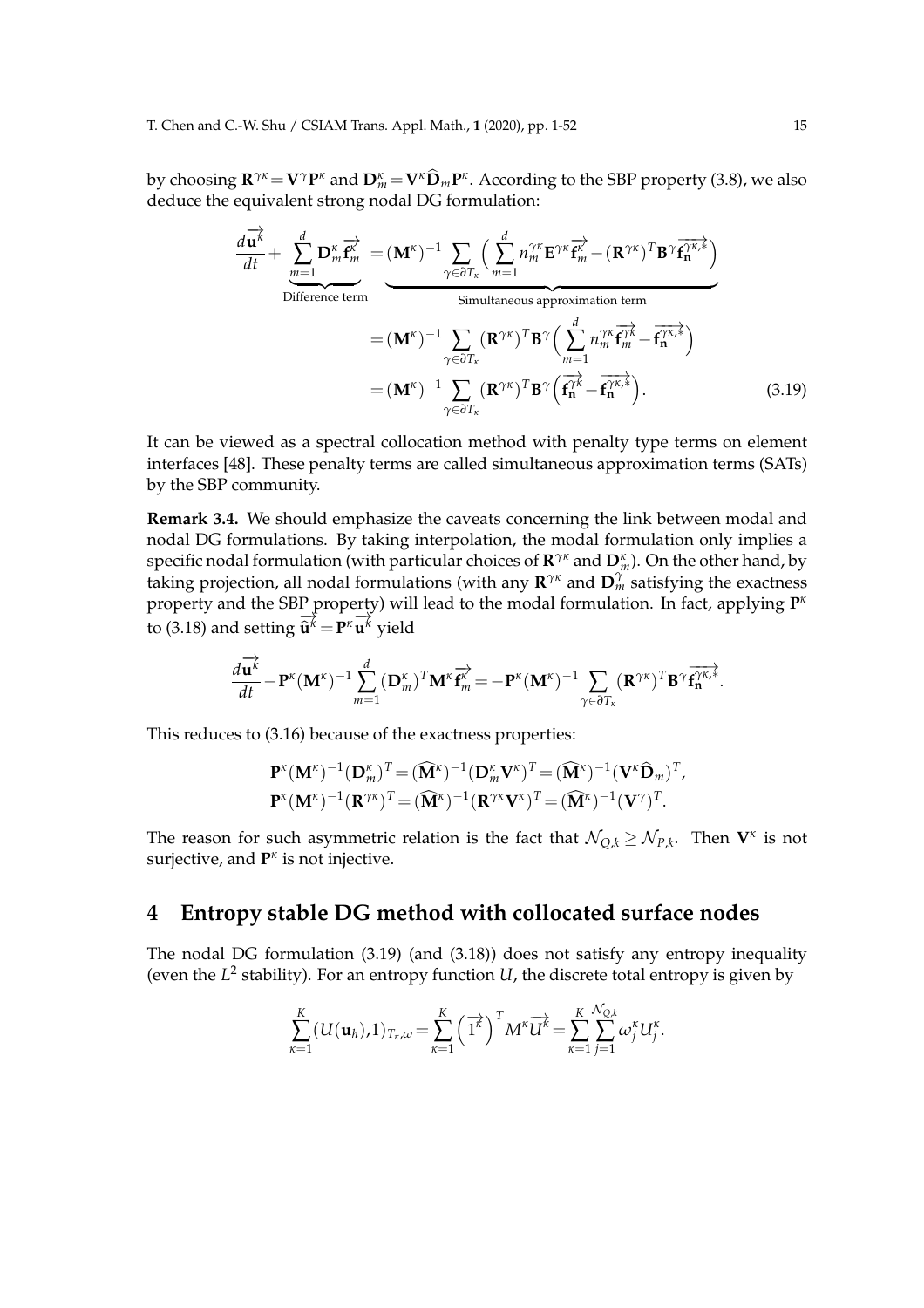Then the entropy growth rate of (3.18) is

$$
\frac{d}{dt} \Big(\sum_{\kappa=1}^{K} \left(\overrightarrow{1^{\kappa}}\right)^{T} M^{\kappa} \overrightarrow{U^{\kappa}}\Big) = \sum_{\kappa=1}^{K} \sum_{j=1}^{N_{Q,k}} \omega_{j}^{\kappa} \frac{dU_{j}^{\kappa}}{dt}
$$
\n
$$
= \sum_{\kappa=1}^{K} \sum_{j=1}^{N_{Q,k}} \omega_{j}^{\kappa} (\mathbf{v}_{j}^{\kappa})^{T} \frac{d\mathbf{u}_{j}^{\kappa}}{dt} = \sum_{\kappa=1}^{K} \left(\overrightarrow{\mathbf{v}^{\kappa}}\right)^{T} \mathbf{M}^{\kappa} \frac{d\overrightarrow{\mathbf{u}^{\kappa}}}{dt}
$$
\n
$$
= \sum_{\kappa=1}^{K} \left(\sum_{m=1}^{d} \left(\overrightarrow{\mathbf{v}^{\kappa}}\right)^{T} (\mathbf{D}_{m}^{\kappa})^{T} \mathbf{M}^{\kappa} \overrightarrow{\mathbf{f}^{\kappa}} - \sum_{\gamma \in \partial T_{\kappa}} \left(\overrightarrow{\mathbf{v}^{\kappa}}\right)^{T} (\mathbf{R}^{\gamma \kappa})^{T} \mathbf{B}^{\gamma} \overrightarrow{\mathbf{f}^{\gamma \kappa,\ast}_{\mathbf{n}}} \right).
$$

However, we can not characterize the first term as the chain rule

$$
\left(\mathbf{f}_m(\mathbf{u}_h), \frac{\partial \mathbf{v}(\mathbf{u}_h)}{\partial x_m}\right)_{T_{\kappa}} = \left(\frac{\partial \psi_m(\mathbf{v}(\mathbf{u}_h))}{\partial x_m}, 1\right)_{T_{\kappa}}
$$
 (for the continuous solution polynomial)

is no longer valid at the discrete level. That is,

$$
\left(\overrightarrow{\mathbf{v}^{k}}\right)^{T}(\mathbf{D}_{m}^{\kappa})^{T}\mathbf{M}^{\kappa}\overrightarrow{\mathbf{f}_{m}^{k}}\neq\left(\overrightarrow{\psi_{m}^{k}}\right)^{T}D_{m}^{\kappa}M^{\kappa}\overrightarrow{1^{\kappa}}
$$
 (for the discrete nodal values).

In this section, we will modify the scheme (3.19) and make it entropy stable, in the special case that the volume quadrature rule has collocated surface quadrature nodes, and that the boundary matrix *E γκ* is diagonal (i.e. the third case in Remark 3.2). The modification amounts to the flux differencing technique in [4, 5, 12, 29].

### **4.1 Flux differencing**

Identity (2.12) satisfied by entropy conservative fluxes serves as the discrete analogue of the chain rule. The flux differencing technique, in which we replace the difference term in (3.19) with high order difference operation of entropy conservative fluxes, is the key to entropy balance within an element. The modified nodal DG method reads

$$
\frac{d\overrightarrow{\mathbf{u}^{k}}}{dt} + 2 \sum_{m=1}^{d} \mathbf{D}_{m}^{\kappa} \circ \mathbf{F}_{m,S} \left( \overrightarrow{\mathbf{u}^{k}}, \overrightarrow{\mathbf{u}^{k}} \right) \overrightarrow{\mathbf{1}^{\kappa}} = (\mathbf{M}^{\kappa})^{-1} \sum_{\gamma \in \partial T_{\kappa}} (\mathbf{R}^{\gamma \kappa})^{T} \mathbf{B}^{\gamma} \left( \overrightarrow{\mathbf{f}^{\gamma \kappa}}_{n} - \overrightarrow{\mathbf{f}^{\gamma \kappa, *}_{n}} \right),
$$
 (4.1)

where ◦ denotes the Hadamard (pointwise) product of vectors and matrices, and **F***m*,*S*(·,·) is the matrix of pairwise combinations of entropy conservative fluxes [19, 20]:

$$
\mathbf{F}_{m,S}(\overrightarrow{\mathbf{u}_{L}},\overrightarrow{\mathbf{u}_{R}})=\begin{bmatrix} \text{diag}(\mathbf{f}_{m,S}(\mathbf{u}_{L,1},\mathbf{u}_{R,1})) & \cdots & \text{diag}(\mathbf{f}_{m,S}(\mathbf{u}_{L,1},\mathbf{u}_{R,N_{R}})) \\ \vdots & \ddots & \vdots \\ \text{diag}(\mathbf{f}_{m,S}(\mathbf{u}_{L,N_{L}},\mathbf{u}_{R,1})) & \cdots & \text{diag}(\mathbf{f}_{m,S}(\mathbf{u}_{L,N_{L}},\mathbf{u}_{R,N_{R}})) \end{bmatrix},
$$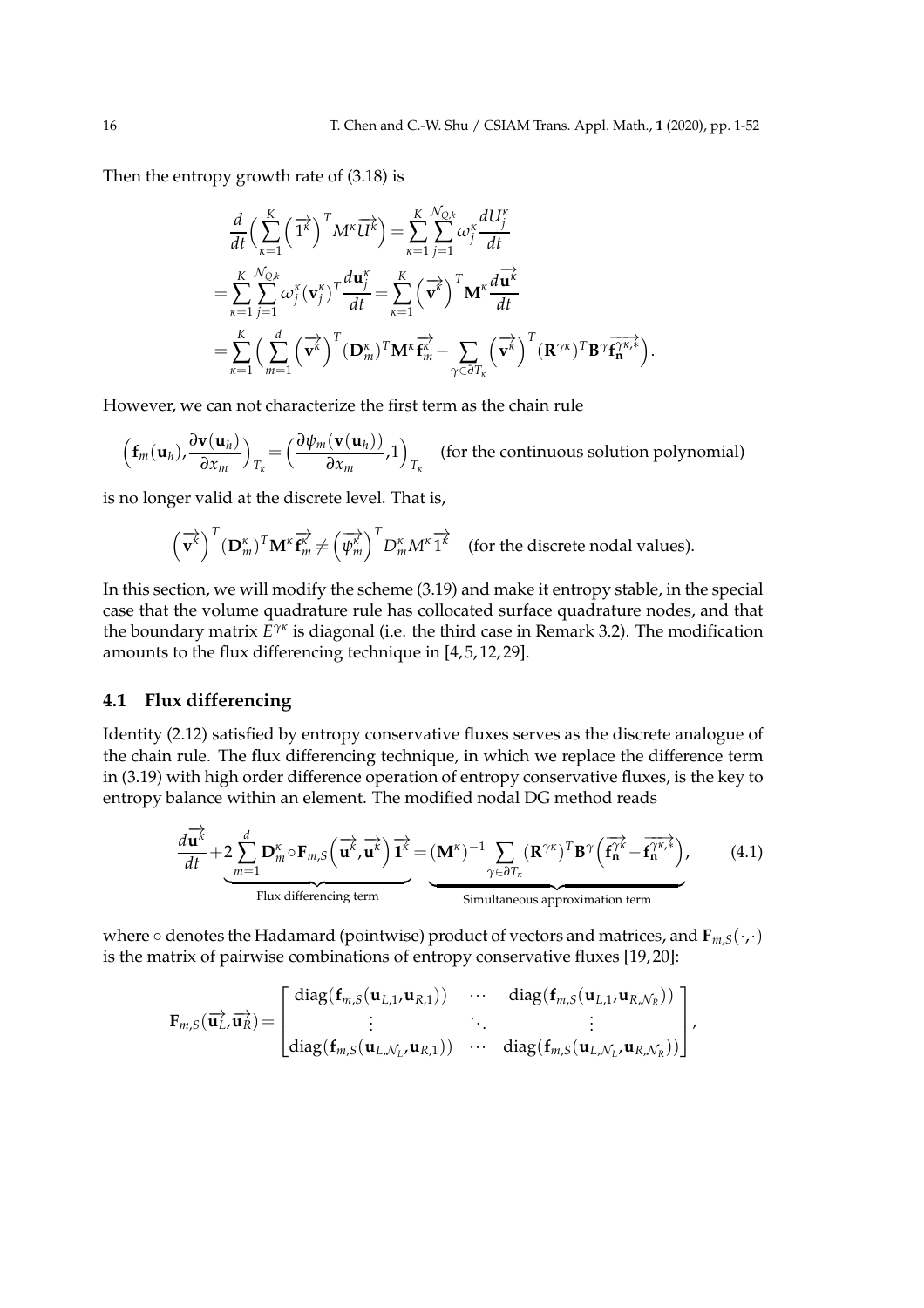for  $\vec{u}_L \in \mathbb{R}^{pN_L}$  and  $\vec{u}_R \in \mathbb{R}^{pN_R}$ . We can clarify the involved flux differencing term by writing down the evolution of the nodal values

$$
\frac{d\mathbf{u}_j^{\kappa}}{dt} + 2\sum_{m=1}^d \sum_{l=1}^{N_{Q,k}} D_{m,jl}^{\kappa} \mathbf{f}_{m,S}(\mathbf{u}_j^{\kappa}, \mathbf{u}_l^{\kappa}) = \sum_{\gamma \in \partial T_{\kappa}} \sum_{s=1}^{N_{B,k}} R_{sj}^{\gamma \kappa} \frac{\tau_s^{\gamma}}{\omega_j^{\kappa}} (\mathbf{f}_{\mathbf{n},s}^{\gamma \kappa} - \mathbf{\hat{f}}_{\mathbf{n}}(\mathbf{u}_s^{\gamma \kappa}, \mathbf{u}_s^{\gamma \nu})).
$$
 (4.2)

We will take a deeper look into the flux differencing term in Appendix A, showing that if the entropy conservative fluxes are *separable*, flux differencing is actually equivalent to the splitting technique in [36, 38, 39, 65, 69, 71]. Before proving the main result of this section, we first give a lemma indicating the effects of flux differencing on primary conservation and entropy growth.

**Lemma 4.1.** *If for each*  $1 \le m \le d$ ,  $f_{m,S}$  *is an entropy conservative flux with respect to some entropy function U, then*

$$
\left(\overrightarrow{\mathbf{1}}^{k}\right)^{T}\mathbf{M}^{k}\left(2\mathbf{D}_{m}^{k}\circ\mathbf{F}_{m,S}\left(\overrightarrow{\mathbf{u}}^{k},\overrightarrow{\mathbf{u}}^{k}\right)\overrightarrow{\mathbf{1}}^{k}\right)=\sum_{\gamma\in\partial T_{k}}n_{m}^{\gamma k}\left(\overrightarrow{\mathbf{1}}^{k}\right)^{T}\mathbf{E}^{\gamma k}\circ\mathbf{F}_{m,S}\left(\overrightarrow{\mathbf{u}}^{k},\overrightarrow{\mathbf{u}}^{k}\right)\overrightarrow{\mathbf{1}}^{k},\tag{4.3}
$$

$$
\left(\overrightarrow{\mathbf{v}^{k}}\right)^{T}\mathbf{M}^{k}\left(2\mathbf{D}_{m}^{k}\circ\mathbf{F}_{m,S}\left(\overrightarrow{\mathbf{u}^{k}},\overrightarrow{\mathbf{u}^{k}}\right)\overrightarrow{\mathbf{1}^{k}}\right)
$$
\n(4.4)

$$
= \sum_{\gamma \in \partial T_{\kappa}} n_m^{\gamma \kappa} \left( \left( \overrightarrow{\mathbf{v}^{\kappa}} \right)^T \mathbf{E}^{\gamma \kappa} \circ \mathbf{F}_{m,S} \left( \overrightarrow{\mathbf{u}^{\kappa}}, \overrightarrow{\mathbf{u}^{\kappa}} \right) \overrightarrow{\mathbf{1}^{\kappa}} - \left( \overrightarrow{\psi_m^{\kappa}} \right)^T E^{\kappa \gamma} \overrightarrow{\mathbf{1}^{\kappa}} \right). \tag{4.5}
$$

*Moreover, if Eκγ is diagonal, we have the simplified result*

$$
\left(\overrightarrow{\mathbf{1}}^{k}\right)^{T}\mathbf{M}^{k}\left(2\mathbf{D}_{m}^{k}\circ\mathbf{F}_{m,S}\left(\overrightarrow{\mathbf{u}}^{k},\overrightarrow{\mathbf{u}}^{k}\right)\overrightarrow{\mathbf{1}}^{k}\right)=\sum_{\gamma\in\partial T_{k}}n_{m}^{\gamma k}\left(\overrightarrow{\mathbf{1}}^{j}\right)^{T}\mathbf{B}^{\gamma}\overrightarrow{\mathbf{f}_{m}^{\gamma k}},\tag{4.6}
$$

$$
\left(\overrightarrow{\mathbf{v}^{k}}\right)^{T}\mathbf{M}^{k}\left(2\mathbf{D}_{m}^{k}\circ\mathbf{F}_{m,S}\left(\overrightarrow{\mathbf{u}^{k}},\overrightarrow{\mathbf{u}^{k}}\right)\overrightarrow{\mathbf{1}^{k}}\right)=\sum_{\gamma\in\partial T_{k}}n_{m}^{\gamma k}\left(\left(\overrightarrow{\mathbf{v}^{\gamma k}}\right)^{T}\mathbf{B}^{\gamma}\overrightarrow{\mathbf{f}^{\gamma k}}-\left(\overrightarrow{\psi_{m}^{\gamma k}}\right)^{T}B^{\gamma}\overrightarrow{\mathbf{1}^{\gamma}}\right).
$$
 (4.7)

*Proof.* Since **M***<sup>κ</sup>* is diagonal,

$$
\mathbf{M}^{\kappa}\left(\mathbf{D}_{m}^{\kappa}\circ\mathbf{F}_{m,S}\left(\overrightarrow{\mathbf{u}^{\kappa}},\overrightarrow{\mathbf{u}^{\kappa}}\right)\right)=\mathbf{S}_{m}^{\kappa}\circ\mathbf{F}_{m,S}\left(\overrightarrow{\mathbf{u}^{\kappa}},\overrightarrow{\mathbf{u}^{\kappa}}\right),
$$

and by the symmetry of  $\mathbf{f}_{m,S}$ ,  $\mathbf{F}_{m,S}\Big(\overrightarrow{\mathbf{u}^k},\overrightarrow{\mathbf{u}^k}\Big)$  $\overrightarrow{\mathbf{u}^k}$  is a symmetric matrix. Then

$$
\begin{split}\n&\left(\overrightarrow{\mathbf{1}}^{k}\right)^{T}\mathbf{M}^{k}\left(2\mathbf{D}_{m}^{k}\circ\mathbf{F}_{m,S}\left(\overrightarrow{\mathbf{u}}^{k},\overrightarrow{\mathbf{u}}^{k}\right)\overrightarrow{\mathbf{1}}^{k}\right) \\
&=2\left(\overrightarrow{\mathbf{1}}^{k}\right)^{T}\mathbf{S}_{m}^{k}\circ\mathbf{F}_{m,S}\left(\overrightarrow{\mathbf{u}}^{k},\overrightarrow{\mathbf{u}}^{k}\right)\overrightarrow{\mathbf{1}}^{k} \\
&=\left(\overrightarrow{\mathbf{1}}^{k}\right)^{T}\left(\mathbf{S}_{m}^{k}+\left(\mathbf{S}_{m}^{k}\right)^{T}\right)\circ\mathbf{F}_{m,S}\left(\overrightarrow{\mathbf{u}}^{k},\overrightarrow{\mathbf{u}}^{k}\right)\overrightarrow{\mathbf{1}}^{k}\quad\text{(by symmetry of } \mathbf{f}_{m,S}\right) \\
&=\sum_{\gamma\in\partial T_{k}}n_{m}^{\gamma\kappa}\left(\overrightarrow{\mathbf{1}}^{k}\right)^{T}\mathbf{E}^{\gamma\kappa}\circ\mathbf{F}_{m,S}\left(\overrightarrow{\mathbf{u}}^{k},\overrightarrow{\mathbf{u}}^{k}\right)\overrightarrow{\mathbf{1}}^{k}\quad\text{(by the SBP property)},\n\end{split}
$$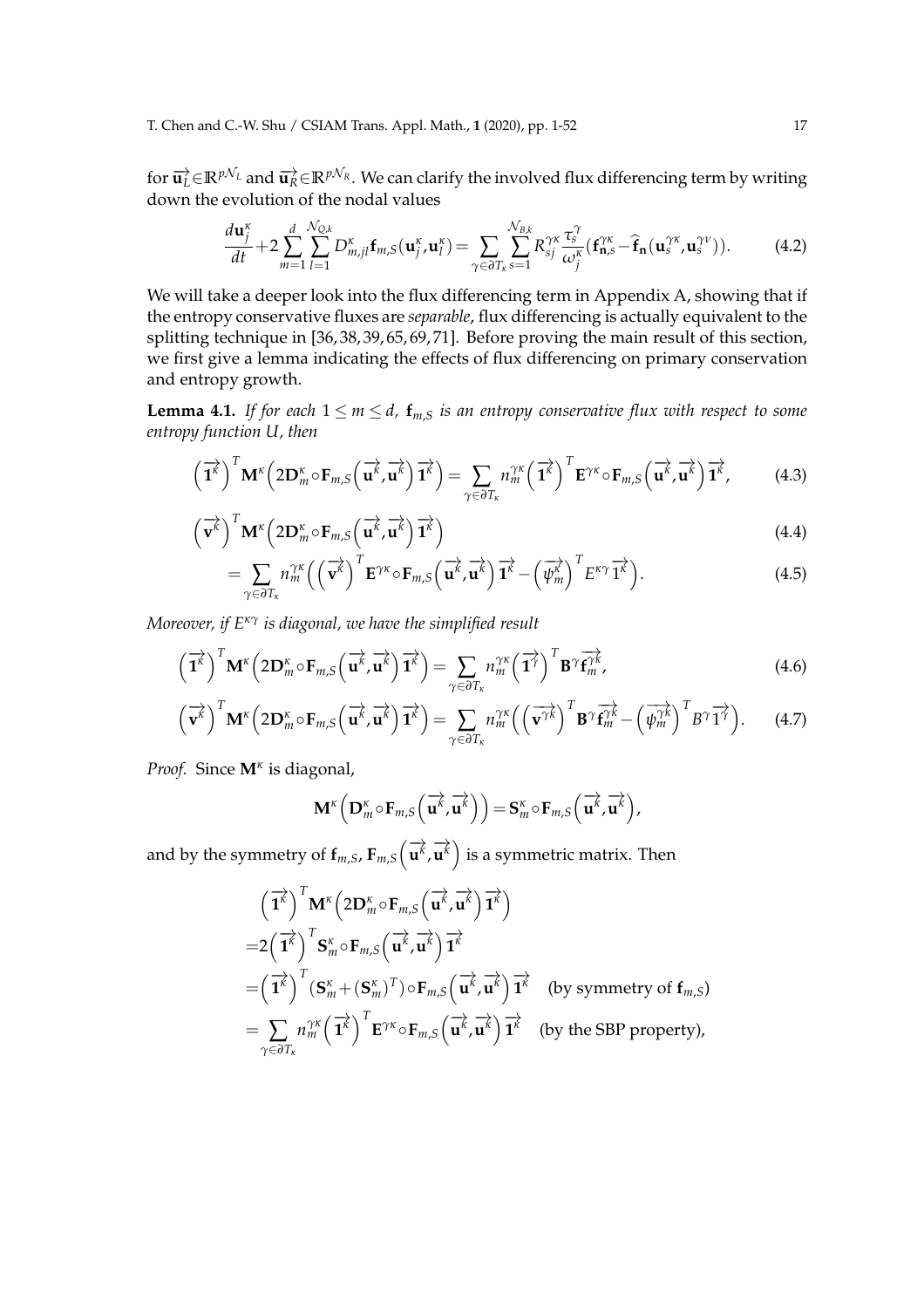and

$$
\begin{split}\n&\left(\overrightarrow{\mathbf{v}^{k}}\right)^{T}\mathbf{M}^{k}\left(2\mathbf{D}_{m}^{k}\circ\mathbf{F}_{m,S}\left(\overrightarrow{\mathbf{u}^{k}},\overrightarrow{\mathbf{u}^{k}}\right)\overrightarrow{\mathbf{1}}^{k}\right) \\
&=2\left(\overrightarrow{\mathbf{v}^{k}}\right)^{T}\mathbf{S}_{m}^{k}\circ\mathbf{F}_{m,S}\left(\overrightarrow{\mathbf{u}^{k}},\overrightarrow{\mathbf{u}^{k}}\right)\overrightarrow{\mathbf{1}}^{k} \\
&=\sum_{\gamma\in\partial T_{\kappa}}n_{m}^{\gamma\kappa}\left(\overrightarrow{\mathbf{v}^{k}}\right)^{T}\mathbf{E}^{\gamma\kappa}\circ\mathbf{F}_{m,S}\left(\overrightarrow{\mathbf{u}^{k}},\overrightarrow{\mathbf{u}^{k}}\right)\overrightarrow{\mathbf{1}}^{k}+\left(\overrightarrow{\mathbf{v}^{k}}\right)^{T}\left(\mathbf{S}_{m}^{\kappa}-\left(\mathbf{S}_{m}^{\kappa}\right)^{T}\right)\circ\mathbf{F}_{m,S}\left(\overrightarrow{\mathbf{u}^{k}},\overrightarrow{\mathbf{u}^{k}}\right)\overrightarrow{\mathbf{1}}^{k}.\n\end{split}
$$

The second term equals

$$
\begin{split}\n&\left(\overrightarrow{\mathbf{v}^{k}}\right)^{T}(\mathbf{S}_{m}^{\kappa}-(\mathbf{S}_{m}^{\kappa})^{T})\circ\mathbf{F}_{m,S}\left(\overrightarrow{\mathbf{u}^{k}},\overrightarrow{\mathbf{u}^{k}}\right)\overrightarrow{1^{k}} \\
&=\sum_{j=1}^{N_{Q,k}N_{Q,k}}\sum_{l=1}^{N_{Q,k}N_{Q,k}}(\mathbf{v}_{j}^{\kappa})^{T}(S_{m,jl}^{\kappa}-S_{m,lj}^{\kappa})\mathbf{f}_{m,S}(\mathbf{u}_{j}^{\kappa},\mathbf{u}_{l}^{\kappa}) \\
&=\sum_{j=1}^{N_{Q,k}N_{Q,k}}\sum_{l=1}^{N_{Q,k}N_{Q,k}}S_{m,jl}^{\kappa}(\mathbf{v}_{j}^{\kappa}-\mathbf{v}_{l}^{\kappa})^{T}\mathbf{f}_{m,S}(\mathbf{u}_{j}^{\kappa},\mathbf{u}_{l}^{\kappa}) \quad \text{(by symmetry of } \mathbf{f}_{m,S}) \\
&=\sum_{j=1}^{N_{Q,k}N_{Q,k}}\sum_{l=1}^{N_{R}}S_{m,jl}^{\kappa}(\psi_{m,j}^{\kappa}-\psi_{m,l}^{\kappa}) \quad \text{(by entropy conservation of } \mathbf{f}_{m,S}) \\
&=\left(\overrightarrow{\psi_{m}}\right)^{T}\left(S_{m}^{\kappa}-\left(S_{m}^{\kappa}\right)^{T}\right)\overrightarrow{1^{k}}=-\sum_{\gamma\in\partial T_{\kappa}}n_{m}^{\gamma\kappa}\left(\overrightarrow{\psi_{m}^{\kappa}}\right)^{T}E^{\kappa\gamma}\overrightarrow{1^{k}} \quad \text{(by relation (3.11))}.\n\end{split}
$$

Hence (4.3) and (4.4) are proved. Moreover, if *E γκ* is diagonal,

$$
\mathbf{E}^{\gamma\kappa} \circ \mathbf{F}_{m,S} \left( \overrightarrow{\mathbf{u}^k}, \overrightarrow{\mathbf{u}^k} \right) \overrightarrow{\mathbf{1}^k} = \mathbf{E}^{\gamma\kappa} \overrightarrow{\mathbf{f}^{\gamma}}_{m} = \left( \mathbf{R}^{\gamma\kappa} \right)^T \mathbf{B}^{\gamma} \overrightarrow{\mathbf{f}^{\gamma k}_{m}} \text{ (by consistency of } \mathbf{f}_{m,S} \text{)}, \qquad (4.8)
$$

 $\Box$ 

which implies (4.6) and (4.7).

We are ready to provide the main theorem, which states that the nodal DG method (4.1) is conservative, entropy stable, and maintains high order accuracy, under the assumptions that

- 1. The volume quadrature rule has collocated surface quadrature nodes  $(\{\pmb{\mathsf{x}}_s^\gamma\}_{s=1}^{N_{B,k}})$  $\sum_{s=1}^{\text{v}}$  is a subset of  $\{\mathbf x_i^{\mathcal K}\}_{j=1}^{{\mathcal N}_{\mathbb Q,k}}$ *j*=1 for *γ*∈*∂Tκ*), *R κγ* is a simple restriction onto *γ*, and *E κγ* is diagonal.
- 2. The simplex meshes  $\{\mathcal{T}_h\}$ , parameterized by *h*, are shape regular and quasiuniform.
- 3. All mappings and numerical fluxes (e.g.  $\mathbf{v}(\mathbf{u})$ ,  $\mathbf{f}_m(\mathbf{u})$ ,  $\mathbf{f}_{m,S}(\mathbf{u}_L,\mathbf{u}_R)$ , etc) are smooth and Lipschitz continuous.
- 4.  $f_{m,S}$  is entropy conservative, and  $\hat{f}_n$  is entropy stable with respect to an arbitrary given entropy function *U*.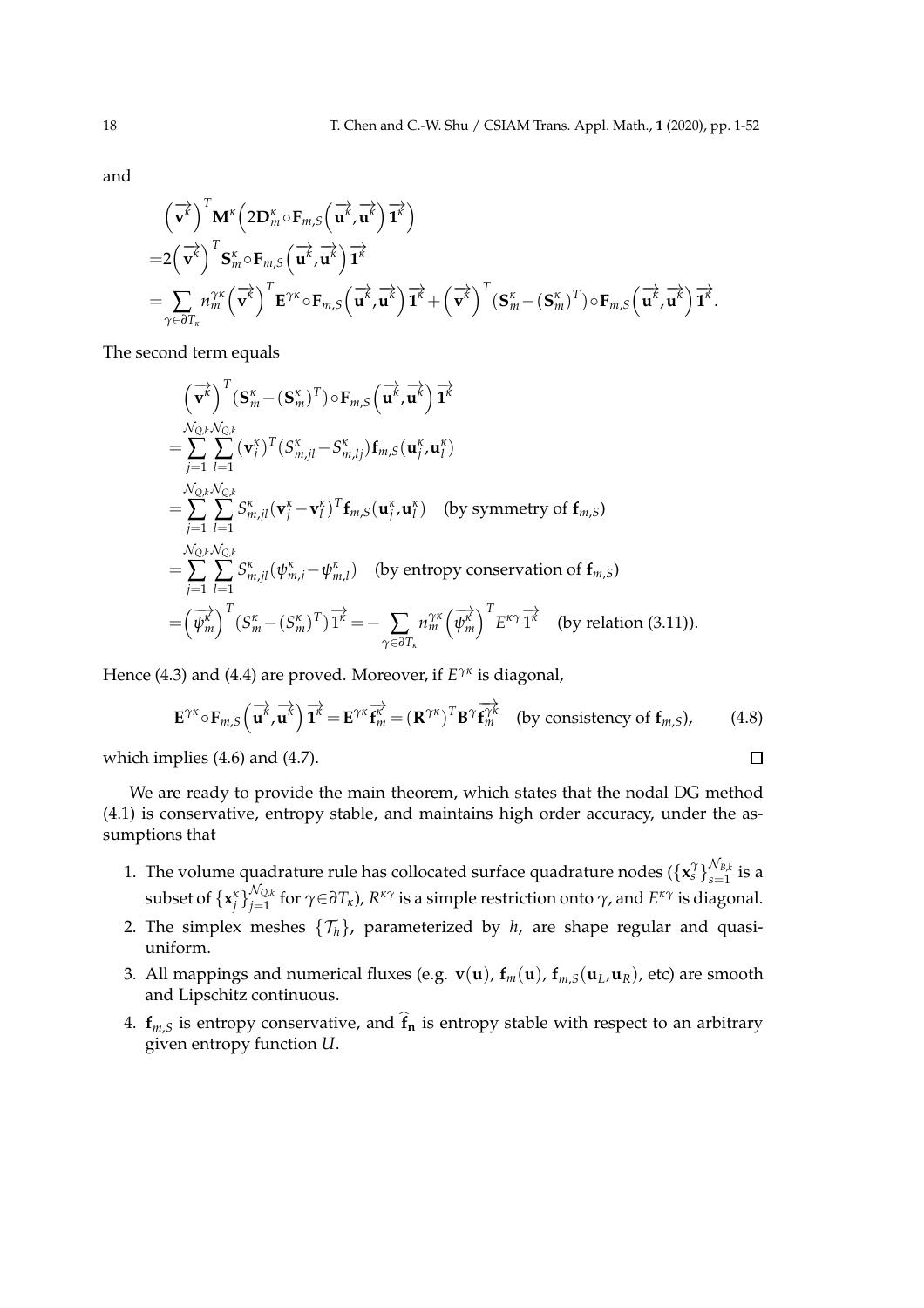**Theorem 4.1.** *If all assumptions above hold, then the scheme* (4.1) *is consistent in that for a smooth solution* **u** *of* (2.1)*, the local truncation error is of high order:*

$$
\frac{d\mathbf{u}_j^{\kappa}}{dt} + 2\sum_{m=1}^d \sum_{l=1}^{N_{Q,k}} D_{m,jl}^{\kappa} \mathbf{f}_{m,S}(\mathbf{u}_j^{\kappa}, \mathbf{u}_l^{\kappa}) - \sum_{\gamma \in \partial T_k} \sum_{s=1}^{N_{B,k}} R_{sj}^{\gamma \kappa} \frac{\tau_s^{\gamma}}{\omega_j^{\kappa}} (\mathbf{f}_{\mathbf{n},s}^{\gamma \kappa} - \mathbf{\hat{f}}_{\mathbf{n}}(\mathbf{u}_s^{\gamma \kappa}, \mathbf{u}_s^{\gamma \nu})) = \mathcal{O}(h^k). \tag{4.9}
$$

*It is also conservative and entropy stable with respect to U in that*

$$
\frac{d}{dt}\left(\sum_{\kappa=1}^{K}\left(\overrightarrow{\mathbf{1}^{k}}\right)^{T}\mathbf{M}^{\kappa}\overrightarrow{\mathbf{u}^{k}}\right)=0, \quad \frac{d}{dt}\left(\sum_{\kappa=1}^{K}\left(\overrightarrow{\mathbf{1}^{k}}\right)^{T}M^{\kappa}\overrightarrow{U^{k}}\right)\leq 0.
$$
\n(4.10)

*Proof.* Consistency: **u** is single-valued at interfaces. Since  $R^{\gamma\kappa}$  and  $R^{\gamma\nu}$  are simple restrictions,  $\mathbf{u}_{s}^{\gamma\kappa} = \mathbf{u}_{s}^{\gamma\nu} = \mathbf{u}(\mathbf{x}_{s}^{\gamma})$  and  $\mathbf{f}_{\mathbf{n},s}^{\gamma\kappa} = \mathbf{f}_{\mathbf{n}}(\mathbf{u}(\mathbf{x}_{s}^{\gamma}))$ . Then the simultaneous approximation term vanishes. It suffices to show that the flux differencing term is of high order, i.e.,

$$
2\sum_{l=1}^{\mathcal{N}_{Q,k}}D_{m,jl}^{\kappa}\mathbf{f}_{m,S}(\mathbf{u}_{j}^{\kappa},\mathbf{u}_{l}^{\kappa})-\frac{\partial\mathbf{f}_{m}(\mathbf{u})}{\partial x_{m}}(\mathbf{x}_{j}^{\kappa})=\mathcal{O}(h^{k}).
$$

Let  $\widetilde{\mathbf{f}}_{m,S}(\mathbf{x},\mathbf{y}) = \mathbf{f}_{m,S}(\mathbf{u}(x),\mathbf{u}(y))$  and  $\widetilde{\mathbf{f}}_m(\mathbf{x}) = \mathbf{f}_m(\mathbf{u}(\mathbf{x}))$ . Then  $\widetilde{\mathbf{f}}_{m,S}$  is also symmetric and consistent such that  $\widetilde{\mathbf{f}}_{m,S}(\mathbf{x},\mathbf{x})=\widetilde{\mathbf{f}}_{m}(\mathbf{x})$ . Therefore

$$
\frac{\partial \widetilde{\mathbf{f}}_m}{\partial x_m}(\mathbf{x}) = \frac{\partial \widetilde{\mathbf{f}}_{m,S}}{\partial x_m}(\mathbf{x}, \mathbf{x}) + \frac{\partial \widetilde{\mathbf{f}}_{m,S}}{\partial y_m}(\mathbf{x}, \mathbf{x}) = 2 \frac{\partial \widetilde{\mathbf{f}}_{m,S}}{\partial y_m}(\mathbf{x}, \mathbf{x}).
$$

According to the approximation property of local difference matrix *D<sup>κ</sup> m*,

$$
2\sum_{l=1}^{\mathcal{N}_{Q,k}} D_{m,jl}^{\kappa} \mathbf{f}_{m,S}(\mathbf{u}_j^{\kappa}, \mathbf{u}_l^{\kappa}) = 2\frac{\partial \widetilde{\mathbf{f}}_{m,S}}{\partial y_m}(\mathbf{x}_j^{\kappa}, \mathbf{x}_j^{\kappa}) + \mathcal{O}(h^k)
$$

$$
= \frac{\partial \widetilde{\mathbf{f}}_m}{\partial x_m}(\mathbf{x}_j^{\kappa}) + \mathcal{O}(h^k) = \frac{\partial \mathbf{f}_m(\mathbf{u})}{\partial x_m}(\mathbf{x}_j^{\kappa}) + \mathcal{O}(h^k).
$$

Conservation and entropy stability: according to (4.6) and (4.7),

$$
\frac{d}{dt}\left(\left(\overrightarrow{\mathbf{1}^{k}}\right)^{T}\mathbf{M}^{k}\overrightarrow{\mathbf{u}^{k}}\right) \n= \sum_{\gamma \in \partial T_{k}}\left(\overrightarrow{\mathbf{1}^{T}}\right)^{T}\mathbf{B}^{\gamma}\left(\overrightarrow{\mathbf{f}_{n}^{\gamma k}} - \overrightarrow{\mathbf{f}_{n}^{\gamma k,k}}\right) - \sum_{m=1}^{d} \sum_{\gamma \in \partial T_{k}} n_{m}^{\gamma k}\left(\overrightarrow{\mathbf{1}^{T}}\right)^{T}\mathbf{B}^{\gamma}\overrightarrow{\mathbf{f}_{m}^{\gamma k}}
$$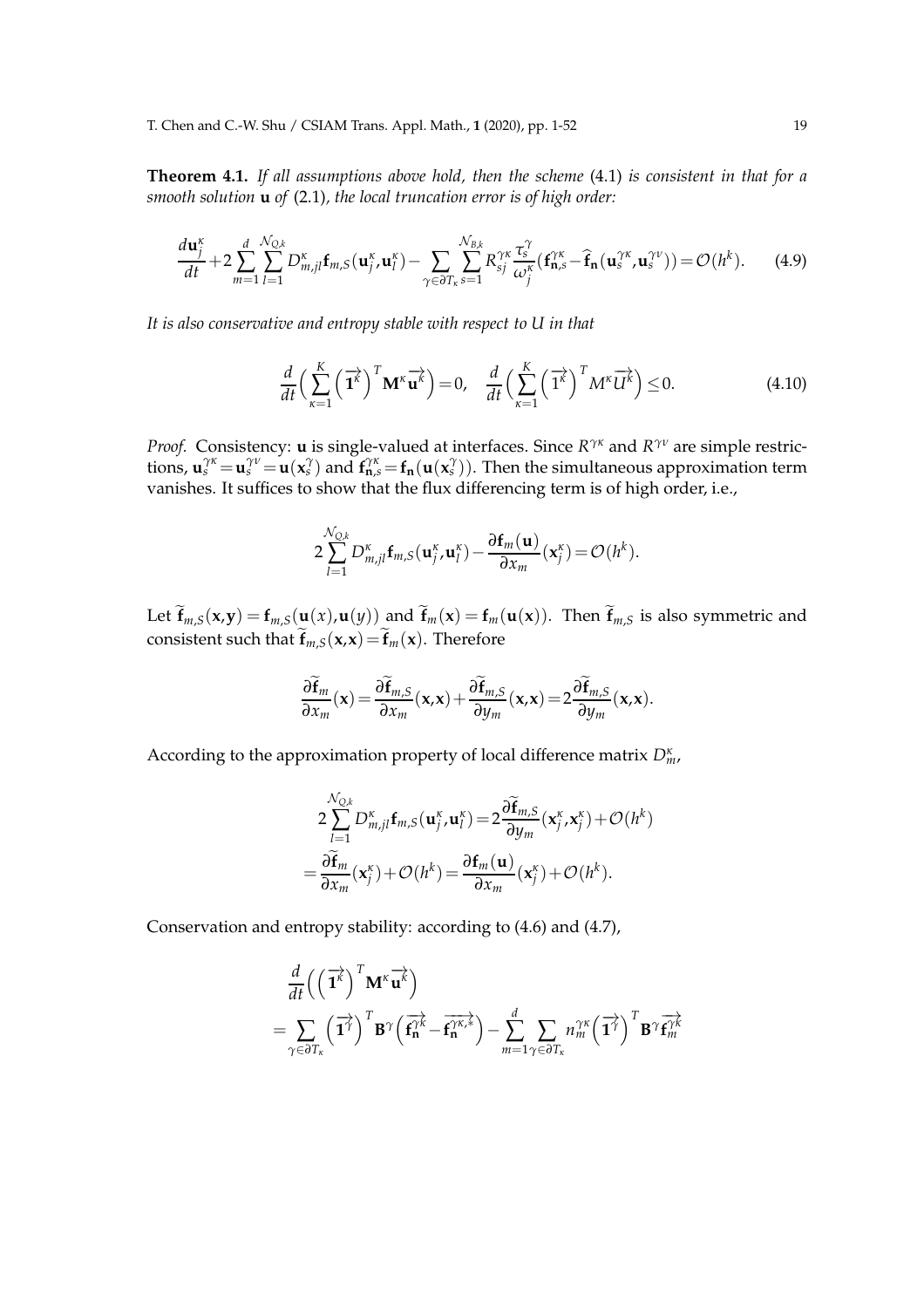$$
= - \sum_{\gamma \in \partial T_{\kappa}} (\vec{T})^{T} B^{\gamma} \vec{f}_{n}^{\gamma \kappa,*} = - \sum_{\gamma \in \partial T_{\kappa}} \sum_{s=1}^{N_{B,k}} \tau_{s}^{\gamma} \hat{f}_{n} (\mathbf{u}_{s}^{\gamma \kappa}, \mathbf{u}_{s}^{\gamma \nu}),
$$
  
\n
$$
\frac{d}{dt} ((\vec{v}^{\kappa})^{T} \mathbf{M}^{\kappa} \vec{u}^{\kappa})
$$
\n
$$
= \sum_{\gamma \in \partial T_{\kappa}} (\vec{v}^{\gamma \kappa})^{T} B^{\gamma} (\vec{f}_{n}^{\gamma \kappa} - \vec{f}_{n}^{\gamma \kappa,*}) - \sum_{m=1}^{d} \sum_{\gamma \in \partial T_{\kappa}} n_{m}^{\gamma \kappa} ((\vec{v}^{\gamma \kappa})^{T} B^{\gamma} \vec{f}_{m}^{\gamma \kappa} - (\vec{\psi}_{m}^{\gamma \kappa})^{T} B^{\gamma} \vec{f}^{\gamma})
$$
\n
$$
= \sum_{\gamma \in \partial T_{\kappa}} ((\vec{\psi}_{n}^{\gamma \kappa})^{T} B^{\gamma} \vec{f}^{\gamma} - (\vec{v}^{\gamma \kappa})^{T} B^{\gamma} \vec{f}_{n}^{\gamma \kappa,*})
$$
\n
$$
= \sum_{\gamma \in \partial T_{\kappa}} \sum_{s=1}^{N_{B,k}} \tau_{s}^{\gamma} (\psi_{n,s}^{\gamma \kappa} - (\mathbf{v}_{s}^{\gamma \kappa})^{T} \hat{\mathbf{f}}_{n} (\mathbf{u}_{s}^{\gamma \kappa}, \mathbf{u}_{s}^{\gamma \nu})).
$$

We are only left with interface terms. Summing over *κ* gives us

$$
\frac{d}{dt} \Big(\sum_{\kappa=1}^{K} \left(\overrightarrow{\mathbf{1}}^{\kappa}\right)^{T} \mathbf{M}^{\kappa} \overrightarrow{\mathbf{u}^{\kappa}}\Big) = -\sum_{\kappa=1}^{K} \sum_{\gamma \in \partial T_{\kappa}} \sum_{s=1}^{N_{B,k}} \tau_{s}^{\gamma} \widehat{\mathbf{f}}_{n}(\mathbf{u}_{s}^{\gamma \kappa}, \mathbf{u}_{s}^{\gamma \nu})
$$
\n
$$
= -\sum_{\gamma \in \Gamma_{h}} \sum_{s=1}^{N_{B,k}} \tau_{s}^{\gamma} (\widehat{\mathbf{f}}_{n^{\gamma \kappa}}(\mathbf{u}_{s}^{\gamma \kappa}, \mathbf{u}_{s}^{\gamma \nu}) + \widehat{\mathbf{f}}_{n^{\gamma \nu}}(\mathbf{u}_{s}^{\gamma \nu}, \mathbf{u}_{s}^{\gamma \kappa})) = 0,
$$
\n
$$
\frac{d}{dt} \Big(\sum_{\kappa=1}^{K} \left(\overrightarrow{\mathbf{v}^{\kappa}}\right)^{T} \mathbf{M}^{\kappa} \overrightarrow{\mathbf{u}^{\kappa}}\Big) = \sum_{\kappa=1}^{K} \sum_{\gamma \in \partial T_{\kappa}} \sum_{s=1}^{N_{B,k}} \tau_{s}^{\gamma} (\psi_{n,s}^{\gamma \kappa} - (\mathbf{v}_{s}^{\gamma \kappa})^{T} \widehat{\mathbf{f}}_{n}(\mathbf{u}_{s}^{\gamma \kappa}, \mathbf{u}_{s}^{\gamma \nu}))
$$
\n
$$
= \sum_{\gamma \in \Gamma_{h}} \sum_{s=1}^{N_{B,k}} \tau_{s}^{\gamma} ((\mathbf{v}_{s}^{\gamma \nu} - \mathbf{v}_{s}^{\gamma \kappa})^{T} \widehat{\mathbf{f}}_{n^{\gamma \kappa}}(\mathbf{u}_{s}^{\gamma \kappa}, \mathbf{u}_{s}^{\gamma \nu}) - (\psi_{n^{\gamma \kappa},s}^{\gamma \kappa} - \psi_{n^{\gamma \kappa},s}^{\gamma \nu})) \leq 0,
$$

by entropy stability of  $\hat{\mathbf{f}}_n$ . We again use the fact that  $R^{\gamma\kappa}$  and  $R^{\gamma\nu}$  are simple restrictions, so that  $\mathbf{v}_s^{\gamma \kappa} = \mathbf{v}(\mathbf{u}_s^{\gamma \kappa})$  and  $\psi_{\mathbf{n},s}^{\gamma \kappa} = \psi_{\mathbf{n}}(\mathbf{v}_s^{\gamma \kappa})$ .  $\Box$ 

**Remark 4.1.** The computational cost of (4.1) is dominated by the number of entropy conservative flux evaluations, which is of the order  $\mathcal{O}(\mathcal{N}_{Q,k}^2)\!=\!\mathcal{O}(k^{2d})$  in each element (by assuming that  $\mathcal{N}_{Q,k} = \mathcal{O}(k^d)$ ). In contrast, for Cartesian meshes, the difference matrices are sparse (due to tensor product), and the number of flux evaluations is of the order  $\mathcal{O}(k^{d+1})$ .

#### **4.2 Accuracy test**

We test the accuracy of scheme (4.1) for the two-dimensional Burgers equation

$$
\frac{\partial u}{\partial t} + \frac{1}{2} \frac{\partial u^2}{\partial x_1} + \frac{1}{2} \frac{\partial u^2}{\partial x_2} = 0, \quad \mathbf{x} \in [0, 1]^2,
$$
\n(4.11)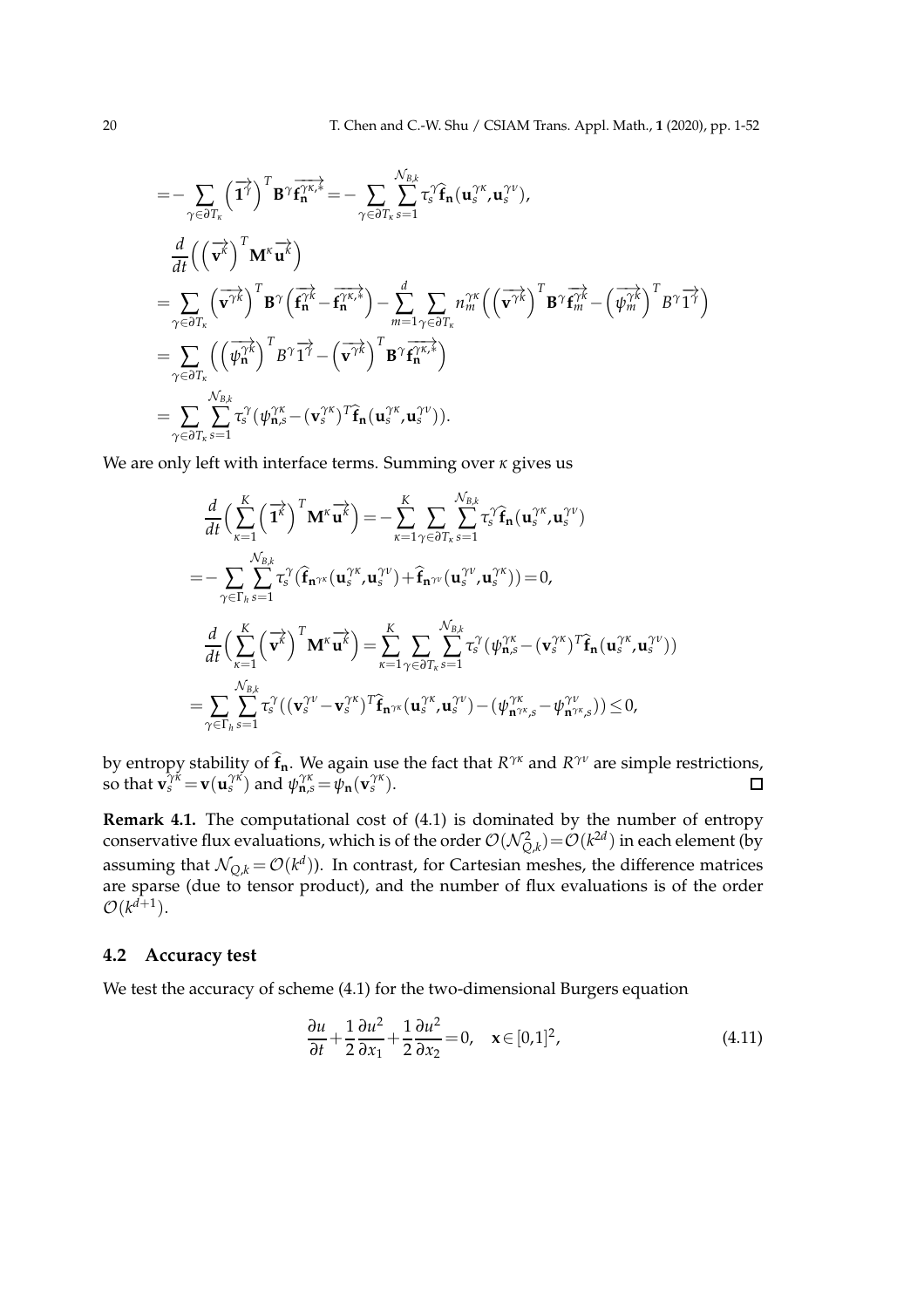with periodic boundary condition and initial data  $u(0,\mathbf{x}) = 0.5\sin(2\pi(x_1+x_2))$ . We can easily compute the exact solution by tracing back characteristic lines along the diagonal direction. The entropy function is taken be the hyperbolic cosine function  $U = \cosh u$ , such that

$$
v = \sinh u, \quad F_1 = F_2 = u \cosh u - \sinh u, \quad \psi_1 = \psi_2 = \left(\frac{u^2}{2} + 1\right) \cosh u - u \sinh u.
$$

The entropy conservative fluxes are given by

$$
f_{1,S}(u_L, u_R) = f_{2,S}(u_L, u_R) = \frac{\left(\frac{u_L^2}{2} + 1\right) \cosh u_L - u_L \sinh u_L - \left(\frac{u_R^2}{2} + 1\right) \cosh u_R + u_R \sinh u_R}{\sinh u_R - \sinh u_L}.
$$

If  $|u_L - u_R|$  is small, the division suffers from the round-off effect, and we use the first 5 terms of Taylor series to approximate the numerator and the denominator. The cutoff value for |*uL*−*uR*| is 10−<sup>3</sup> . The local Lax-Friedrichs flux will be employed on element interfaces.

The test is performed on a hierarchy of unstructured triangular meshes generated by the Gmsh software [40]. To implement SBP operators on those triangles, we need to find a quadrature rule that achieves volume and surface accuracy simultaneously. For the surface accuracy, we put  $(k+1)$  Legendre-Gauss points along each edge, and for the volume accuracy, we use the numerical package in [88] to obtain degree (2*k*−1) quadrature rules with collocated Legendre-Gauss edge nodes. The distribution of quadrature points on the equilateral triangle is illustrated in Fig. 1. Then we assemble the mass matrices and difference matrices using (3.12).



Figure 1: Degree 2*k*−1 quadrature rules on triangles with collocated Legendre-Gauss edge nodes for *k*=1,2,3,4. Dots are quadrature points for the triangle, and circles are quadrature points for the edges. The symbols overlap as edge nodes play both roles.

The scheme (4.1) is evolved in time with the third order strong stability preserving (SSP) Runge-Kutta method [43, 76]. We would like to compute with  $k = 2,3,4$ . The time step is proportional to  $h^{(k+1)/3}$ , so that the time error will be dominated by the space error. Numerical errors and orders of convergence at  $t = 0.1$  (before the shock wave emerges) are displayed in Table 1. We observe reduced rate of convergence (less than the optimal  $(k+1)$ -th order), especially for the  $L^{\infty}$  error. It is probably due to the algebraic accuracy of quadrature rules. It was shown in [13,55] that under the standard assumptions of smooth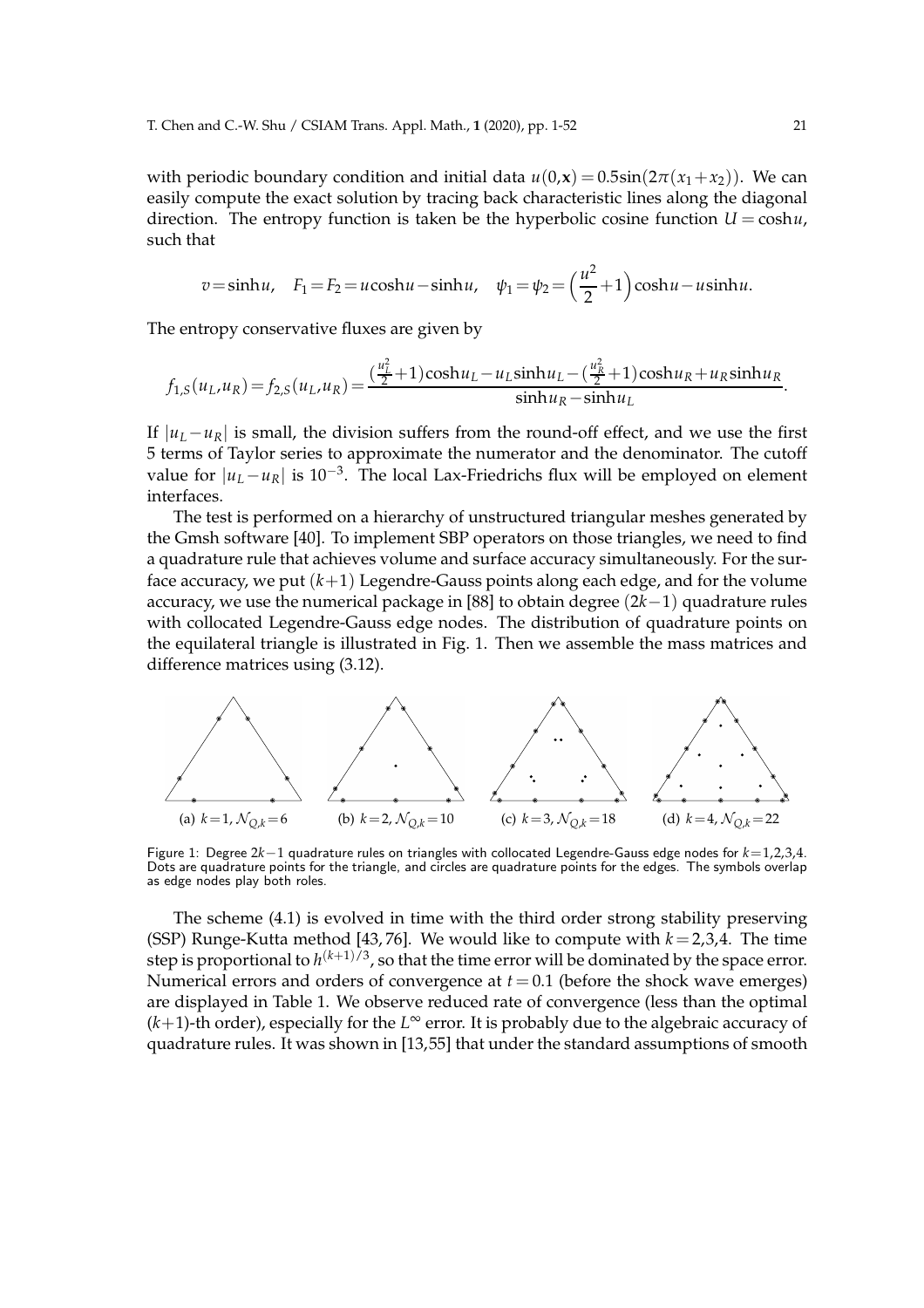| k              | h     | $L^1$ error | order | $L^2$ error | order | $L^{\infty}$ error | order |
|----------------|-------|-------------|-------|-------------|-------|--------------------|-------|
| $\overline{2}$ | 1/16  | 1.324e-03   |       | 3.182e-03   |       | 5.708e-02          |       |
|                | 1/32  | 2.337e-04   | 2.503 | 6.825e-04   | 2.221 | 1.577e-02          | 1.856 |
|                | 1/64  | 3.800e-05   | 2.620 | 1.362e-04   | 2.326 | 4.701e-03          | 1.746 |
|                | 1/128 | 5.628e-06   | 2.756 | 2.380e-05   | 2.516 | 1.222e-03          | 1.944 |
|                | 1/256 | 8.219e-07   | 2.776 | 3.986e-06   | 2.578 | 2.329e-04          | 2.391 |
| 3              | 1/16  | 1.811e-04   |       | 5.932e-04   |       | 1.851e-02          |       |
|                | 1/32  | 2.376e-05   | 2.930 | 1.010e-04   | 2.555 | 4.591e-03          | 2.012 |
|                | 1/64  | 2.225e-06   | 3.417 | 1.055e-05   | 3.258 | 6.936e-04          | 2.727 |
|                | 1/128 | 1.977e-07   | 3.492 | 1.106e-06   | 3.253 | 1.135e-04          | 2.611 |
|                | 1/256 | 1.818e-08   | 3.443 | 1.181e-07   | 3.228 | 1.238e-05          | 3.196 |
| 4              | 1/8   | 3.494e-04   |       | 1.130e-03   |       | 2.753e-02          |       |
|                | 1/16  | 3.514e-05   | 3.314 | 1.367e-04   | 3.047 | 5.646e-03          | 2.286 |
|                | 1/32  | 2.609e-06   | 3.752 | 1.334e-05   | 3.357 | 9.824e-04          | 2.523 |
|                | 1/64  | 1.264e-07   | 4.368 | 7.157e-07   | 4.220 | 8.201e-05          | 3.582 |
|                | 1/128 | 5.226e-09   | 4.596 | 3.490e-08   | 4.358 | 5.968e-06          | 3.780 |

Table 1: Errors and orders of convergence of  $(4.1)$  for the two-dimensional Burgers equation at  $t=0.1$ . Degree (2*k*−1) volume quadrature rules are used.

solution and shape regular meshes, we need an at least degree 2*k* volume quadrature and an at least degree  $(2k+1)$  surface quadrature to attain optimal convergence. Both requirements are one degree higher than the minimal requirements of SBP operators. Here the surface (Legendre-Gauss) quadrature rule is accurate enough, but the volume quadrature rule is not.

# **5 Entropy stable DG method on general set of nodes**

In this section, we would like to extend the entropy stable DG methodology to arbitrary volume and surface quadrature rules. Without the collocated surface nodes assumption, the scheme (4.1) is not entropy stable, as we are facing some new obstacles:

- 1. The extrapolation matrix  $R^{\gamma\kappa}$  is not a restriction. Then  $\mathbf{v}_s^{\gamma\kappa} \neq \mathbf{v}(\mathbf{u}_s^{\gamma\kappa})$  and  $\psi_{\mathbf{n},s}^{\gamma\kappa} \neq$  $\psi_{\mathbf{n}}(\mathbf{v}_{s}^{\gamma\kappa})$ . The sign of  $(\mathbf{v}_{s}^{\gamma\nu}-\mathbf{v}_{s}^{\gamma\kappa})^{T}\hat{\mathbf{f}}_{\mathbf{n}^{\gamma\kappa}}(\mathbf{u}_{s}^{\gamma\kappa},\mathbf{u}_{s}^{\gamma\nu})-(\psi_{\mathbf{n}^{\gamma\kappa},s}^{\gamma\kappa}-\psi_{\mathbf{n}^{\gamma\kappa},s}^{\gamma\nu})$  is indeterminate.
- 2. The boundary matrix  $E^{\gamma \kappa}$  is dense, and the identity (4.8) is not valid. We are not able to simplify the term  $\mathbf{E}^{\gamma \kappa} \circ \mathbf{F}_{m,S}(\overrightarrow{\mathbf{u}^{\kappa}},$  $\overrightarrow{\mathbf{u}^k}$ )  $\overrightarrow{\mathbf{1}^k}$ .

We solve the first issue by defining the *entropy-extrapolated* nodal values. Set  $\Rightarrow$ **u**<sup>γƙ</sup> and  $\Rightarrow$  $\widetilde{\psi}_{m}^{\gamma k}$ such that  $\tilde{\mathbf{u}}_s^{\gamma \kappa} = \mathbf{u}(\mathbf{v}_s^{\gamma \kappa})$  and  $\tilde{\psi}_{m,s}^{\gamma \kappa} = \psi_m(\mathbf{v}_s^{\gamma \kappa})$ . We require the interface numerical flux to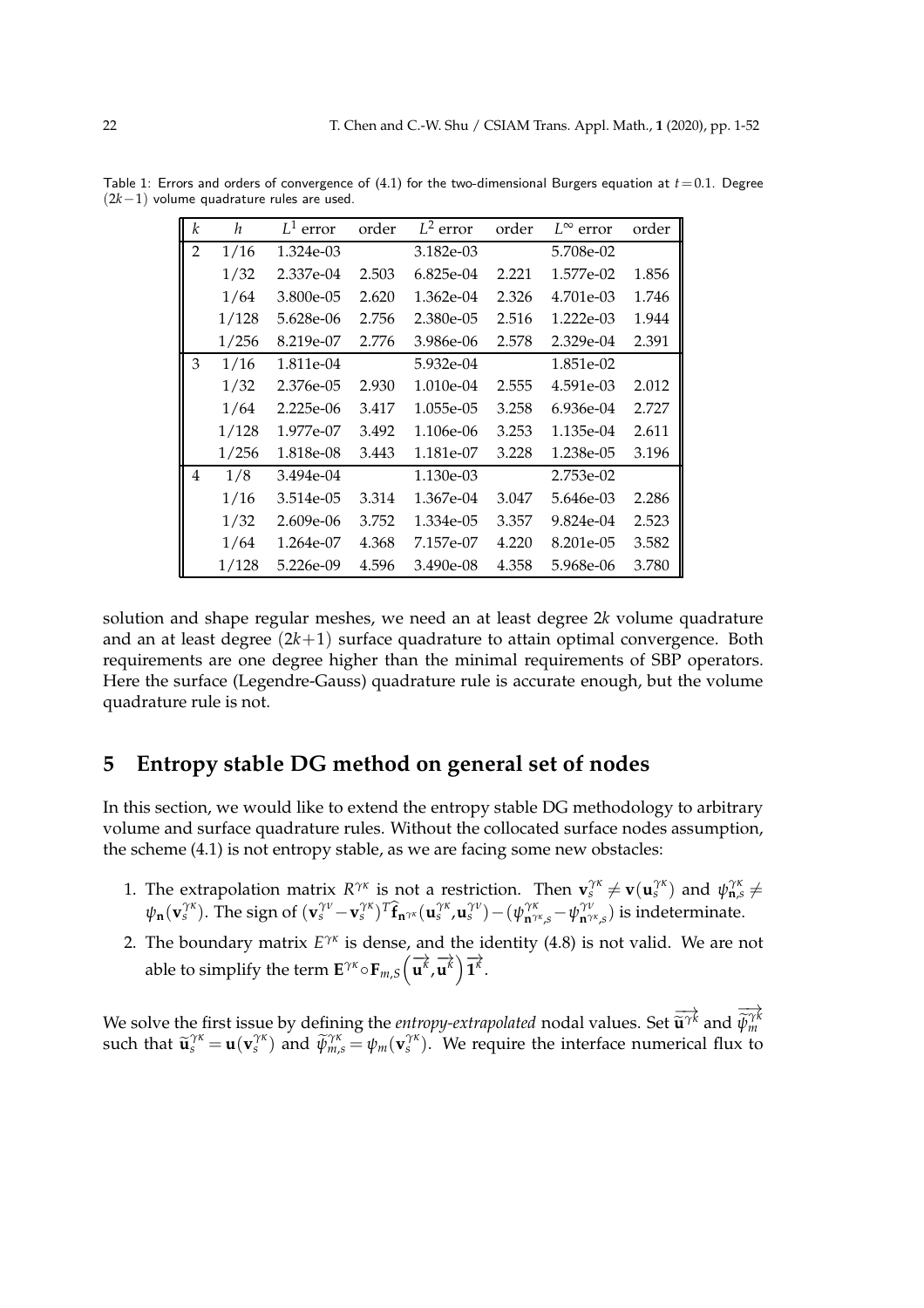depend on those entropy-extrapolated values:

$$
\overrightarrow{f_n^{\gamma\kappa,*}}=\begin{bmatrix} \widehat{f}_n(\widetilde{u}_1^{\gamma\kappa},\widetilde{u}_1^{\gamma\nu}) \\ \vdots \\ \widehat{f}_n(\widetilde{u}_{\mathcal{N}_{\mathcal{B},k}^{\gamma\kappa}},\widetilde{u}_{\mathcal{N}_{\mathcal{B},k}}^{\gamma\nu}) \end{bmatrix}.
$$

In order to cope with the second issue, we design certain augmented discrete operators that satisfy SBP property with diagonal boundary matrices. Two possible approaches, i.e., the hybridized SBP operators in [7, 8] and the global SBP operators in [19, 20] will be covered. Besides, we also consider the "brute force" approach in [1].

### **5.1 Approach 1: hybridized SBP operators**

We start to analyze the hybridized SBP operators approach in [7,8] by Chan. The key idea is to combine volume nodes and surface nodes together. Given  $1 \leq \kappa \leq K$ , for simplicity of notations, we assume that  $T_k$  is a triangular element with three edges (it will certainly work on the higher dimensional simplex with  $(d+1)$  faces):

$$
\partial T_{\kappa} = \gamma \cup \sigma \cup \eta.
$$

We define the hybridized vector of nodal values, by adding entropy-extrapolated values on faces:

$$
\overrightarrow{\mathbf{u}^{\kappa,h}} = \begin{bmatrix} \overrightarrow{\mathbf{u}^{\kappa}} \\ \overrightarrow{\mathbf{u}^{\gamma\kappa}} \\ \overrightarrow{\mathbf{u}^{\sigma\kappa}} \\ \overrightarrow{\mathbf{u}^{\eta\kappa}} \end{bmatrix}, \quad \overrightarrow{\mathbf{v}^{\kappa,h}} = \begin{bmatrix} \overrightarrow{\mathbf{v}^{\kappa}} \\ \overrightarrow{\mathbf{v}^{\gamma\kappa}} \\ \overrightarrow{\mathbf{v}^{\sigma\kappa}} \\ \overrightarrow{\mathbf{v}^{\eta\kappa}} \end{bmatrix}
$$

.

The hybridized mass matrix and boundary matrices on  $T_k$  are all diagonal:

|  |  |  |  |  |  |  |  | $M^{\kappa,h} \!\!=\!\! \left[\begin{matrix} M^\kappa & 0 & 0 & 0 \\ 0 & B^\gamma & 0 & 0 \\ 0 & 0 & B^\sigma & 0 \\ 0 & 0 & 0 & B^\tau \end{matrix}\right], \quad E^{\gamma\kappa,h} \!\!=\!\! \left[\begin{matrix} 0 & 0 & 0 & 0 \\ 0 & B^\gamma & 0 & 0 \\ 0 & 0 & 0 & 0 \\ 0 & 0 & 0 & 0 \end{matrix}\right], \quad E^{\sigma\kappa,h} \!\!=\!\! \left[\begin{matrix} 0 & 0 & 0 & 0 \\ 0 & 0 & 0 & 0 \\ 0 & 0 & B^\sigma & 0 \\ $ |  |  |  |  |
|--|--|--|--|--|--|--|--|---------------------------------------------------------------------------------------------------------------------------------------------------------------------------------------------------------------------------------------------------------------------------------------------------------------------------------------------------------------------------------------------------------------------------------------|--|--|--|--|
|  |  |  |  |  |  |  |  |                                                                                                                                                                                                                                                                                                                                                                                                                                       |  |  |  |  |
|  |  |  |  |  |  |  |  |                                                                                                                                                                                                                                                                                                                                                                                                                                       |  |  |  |  |

and for each  $1 \le m \le d$ , the hybridized difference matrix is

$$
D_m^{\kappa,h}=\begin{bmatrix} D_m^{\kappa} -\frac{1}{2} (M^{\kappa})^{-1} (n_m^{\gamma\kappa} E^{\gamma\kappa}+n_m^{\gamma\kappa} E^{\sigma\kappa}+n_m^{\gamma\kappa} E^{\eta\kappa}) & \frac{1}{2} n_m^{\gamma\kappa} (M^{\kappa})^{-1} (R^{\gamma\kappa})^T B^{\gamma} & \frac{1}{2} n_m^{\alpha\kappa} (M^{\kappa})^{-1} (R^{\sigma\kappa})^T B^{\sigma} & \frac{1}{2} n_m^{\gamma\kappa} (M^{\kappa})^{-1} (R^{\gamma\kappa})^T B^{\sigma} \\ -\frac{1}{2} n_m^{\gamma\kappa} R^{\sigma\kappa} & 0 & 0 & 0 \\ -\frac{1}{2} n_m^{\alpha\kappa} R^{\sigma\kappa} & 0 & \frac{1}{2} n_m^{\alpha\kappa} I_{\mathcal{N}_{B,k}} & 0 \\ -\frac{1}{2} n_m^{\beta\kappa} R^{\eta\kappa} & 0 & 0 & \frac{1}{2} n_m^{\beta\kappa} I_{\mathcal{N}_{B,k}} & 0 \\ -\frac{1}{2} n_m^{\beta\kappa} R^{\eta\kappa} & 0 & 0 & \frac{1}{2} n_m^{\beta\kappa} I_{\mathcal{N}_{B,k}} & 0 \\ 0 & 0 & 0 & 0 & \frac{1}{2} n_m^{\beta\kappa} I_{\mathcal{N}_{B,k}} \end{bmatrix}.
$$

The next theorem follows immediately from the exactness property and SBP property of the original operators. Proof will be omitted.

**Theorem 5.1.** *The hybridized discrete operators satisfy the following conditions:*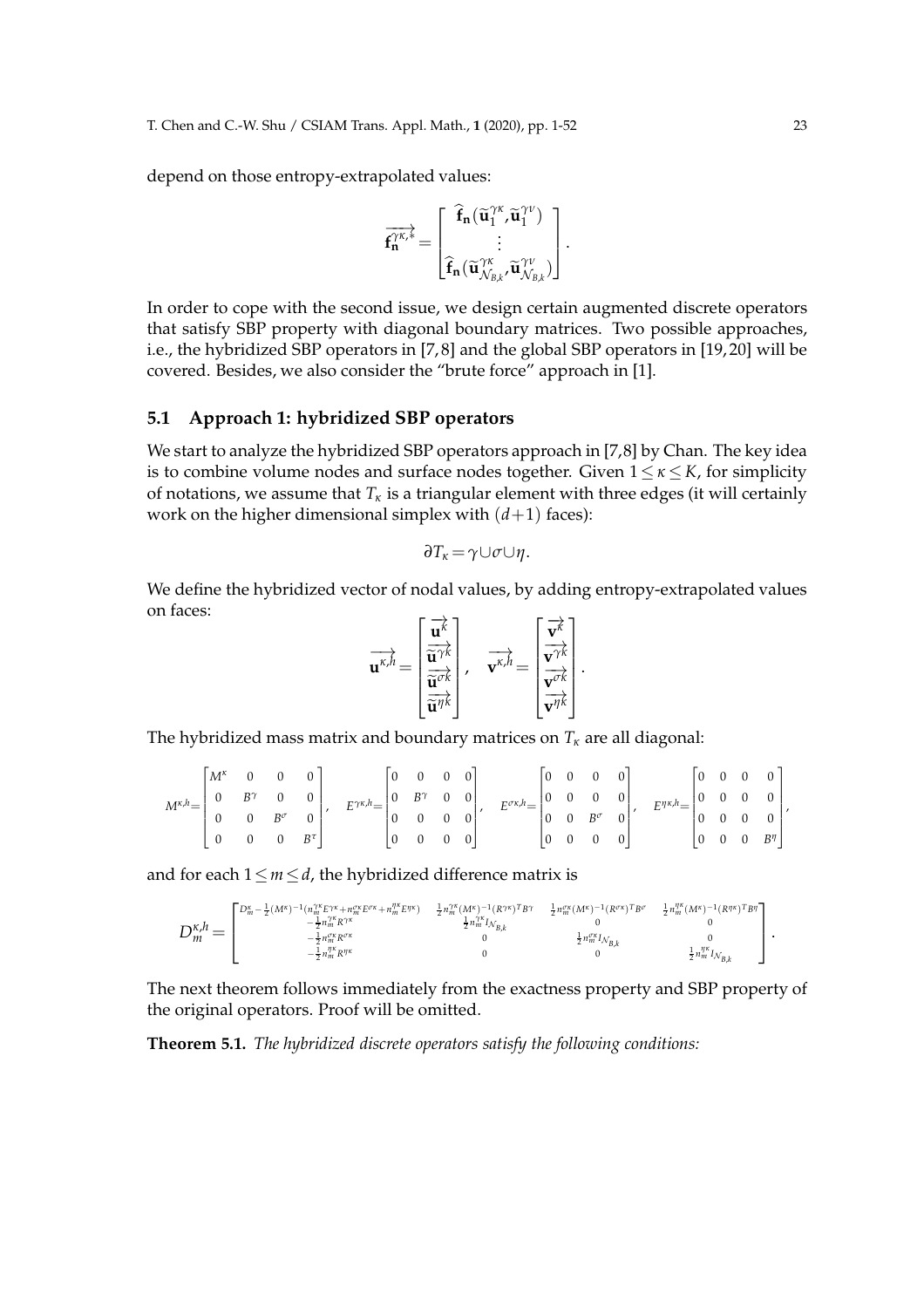*1. Exactness:*

$$
D_m^{\kappa,h}\begin{bmatrix} V^{\kappa} \\ V^{\gamma} \\ V^{\sigma} \\ V^{\eta} \end{bmatrix} = \begin{bmatrix} V^{\kappa} \widehat{D}_m \\ 0 \\ 0 \\ 0 \end{bmatrix}.
$$
 In particular,  $D_m^{\kappa,h} \overrightarrow{1^{\kappa,h}} = \overrightarrow{0^{\kappa,h}}.$  (5.1)

*2. Summation-by-parts:*

$$
M^{\kappa,h}D_m^{\kappa,h} + (D_m^{\kappa,h})^T M^{\kappa,h} = \sum_{\gamma \in \partial T_{\kappa}} n_m^{\gamma\kappa} E^{\gamma\kappa,h}.
$$
 (5.2)

With the hybridized SBP operators at hand, we develop the nodal DG method

$$
\frac{d\overrightarrow{u^k}}{dt} + 2L^{\kappa,h} \left( \sum_{m=1}^{d} D_m^{\kappa,h} \circ F_{m,S} \left( \overrightarrow{u^{\kappa,h}}, \overrightarrow{u^{\kappa,h}} \right) \overrightarrow{1^{\kappa,h}} \right)
$$
  
Hybridized flux differencing term  

$$
= (\mathbf{M}^{\kappa})^{-1} \sum_{\gamma \in \partial T_{\kappa}} (\mathbf{R}^{\gamma\kappa})^T \mathbf{B}^{\gamma} \left( \overrightarrow{f_n^{\gamma\kappa}} - \overrightarrow{f_n^{\gamma\kappa,*}} \right),
$$
(5.3)  
Simultaneous approximation term

where

$$
L^{\kappa,h} = \begin{bmatrix} I_{\mathcal{N}_{Q,k}} & (M^{\kappa})^{-1} (R^{\gamma\kappa})^T B^{\gamma} & (M^{\kappa})^{-1} (R^{\sigma\kappa})^T B^{\sigma} & (M^{\kappa})^{-1} (R^{\eta\kappa})^T B^{\eta} \end{bmatrix}
$$

help decouple the hybridized vector. We can also write down the formulation solely in terms of the original SBP operators:

$$
\frac{d\overrightarrow{u}}{dt} + 2 \sum_{m=1}^{d} D_m^{\kappa} \circ F_{m,S}(\overrightarrow{u^k}, \overrightarrow{u^k}) \overrightarrow{1^k}
$$
\nFlux differencing term\n
$$
= (\mathbf{M}^{\kappa})^{-1} \sum_{\gamma \in \partial T_{\kappa}} (\mathbf{E}^{\gamma \kappa} \circ F_{n,S}(\overrightarrow{u^k}, \overrightarrow{u^k}) \overrightarrow{1^k} - (\mathbf{R}^{\gamma \kappa})^T \mathbf{B}^{\gamma} \overrightarrow{f_n^{\gamma \kappa,*}}
$$
\nSimultaneous approximation term

\n
$$
+ (\mathbf{R}^{\gamma \kappa})^T \mathbf{B}^{\gamma} (\mathbf{R}^{\gamma \kappa} \circ F_{n,S}(\overrightarrow{\tilde{u}^{\gamma \kappa}}, \overrightarrow{\tilde{u}^k})) \overrightarrow{1^k} - ((\mathbf{R}^{\gamma \kappa})^T \mathbf{B}^{\gamma}) \circ F_{n,S}(\overrightarrow{u^k}, \overrightarrow{\tilde{u}^{\gamma \kappa}}) \overrightarrow{1^{\gamma}}), \qquad (5.4)
$$
\nSkew-symmetric correction term

where  $\mathbf{F}_{\mathbf{n},S}(\cdot,\cdot)$  is the matrix of pairwise combinations of  $\mathbf{f}_{\mathbf{n},S}(\cdot,\cdot)$ . Comparing it with the unmodified DG method (3.19), we have not only applied the flux differencing technique, but also tuned the SAT by adding some skew-symmetric correction term. The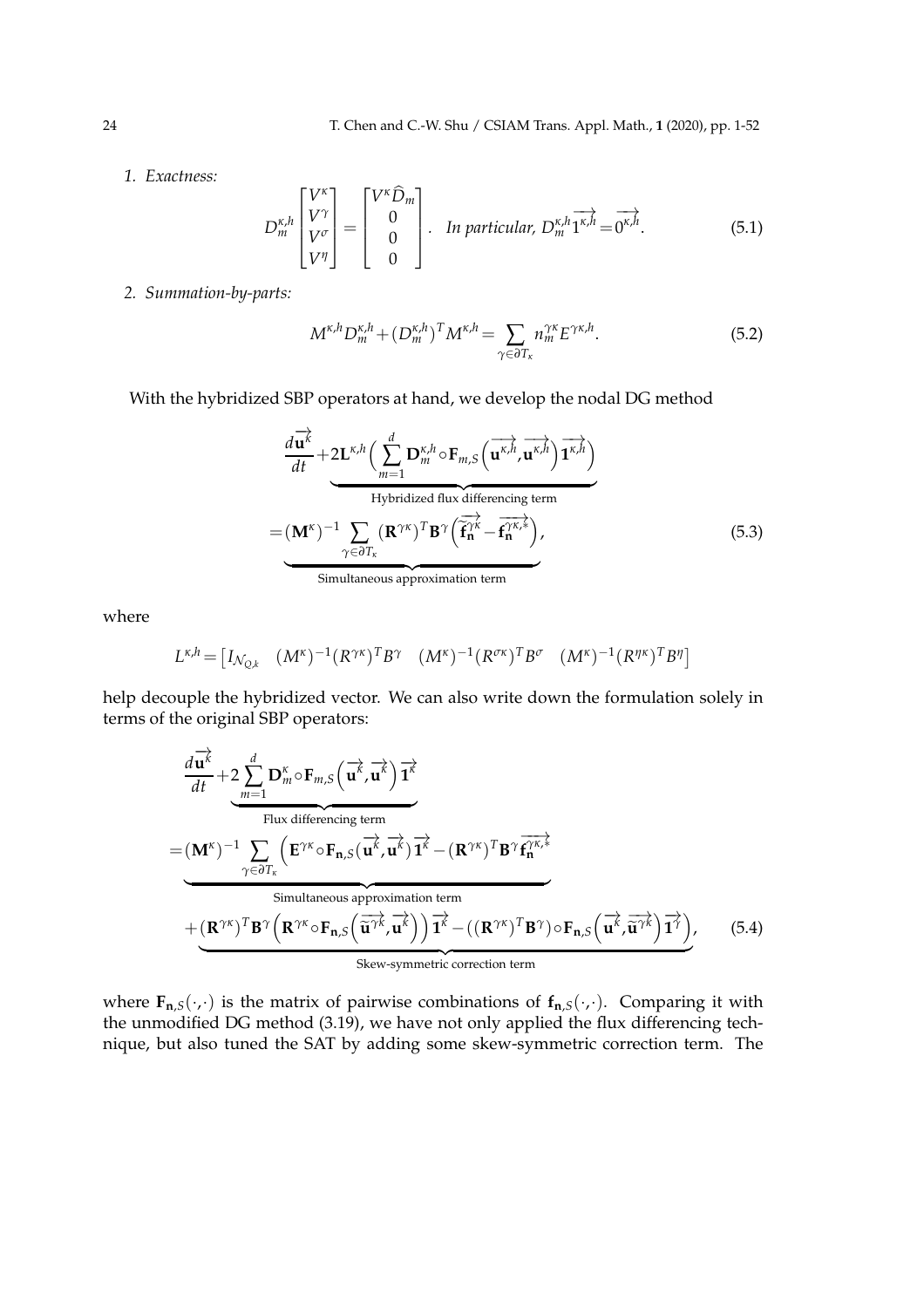component-wise representation is

$$
\frac{d\mathbf{u}_{j}^{\kappa}}{dt} + 2 \sum_{m=1}^{d} \sum_{l=1}^{N_{Q,k}} D_{m,jl}^{\kappa} \mathbf{f}_{m,S}(\mathbf{u}_{j}^{\kappa}, \mathbf{u}_{l}^{\kappa})
$$
\n
$$
= \sum_{\gamma \in \partial T_{\kappa}} \sum_{s=1}^{N_{B,k}} R_{sj}^{\gamma\kappa} \frac{\tau_{s}^{\gamma}}{\omega_{j}^{\kappa}} \Big( \sum_{l=1}^{N_{Q,k}} R_{sl}^{\gamma\kappa} \mathbf{f}_{\mathbf{n},S}(\mathbf{u}_{j}^{\kappa}, \mathbf{u}_{l}^{\kappa})
$$
\n
$$
- \hat{\mathbf{f}}_{\mathbf{n}}(\widetilde{\mathbf{u}}_{s}^{\gamma\kappa}, \widetilde{\mathbf{u}}_{s}^{\gamma\nu}) + \sum_{l=1}^{N_{Q,k}} R_{sl}^{\gamma\kappa} \mathbf{f}_{\mathbf{n},S}(\widetilde{\mathbf{u}}_{s}^{\gamma\kappa}, \mathbf{u}_{l}^{\kappa}) - \mathbf{f}_{\mathbf{n},S}(\mathbf{u}_{j}^{\kappa}, \widetilde{\mathbf{u}}_{s}^{\gamma\kappa}) \Big).
$$
\n(5.5)

We proceed to prove the consistency, primary conservation, and entropy stability of (5.3). Similar to Lemma 4.1, we have the following result for the hybridized flux differencing term.

**Lemma 5.1.** *If for each*  $1 \le m \le d$ ,  $f_{m,S}$  *is an entropy conservative flux with respect to some entropy function U, then*

$$
\left(\overrightarrow{\mathbf{1}^{k}}\right)^{T} \mathbf{L}^{\kappa,h} \mathbf{M}^{\kappa} \left(2\mathbf{D}_{m}^{\kappa,h} \circ \mathbf{F}_{m,S}\left(\overrightarrow{\mathbf{u}^{\kappa,h}},\overrightarrow{\mathbf{u}^{\kappa,h}}\right) \overrightarrow{\mathbf{1}^{\kappa,h}}\right) = \sum_{\gamma \in \partial T_{\kappa}} n_{m}^{\gamma\kappa} \left(\overrightarrow{\mathbf{1}^{\gamma}}\right)^{T} \mathbf{B}^{\gamma} \overrightarrow{\mathbf{f}^{\gamma\kappa}}_{m},
$$
\n
$$
\left(\overrightarrow{\mathbf{v}^{\kappa}}\right)^{T} \mathbf{L}^{\kappa,h} \mathbf{M}^{\kappa} \left(2\mathbf{D}_{m}^{\kappa,h} \circ \mathbf{F}_{m,S}\left(\overrightarrow{\mathbf{u}^{\kappa,h}},\overrightarrow{\mathbf{u}^{\kappa,h}}\right) \overrightarrow{\mathbf{1}^{\kappa,h}}\right)
$$
\n
$$
= \sum_{\gamma \in \partial T_{\kappa}} n_{m}^{\gamma\kappa} \left(\left(\overrightarrow{\mathbf{v}^{\gamma k}}\right)^{T} \mathbf{B}^{\gamma} \overrightarrow{\mathbf{f}^{\gamma\kappa}} - \left(\overrightarrow{\hat{\psi}^{\gamma\kappa}}\right)^{T} \overrightarrow{\mathbf{B}^{\gamma}} \overrightarrow{\mathbf{1}^{\gamma}}\right).
$$
\n(5.7)

*Proof.* By the definition of **L** *κ*,*h* ,

$$
\left(\overrightarrow{\mathbf{1}}^{k}\right)^{T}\mathbf{L}^{\kappa,h}\mathbf{M}^{\kappa} = \left[\left(\overrightarrow{\mathbf{1}}^{k}\right)^{T}\mathbf{M}^{\kappa} \quad \left(\overrightarrow{\mathbf{1}}^{j}\right)^{T}\mathbf{B}^{\gamma} \quad \left(\overrightarrow{\mathbf{1}}^{j}\right)^{T}\mathbf{B}^{\sigma} \quad \left(\overrightarrow{\mathbf{1}}^{j}\right)^{T}\mathbf{B}^{\eta}\right] = \left(\overrightarrow{\mathbf{1}}^{k,h}\right)^{T}\mathbf{M}^{\kappa,h},
$$
\n
$$
\left(\overrightarrow{\mathbf{v}^{k}}\right)^{T}\mathbf{L}^{\kappa,h}\mathbf{M}^{\kappa} = \left[\left(\overrightarrow{\mathbf{v}^{k}}\right)^{T}\mathbf{M}^{\kappa} \quad \left(\overrightarrow{\mathbf{v}^{j}}\right)^{T}\mathbf{B}^{\gamma} \quad \left(\overrightarrow{\mathbf{v}^{j}}\right)^{T}\mathbf{B}^{\sigma} \quad \left(\overrightarrow{\mathbf{v}^{j}}\right)^{T}\mathbf{B}^{\eta}\right] = \left(\overrightarrow{\mathbf{v}^{k,h}}\right)^{T}\mathbf{M}^{\kappa,h}.
$$

The rest of proof is the same as Lemma 4.1. We make use of the SBP property of hy-−→ −→ bridized operators, and the identity *D κ*,*h m*  $1^{\kappa,h}$  =  $0^{\kappa,h}$ .  $\Box$ 

**Theorem 5.2.** *Under the same assumptions as in Theorem* 4.1 *(except for the collocated surface nodes assumption), the scheme* (5.3) *is consistent in that for a smooth solution* **u** *of* (2.1)*, the local truncation error*

$$
\frac{d\mathbf{u}_{j}^{\kappa}}{dt} + 2\sum_{m=1}^{d} \sum_{l=1}^{N_{Q,k}} D_{m,jl}^{\kappa} \mathbf{f}_{m,S}(\mathbf{u}_{j}^{\kappa}, \mathbf{u}_{l}^{\kappa}) - \sum_{\gamma \in \partial T_{\kappa}} \sum_{s=1}^{N_{B,k}} R_{sj}^{\gamma \kappa} \frac{\tau_{s}^{\gamma}}{\omega_{j}^{\kappa}} \left( \sum_{l=1}^{N_{Q,k}} R_{sl}^{\gamma \kappa} \mathbf{f}_{\mathbf{n},S}(\mathbf{u}_{j}^{\kappa}, \mathbf{u}_{l}^{\kappa}) - \widehat{\mathbf{f}}_{\mathbf{n}}(\widetilde{\mathbf{u}}_{s}^{\gamma \kappa}, \widetilde{\mathbf{u}}_{s}^{\gamma \nu}) + \sum_{l=1}^{N_{Q,k}} R_{sl}^{\gamma \kappa} \mathbf{f}_{\mathbf{n},S}(\widetilde{\mathbf{u}}_{s}^{\gamma \kappa}, \mathbf{u}_{l}^{\kappa}) - \mathbf{f}_{\mathbf{n},S}(\mathbf{u}_{j}^{\kappa}, \widetilde{\mathbf{u}}_{s}^{\gamma \kappa}) \right) = \mathcal{O}(h^{k}), \tag{5.8}
$$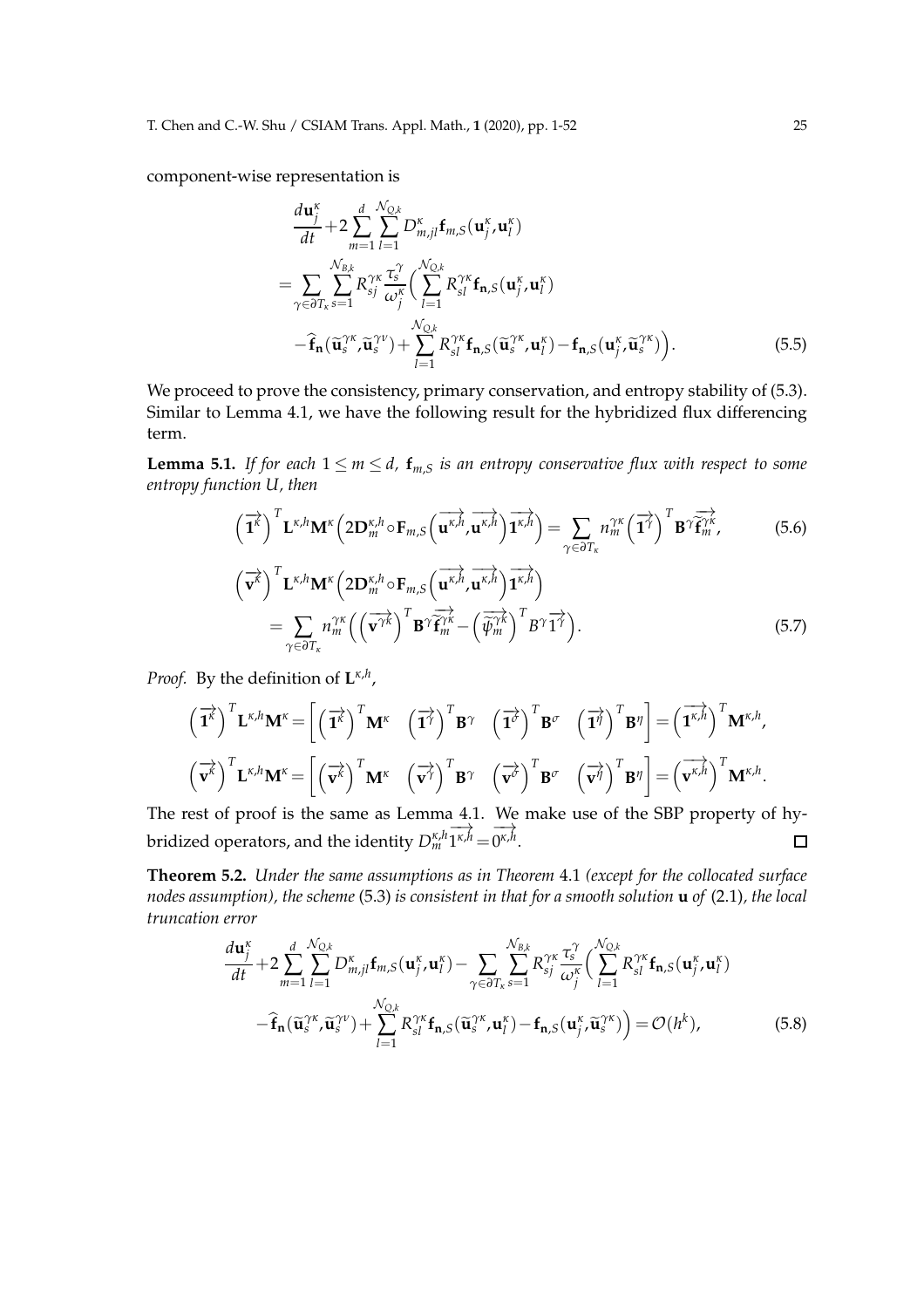*as well as conservative and entropy stable with respect to U in that*

$$
\frac{d}{dt}\left(\sum_{\kappa=1}^{K}\left(\overrightarrow{\mathbf{1}^{k}}\right)^{T}\mathbf{M}^{\kappa}\overrightarrow{\mathbf{u}^{k}}\right)=0, \quad \frac{d}{dt}\left(\sum_{\kappa=1}^{K}\left(\overrightarrow{\mathbf{1}^{k}}\right)^{T}M^{\kappa}\overrightarrow{U^{k}}\right)\leq 0. \tag{5.9}
$$

*Proof.* For consistency, we already know that the truncation error of the flux differencing term is of high order. As a result of shape regular and quasi-uniform mesh, the quadrature weights have the scales  $\omega_j^k = \Theta(h^{d})$  and  $\tau_s^{\gamma} = \Theta(h^{d-1})$ , and since the extrapolation matrices are invariant under affine mapping, the coefficients have the scale  $R_{sj}^{\gamma\kappa} = \Theta(1)$ . Hence it suffices to show that

$$
\sum_{l=1}^{\mathcal{N}_{Q,k}} R_{sl}^{\gamma\kappa} \mathbf{f}_{\mathbf{n},S}(\mathbf{u}_j^{\kappa},\mathbf{u}_l^{\kappa}) - \widehat{\mathbf{f}}_{\mathbf{n}}(\widetilde{\mathbf{u}}_s^{\gamma\kappa},\widetilde{\mathbf{u}}_s^{\gamma\nu}) + \sum_{l=1}^{\mathcal{N}_{Q,k}} R_{sl}^{\gamma\kappa} \mathbf{f}_{\mathbf{n},S}(\widetilde{\mathbf{u}}_s^{\gamma\kappa},\mathbf{u}_l^{\kappa}) - \mathbf{f}_{\mathbf{n},S}(\mathbf{u}_j^{\kappa},\widetilde{\mathbf{u}}_s^{\gamma\kappa}) = \mathcal{O}(h^{k+1}).
$$

By the approximation property of extrapolation and Lipschitz continuity of  $\mathbf{u}(\mathbf{v})$ ,

$$
\mathbf{v}_s^{\gamma\kappa} - \mathbf{v}(\mathbf{x}_s^{\gamma}) = \mathcal{O}(h^{k+1}), \quad \widetilde{\mathbf{u}}_s^{\gamma\kappa} - \mathbf{u}(\mathbf{x}_s^{\gamma}) = \mathcal{O}(h^{k+1}).
$$

We check each term separately:

$$
\sum_{l=1}^{\mathcal{N}_{Q,k}} R_{sl}^{\gamma\kappa} \mathbf{f}_{\mathbf{n},S}(\mathbf{u}_{j}^{\kappa},\mathbf{u}_{l}^{\kappa}) = \mathbf{f}_{\mathbf{n},S}(\mathbf{u}_{j}^{\kappa},\mathbf{u}(\mathbf{x}_{s}^{\gamma}))+\mathcal{O}(h^{k+1}),
$$
  
\n
$$
\hat{\mathbf{f}}_{\mathbf{n}}(\tilde{\mathbf{u}}_{s}^{\gamma\kappa},\tilde{\mathbf{u}}_{s}^{\gamma\nu}) = \mathbf{f}_{\mathbf{n}}(\mathbf{u}(\mathbf{x}_{s}^{\gamma}))+\mathcal{O}(h^{k+1}),
$$
  
\n
$$
\sum_{l=1}^{\mathcal{N}_{Q,k}} R_{sl}^{\gamma\kappa} \mathbf{f}_{\mathbf{n},S}(\tilde{\mathbf{u}}_{s}^{\gamma\kappa},\mathbf{u}_{l}^{\kappa}) = \mathbf{f}_{\mathbf{n},S}(\tilde{\mathbf{u}}_{s}^{\gamma\kappa},\mathbf{u}(\mathbf{x}_{s}^{\gamma}))+\mathcal{O}(h^{k+1}) = \mathbf{f}_{\mathbf{n}}(\mathbf{u}(\mathbf{x}_{s}^{\gamma}))+\mathcal{O}(h^{k+1}),
$$
  
\n
$$
\mathbf{f}_{\mathbf{n},S}(\mathbf{u}_{j}^{\kappa},\tilde{\mathbf{u}}_{s}^{\gamma\kappa}) = \mathbf{f}_{\mathbf{n},S}(\mathbf{u}_{j}^{\kappa},\mathbf{u}(\mathbf{x}_{s}^{\gamma}))+\mathcal{O}(h^{k+1}).
$$

Then the truncation error of boundary terms is also of high order. The proof of conservation and entropy stability is straightforward. We insert (5.6) and (5.7) and get

$$
\frac{d}{dt}\Big(\sum_{\kappa=1}^K \Big(\overrightarrow{\mathbf{1}}^{\kappa}\Big)^T \mathbf{M}^{\kappa} \overrightarrow{\mathbf{u}}^{\kappa}\Big) = -\sum_{\gamma \in \Gamma_h} \sum_{s=1}^{\mathcal{N}_{B,k}} \tau_s^{\gamma} \big(\widehat{\mathbf{f}}_{\mathbf{n}^{\gamma \kappa}}(\widetilde{\mathbf{u}}_s^{\gamma \kappa}, \widetilde{\mathbf{u}}_s^{\gamma \nu}) + \widehat{\mathbf{f}}_{\mathbf{n}^{\gamma \nu}}(\widetilde{\mathbf{u}}_s^{\gamma \kappa}, \widetilde{\mathbf{u}}_s^{\gamma \kappa})\big) = 0,
$$
\n
$$
\frac{d}{dt}\Big(\sum_{\kappa=1}^K \Big(\overrightarrow{\mathbf{v}^{\kappa}}\Big)^T \mathbf{M}^{\kappa} \overrightarrow{\mathbf{u}^{\kappa}}\Big) = \sum_{\gamma \in \Gamma_h} \sum_{s=1}^{\mathcal{N}_{B,k}} \tau_s^{\gamma} \big((\mathbf{v}_s^{\gamma \nu} - \mathbf{v}_s^{\gamma \kappa})^T \widehat{\mathbf{f}}_{\mathbf{n}^{\gamma \kappa}}(\widetilde{\mathbf{u}}_s^{\gamma \kappa}, \widetilde{\mathbf{u}}_s^{\gamma \nu}) - (\widetilde{\psi}_{\mathbf{n}^{\gamma \kappa},s}^{\gamma \kappa} - \widetilde{\psi}_{\mathbf{n}^{\gamma \kappa},s}^{\gamma \nu})\big) \leq 0.
$$

Now the last inequality is valid for entropy-extrapolated values.

**Remark 5.1.** In fact, scheme (4.1) is a special case of (5.3) (and (5.4)). If we assume collocated surface nodes, since  $R^{\gamma\kappa}$  is a simple restriction,  $\widetilde{\mathbf{u}}^{\gamma\kappa} = \mathbf{u}^{\gamma\kappa}$ , and

$$
\begin{aligned} &\mathbf{E}^{\gamma\kappa}\circ\mathbf{F}_{\mathbf{n},S}(\overrightarrow{\mathbf{u}^{\kappa}},\overrightarrow{\mathbf{u}^{\kappa}})\overrightarrow{\mathbf{1}^{\kappa}}=\mathbf{E}^{\gamma\kappa}\overrightarrow{\mathbf{f}^{\kappa}_{\mathbf{n}}}=(\mathbf{R}^{\gamma\kappa})^{T}\mathbf{B}^{\gamma}\overrightarrow{\mathbf{f}^{\gamma\kappa}_{\mathbf{n}}},\\ &(\mathbf{R}^{\gamma\kappa})^{T}\mathbf{B}^{\gamma}\Big(\mathbf{R}^{\gamma\kappa}\circ\mathbf{F}_{\mathbf{n},S}\Big(\overrightarrow{\mathbf{u}^{\gamma\kappa}},\overrightarrow{\mathbf{u}^{\kappa}}\Big)\Big)\overrightarrow{\mathbf{1}^{\kappa}}=(\mathbf{R}^{\gamma\kappa})^{T}\mathbf{B}^{\gamma}\overrightarrow{\mathbf{f}^{\gamma\kappa}_{\mathbf{n}}},\\ &((\mathbf{R}^{\gamma\kappa})^{T}\mathbf{B}^{\gamma})\circ\mathbf{F}_{\mathbf{n},S}\Big(\overrightarrow{\mathbf{u}^{\kappa}},\overrightarrow{\mathbf{\widetilde{u}^{\gamma\kappa}}}\Big)\overrightarrow{\mathbf{1}^{\gamma}}=(\mathbf{R}^{\gamma\kappa})^{T}\mathbf{B}^{\gamma}\overrightarrow{\mathbf{f}^{\gamma\kappa}_{\mathbf{n}}}.\end{aligned}
$$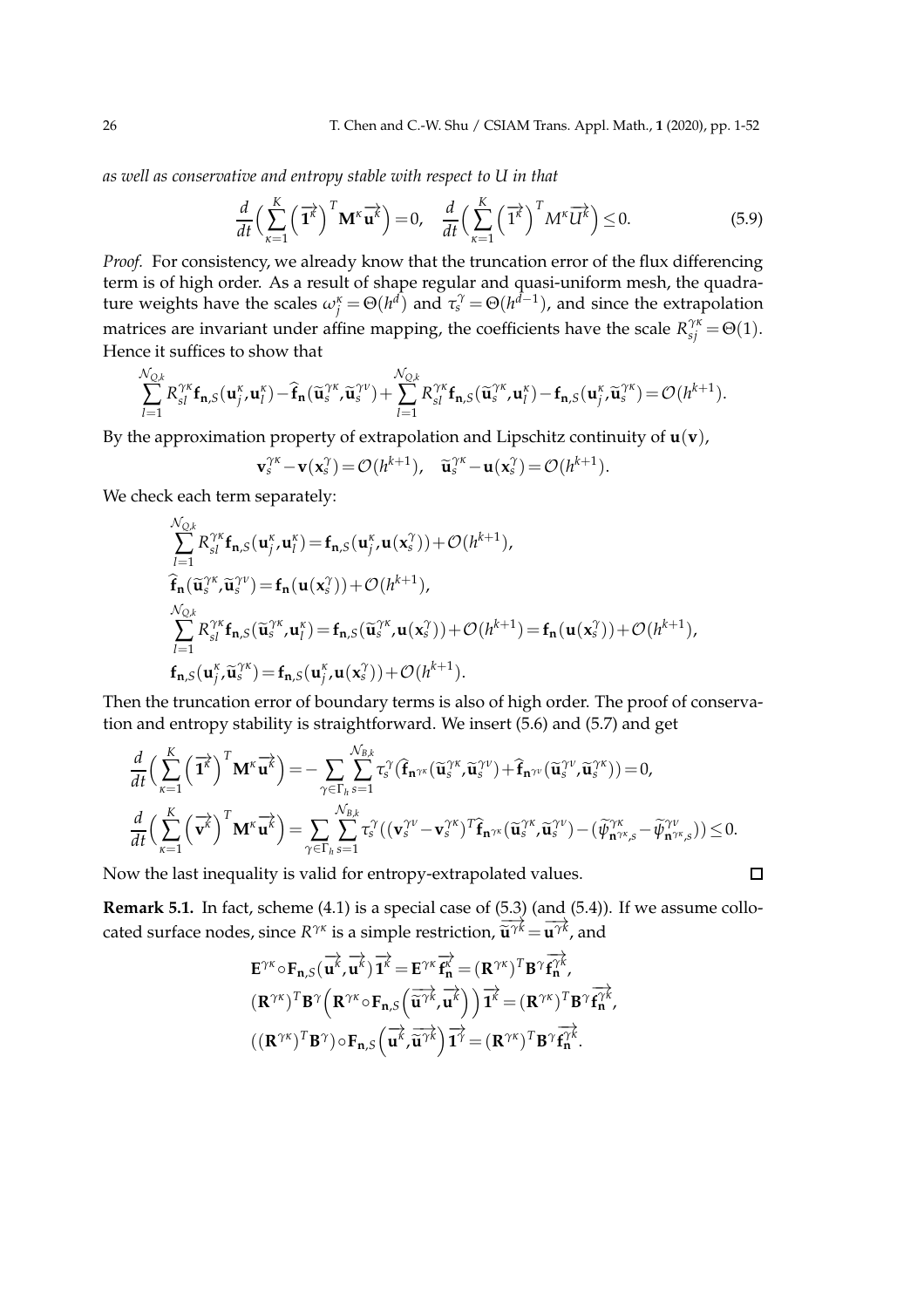Therefore the skew-symmetric correction term in (5.4) vanishes, and we recover (4.1).

# **5.2 Approach 2: global SBP operators**

The global SBP operators approach was found by Crean et al. in [19, 20]. We consider the nodal values on different elements as a whole, grouping them into a single global vector:

$$
\overrightarrow{\mathbf{u}^g} = \begin{bmatrix} \overrightarrow{\mathbf{u}^1} \\ \vdots \\ \overrightarrow{\mathbf{u}^k} \end{bmatrix}, \quad \overrightarrow{\mathbf{v}^g} = \begin{bmatrix} \overrightarrow{\mathbf{v}^1} \\ \vdots \\ \overrightarrow{\mathbf{v}^k} \end{bmatrix}.
$$

The global mass matrix is

$$
M^g = \begin{bmatrix} M^1 & & \\ & \ddots & \\ & & M^K \end{bmatrix},
$$

and the global difference matrices are assembled as

$$
D_m^g = \begin{bmatrix} D_m^{g,11} & \cdots & D_m^{g,1K} \\ \vdots & \ddots & \vdots \\ D_m^{g,K1} & \cdots & D_m^{g,KK} \end{bmatrix},
$$

where we set

$$
D_m^{g,\kappa\nu} = \begin{cases} D_m^{\kappa} - \frac{1}{2} (M^{\kappa})^{-1} \sum_{\gamma \in \partial T_{\kappa}} n_m^{\gamma} E^{\gamma\kappa} & \text{if } \kappa = \nu, \\ 0 & \text{if } \kappa \neq \nu \text{ and } \partial T_{\kappa} \cap \partial T_{\nu} = \emptyset, \\ \frac{1}{2} n_m^{\gamma\kappa} (M^{\kappa})^{-1} (R^{\gamma\kappa})^T B^{\gamma} R^{\gamma\nu} := \frac{1}{2} n_m^{\gamma\kappa} (M^{\kappa})^{-1} E^{\kappa\nu} & \text{if } \kappa \neq \nu \text{ and } \partial T_{\kappa} \cap \partial T_{\nu} = \gamma. \end{cases}
$$

**Theorem 5.3.** *The global mass matrix and global difference matrices satisfy the following conditions:*

*1. Exactness:*

$$
D_m^g V^g = V^g \widehat{D}_m, \quad where \ V^g = \begin{bmatrix} V^1 \\ \vdots \\ V^K \end{bmatrix}. \quad In particular, \ D_m^g \overrightarrow{1^g} = \overrightarrow{0^g}. \tag{5.10}
$$

*2. Summation-by-parts:*

$$
M^g D_m^g + (D_m^g)^T M^g = 0.
$$
\n(5.11)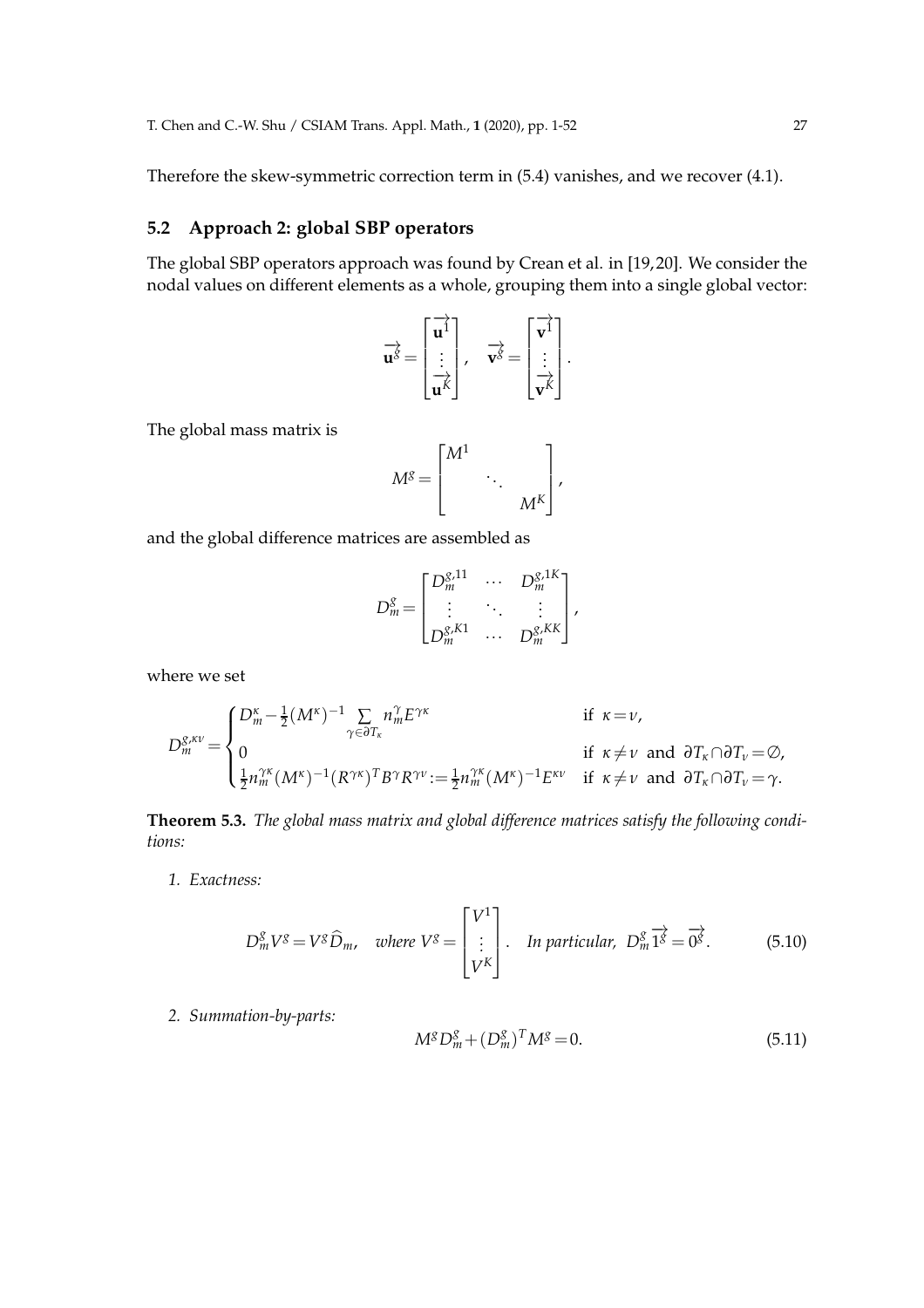The proof is again a direct application of the local exactness property and the local SBP property. Here the right hand side of (5.11) is zero, as on each interface, the contributions from its two sides will cancel out with each other (and by periodic boundary condition, all faces are interfaces). We produce the following nodal DG method, using global SBP operators:

$$
\frac{d\overrightarrow{\mathbf{u}^g}}{dt} + 2 \sum_{m=1}^{d} \mathbf{D}_m^g \circ \mathbf{F}_{m,S} \left( \overrightarrow{\mathbf{u}^g}, \overrightarrow{\mathbf{u}^g} \right) \overrightarrow{\mathbf{1}^g} = 0.
$$
 (5.12)  
Global flux differencing term

The SATs on element interfaces are implied by the global flux differencing term. Plugging the definition of  $D_m^g$ , we derive its element-wise formulation

$$
\frac{d\overrightarrow{u^k}}{dt} + 2 \sum_{m=1}^{d} \mathbf{D}_m^{\kappa} \circ \mathbf{F}_{m,S} \left( \overrightarrow{u^k}, \overrightarrow{u^k} \right) \overrightarrow{1^k}
$$
\nFlux differencing term\n
$$
= (\mathbf{M}^{\kappa})^{-1} \sum_{\gamma \in \partial T_{\kappa}} \left( \mathbf{E}^{\gamma \kappa} \circ \mathbf{F}_{n,S} \left( \overrightarrow{u^k}, \overrightarrow{u^k} \right) \overrightarrow{1^k} - \mathbf{E}^{\kappa \nu} \circ \mathbf{F}_{n,S} \left( \overrightarrow{u^k}, \overrightarrow{u^l} \right) \overrightarrow{1^{\nu}} \right),
$$
\n(5.13)

and component-wise formulation

$$
\frac{d\mathbf{u}_{j}^{\kappa}}{dt} + 2 \sum_{m=1}^{d} \sum_{l=1}^{N_{Q,k}} D_{m,jl}^{\kappa} \mathbf{f}_{m,S}(\mathbf{u}_{j}^{\kappa}, \mathbf{u}_{l}^{\kappa})
$$
\n
$$
= \sum_{\gamma \in \partial T_{\kappa}} \sum_{s=1}^{N_{B,k}} R_{sj}^{\gamma\kappa} \frac{\tau_{s}^{\gamma}}{\omega_{j}^{\kappa}} \Big( \sum_{l=1}^{N_{Q,k}} (R_{sl}^{\gamma\kappa} \mathbf{f}_{\mathbf{n},S}(\mathbf{u}_{j}^{\kappa}, \mathbf{u}_{l}^{\kappa}) - R_{sl}^{\gamma\nu} \mathbf{f}_{\mathbf{n},S}(\mathbf{u}_{j}^{\kappa}, \mathbf{u}_{l}^{\nu})) \Big).
$$
\n(5.14)

**Theorem 5.4.** *Under the same assumptions as in Theorem* 5.2*, the scheme* (5.12) *is consistent in that for a smooth solution* **u** *of* (2.1)*,*

$$
\frac{d\mathbf{u}_{j}^{k}}{dt} + 2\sum_{m=1}^{d} \sum_{l=1}^{N_{Q,k}} D_{m,jl}^{k} \mathbf{f}_{m,S}(\mathbf{u}_{j}^{k}, \mathbf{u}_{l}^{k})
$$
\n
$$
- \sum_{\gamma \in \partial T_{\kappa}} \sum_{s=1}^{N_{B,k}} R_{sj}^{\gamma\kappa} \frac{\tau_{s}^{\gamma}}{\omega_{j}^{\kappa}} \Big( \sum_{l=1}^{N_{Q,k}} (R_{sl}^{\gamma\kappa} \mathbf{f}_{\mathbf{n},S}(\mathbf{u}_{j}^{\kappa}, \mathbf{u}_{l}^{\kappa}) - R_{sl}^{\gamma\nu} \mathbf{f}_{\mathbf{n},S}(\mathbf{u}_{j}^{\kappa}, \mathbf{u}_{l}^{\nu})) \Big) = \mathcal{O}(h^{k}), \tag{5.15}
$$

*as well as conservative and entropy conservative with respect to U in that*

$$
\frac{d}{dt}\left(\left(\overrightarrow{\mathbf{1}^{g}}\right)^{T}\mathbf{M}^{g}\overrightarrow{\mathbf{u}^{g}}\right) = -\left(\overrightarrow{\mathbf{1}^{g}}\right)^{T}\mathbf{M}^{g}\left(2\mathbf{D}_{m}^{g}\circ\mathbf{F}_{m,S}\left(\overrightarrow{\mathbf{u}^{g}},\overrightarrow{\mathbf{u}^{g}}\right)\overrightarrow{\mathbf{1}^{g}}\right) = 0, \tag{5.16}
$$

$$
\frac{d}{dt}\left(\left(\overrightarrow{1^g}\right)^T M^g \overrightarrow{U^g}\right) = -\left(\overrightarrow{v^g}\right)^T \mathbf{M}^g \left(2\mathbf{D}_m^g \circ \mathbf{F}_{m,S}\left(\overrightarrow{u^g}, \overrightarrow{u^g}\right) \overrightarrow{1^g}\right) = 0. \tag{5.17}
$$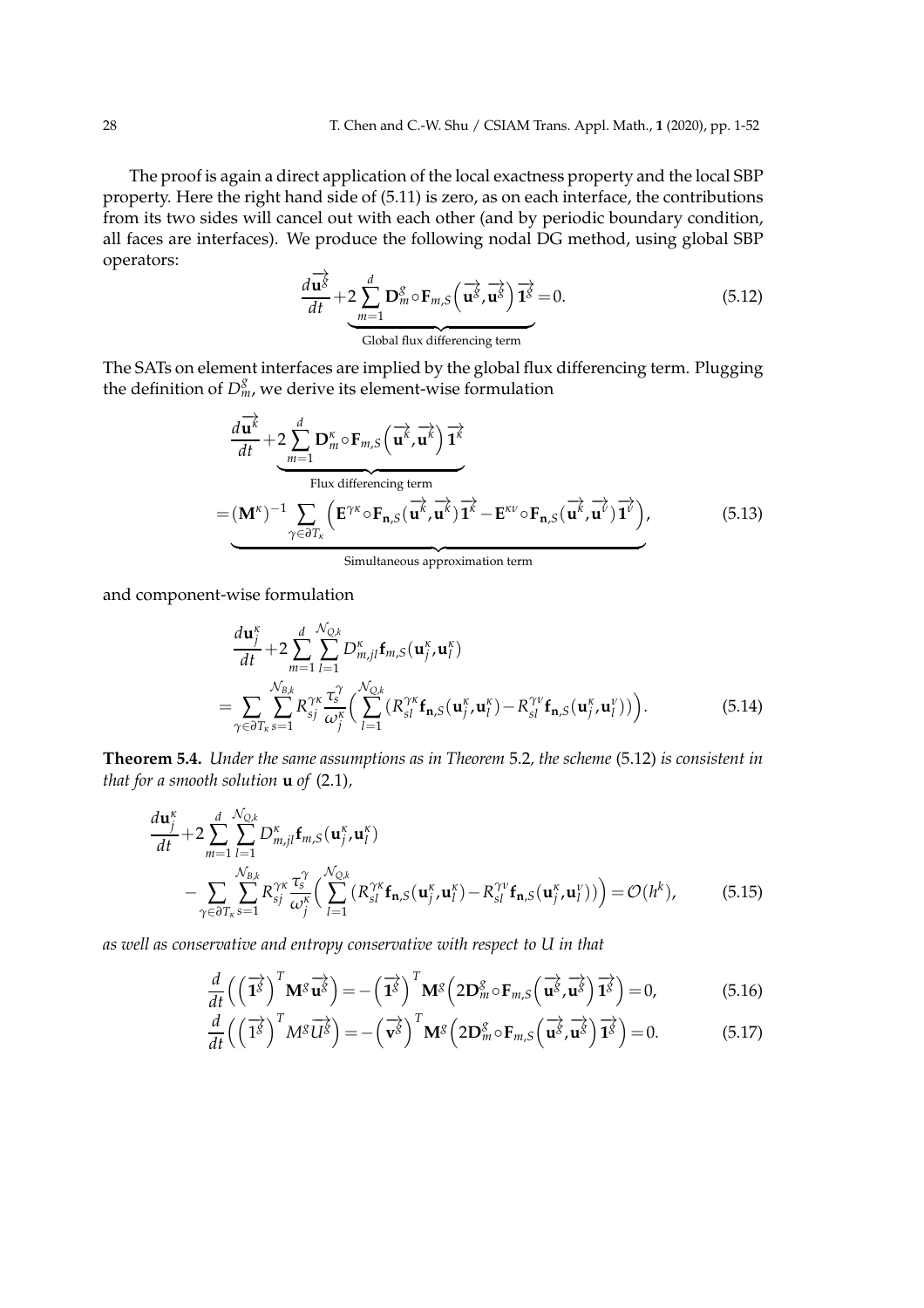*Proof.* Conservation and entropy conservation are actually global versions of (4.6) and (4.7), and can be proved in the same way as in Lemma 4.1. For consistency, since

$$
\sum_{l=1}^{\mathcal{N}_{Q,k}} R_{sl}^{\gamma\kappa} \mathbf{f}_{\mathbf{n},S}(\mathbf{u}_j^{\kappa}, \mathbf{u}_l^{\kappa}) = \mathbf{f}_{\mathbf{n},S}(\mathbf{u}_j^{\kappa}, \mathbf{u}(\mathbf{x}_s^{\gamma})) + \mathcal{O}(h^{k+1}),
$$

and

$$
\sum_{l=1}^{\mathcal{N}_{Q,k}} R_{sl}^{\gamma\nu} \mathbf{f}_{\mathbf{n},S}(\mathbf{u}_j^{\kappa},\mathbf{u}_l^{\nu}) = \mathbf{f}_{\mathbf{n},S}(\mathbf{u}_j^{\kappa},\mathbf{u}(\mathbf{x}_s^{\gamma})) + \mathcal{O}(h^{k+1}),
$$

the truncation error is of high order.

In practice, the entropy conservative scheme (5.12) will generate strong spurious oscillations in the vicinity of shock waves as entropy should be dissipated at discontinuities. It is necessary to impose entropy dissipation on element interfaces to make it entropy stable,. For 1≤*κ*≤*K* and *γ*∈*∂Tκ*, we define

$$
\overrightarrow{d_n^{\gamma\kappa,*}}=\begin{bmatrix} \widehat{d}_n(\widetilde{u}_1^{\gamma\kappa},\widetilde{u}_1^{\gamma\nu}) \\ \vdots \\ \widehat{d}_n(\widetilde{u}_{\mathcal{N}_{B,k}}^{\gamma\kappa},\widetilde{u}_{\mathcal{N}_{B,k}}^{\gamma\nu}) \end{bmatrix},
$$

where the  $d_n$  is some entropy dissipation function with respect to  $U$  (see Section 2.2). We create the entropy stable scheme

$$
\frac{d\overrightarrow{u^k}}{dt} + 2 \sum_{m=1}^{d} \mathbf{D}_m^{\kappa} \circ \mathbf{F}_{m,S} \left( \overrightarrow{u^k}, \overrightarrow{u^k} \right) \overrightarrow{1^k}
$$
\nFlux differencing term\n
$$
= (\mathbf{M}^{\kappa})^{-1} \sum_{\gamma \in \partial T_{\kappa}} \left( \mathbf{E}^{\gamma \kappa} \circ \mathbf{F}_{n,S} (\overrightarrow{u^k}, \overrightarrow{u^k}) \overrightarrow{1^k} - \mathbf{E}^{\kappa \nu} \circ \mathbf{F}_{n,S} (\overrightarrow{u^k}, \overrightarrow{u^k}) \overrightarrow{1^{\nu}} - (\mathbf{R}^{\gamma \kappa})^T \mathbf{B}^{\gamma} \overrightarrow{d_n^{\gamma \kappa,*}} \right).
$$
(5.18)

**Corollary 5.1.** *If*  $\hat{d}_n$  *is an entropy dissipation function with respect to U, then the scheme* (5.18) *is consistent, conservative and entropy stable with respect to U.*

*Proof.* For a smooth solution **u**, because of consistency of  $\hat{d}_n$ ,

$$
\widehat{\mathbf{d}}_{\mathbf{n}}(\widetilde{\mathbf{u}}_{s}^{\gamma\kappa},\widetilde{\mathbf{u}}_{s}^{\gamma\nu})=\widehat{\mathbf{d}}_{\mathbf{n}}(\mathbf{u}(\mathbf{x}_{s}^{\gamma}),\mathbf{u}(\mathbf{x}_{s}^{\gamma}))+\mathcal{O}(h^{k+1})=\mathcal{O}(h^{k+1}).
$$

Hence entropy dissipation does not affect consistency. The effects on primary conservation and entropy stability are

$$
-\sum_{\kappa=1}^K\sum_{\gamma\in\partial T_{\kappa}}\left(\overrightarrow{\mathbf{1}}^{\hat{\kappa}}\right)^T\left(\mathbf{R}^{\gamma\kappa}\right)^T\mathbf{B}^{\gamma}\overrightarrow{\mathbf{d}_n^{\gamma\kappa,*}}=-\sum_{\gamma\in\Gamma_h}\sum_{s=1}^{\mathcal{N}_{B,k}}\tau_s^{\gamma}\left(\widehat{\mathbf{d}}_{\mathbf{n}^{\gamma\kappa}}(\widetilde{\mathbf{u}}_s^{\gamma\kappa},\widetilde{\mathbf{u}}_s^{\gamma\nu})+\widehat{\mathbf{d}}_{\mathbf{n}^{\gamma\nu}}(\widetilde{\mathbf{u}}_s^{\gamma\kappa},\widetilde{\mathbf{u}}_s^{\gamma\kappa})\right)=0,\\ -\sum_{\kappa=1}^K\sum_{\gamma\in\partial T_{\kappa}}\left(\overrightarrow{\mathbf{v}^{\kappa}}\right)^T\left(\mathbf{R}^{\gamma\kappa}\right)^T\mathbf{B}^{\gamma}\overrightarrow{\mathbf{d}_n^{\gamma\kappa,*}}=\sum_{\gamma\in\Gamma_h}\sum_{s=1}^{\mathcal{N}_{B,k}}\tau_s^{\gamma}\left(\mathbf{v}_s^{\gamma\nu}-\mathbf{v}_s^{\gamma\kappa}\right)^T\widehat{\mathbf{d}}_{\mathbf{n}^{\gamma\kappa}}(\widetilde{\mathbf{u}}_s^{\gamma\kappa},\widetilde{\mathbf{u}}_s^{\gamma\nu})\leq 0.
$$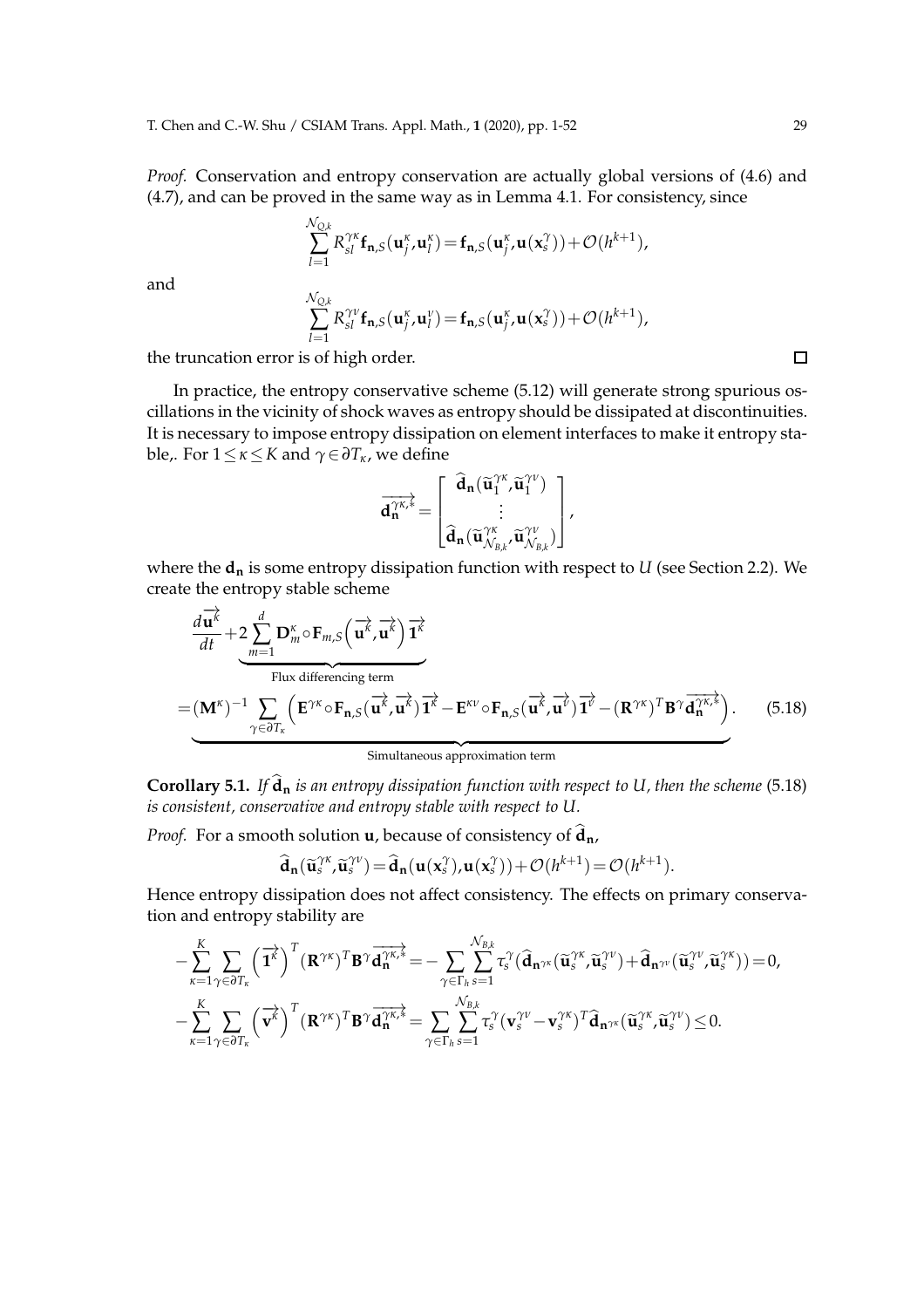As a consequence, the scheme is clearly conservative and entropy stable.

**Remark 5.2.** In the case of collocated surface nodes, the boundary terms in (5.18) are

$$
\mathbf{E}^{\gamma\kappa} \circ \mathbf{F}_{\mathbf{n},S}(\overrightarrow{\mathbf{u}^{\kappa}},\overrightarrow{\mathbf{u}^{\kappa}}) \overrightarrow{\mathbf{1}^{\kappa}} = (\mathbf{R}^{\gamma\kappa})^T \mathbf{B}^{\gamma} \overrightarrow{\mathbf{f}_{\mathbf{n}}^{\gamma\kappa}}, \quad \mathbf{E}^{\kappa\nu} \circ \mathbf{F}_{\mathbf{n},S}(\overrightarrow{\mathbf{u}^{\kappa}},\overrightarrow{\mathbf{u}^{\nu}}) \overrightarrow{\mathbf{1}^{\nu}} = (\mathbf{R}^{\gamma\kappa})^T \mathbf{B}^{\gamma} \overrightarrow{\mathbf{f}_{\mathbf{n},S}^{\gamma\kappa,*}},
$$

where

$$
\overrightarrow{f_{n,\mathcal{S}}^{\gamma\kappa,*}}=\begin{bmatrix}f_{n,\mathcal{S}}(\widetilde{u}_{1}^{\gamma\kappa},\widetilde{u}_{1}^{\gamma\nu})\\\vdots\\f_{n,\mathcal{S}}(\widetilde{u}_{\mathcal{N}_{\mathcal{B},\boldsymbol{\ell}}}^{\gamma\kappa},\widetilde{u}_{\mathcal{N}_{\mathcal{B},\boldsymbol{\ell}}}^{\gamma\nu})\end{bmatrix}
$$

is the vector of entropy conservative fluxes on the interface. Then the scheme (5.18) reduces to

$$
\frac{d\overrightarrow{\mathbf{u}^{k}}}{dt}+2\sum_{m=1}^{d}\mathbf{D}_{m}^{\kappa}\circ\mathbf{F}_{m,S}\left(\overrightarrow{\mathbf{u}^{k}},\overrightarrow{\mathbf{u}^{k}}\right)\overrightarrow{1^{k}}=(\mathbf{M}^{\kappa})^{-1}\sum_{\gamma\in\partial T_{\kappa}}(\mathbf{R}^{\gamma\kappa})^{T}\mathbf{B}^{\gamma}\left(\overrightarrow{\mathbf{f}_{n}^{\gamma\kappa}}-\overrightarrow{\mathbf{f}_{n,S}^{\gamma\kappa,*}}-\overrightarrow{\mathbf{d}_{n}^{\gamma\kappa,*}}\right).
$$

We again recover (4.1), by setting  $\rightarrow \rightarrow \rightarrow \rightarrow$  $f_n^{\gamma\kappa,*} =$  $\rightarrow \rightarrow \rightarrow \rightarrow$  ${\bf f}^{\gamma\kappa,*}_{\mathbf{n},S}$ +  $\rightarrow$ **d**<sup>γκ,<sup>≰</sup>, i.e.,</sup>

$$
\widehat{\mathbf{f}}_{n}(\widetilde{\mathbf{u}}_{s}^{\gamma\kappa},\widetilde{\mathbf{u}}_{s}^{\gamma\nu}) = \mathbf{f}_{n,S}(\widetilde{\mathbf{u}}_{s}^{\gamma\kappa},\widetilde{\mathbf{u}}_{s}^{\gamma\nu}) + \widehat{\mathbf{d}}_{n}(\widetilde{\mathbf{u}}_{s}^{\gamma\kappa},\widetilde{\mathbf{u}}_{s}^{\gamma\nu}).
$$

**Remark 5.3.** The element coupling term  $\mathbf{E}^{\kappa \nu} \circ \mathbf{F}_{\mathbf{n},S}(\overrightarrow{\mathbf{u}^k},$  $\overrightarrow{\mathbf{u}^{\nu}}$   $\overrightarrow{\mathbf{1}^{\nu}}$  depends on all nodal values on the neighboring element  $T_\nu$ . This will harm the locality of the DG formulation, and make the implementation of non-periodic boundary conditions (inflow, outflow, solid wall, etc.) more difficult.

### **5.3 Approach 3: directly enforcing entropy balance**

The method in [1] was written in the more general residual distribution framework. We will focus on the version for nodal DG formulations. We start with the unmodified nodal DG method (3.19). For  $1 \leq \kappa \leq K$ , the local entropy error of (3.19) on  $T_{\kappa}$  is defined as

$$
\mathcal{E}^{\kappa} = \sum_{m=1}^{d} \left( \overrightarrow{\mathbf{v}^{k}} \right)^{T} (\mathbf{D}_{m}^{\kappa})^{T} \mathbf{M}^{\kappa} \overrightarrow{\mathbf{f}^{k}} - \sum_{\gamma \in \partial T_{\kappa}} \left( \overrightarrow{1^{\gamma}} \right)^{T} B^{\gamma} \overrightarrow{\tilde{\psi}_{n}^{\gamma \kappa}}.
$$
 (5.19)

Due to the lack of discrete chain rule, the entropy error is nonzero. However, we are able to demonstrate that for smooth solutions, E *κ* is of high order.

**Theorem 5.5.** *Under the same assumptions as in Theorem* 5.2*, for a smooth solution* **u** *of* (2.1)*, the local entropy error*  $\mathcal{E}^{\kappa} = \mathcal{O}(h^{k+d}).$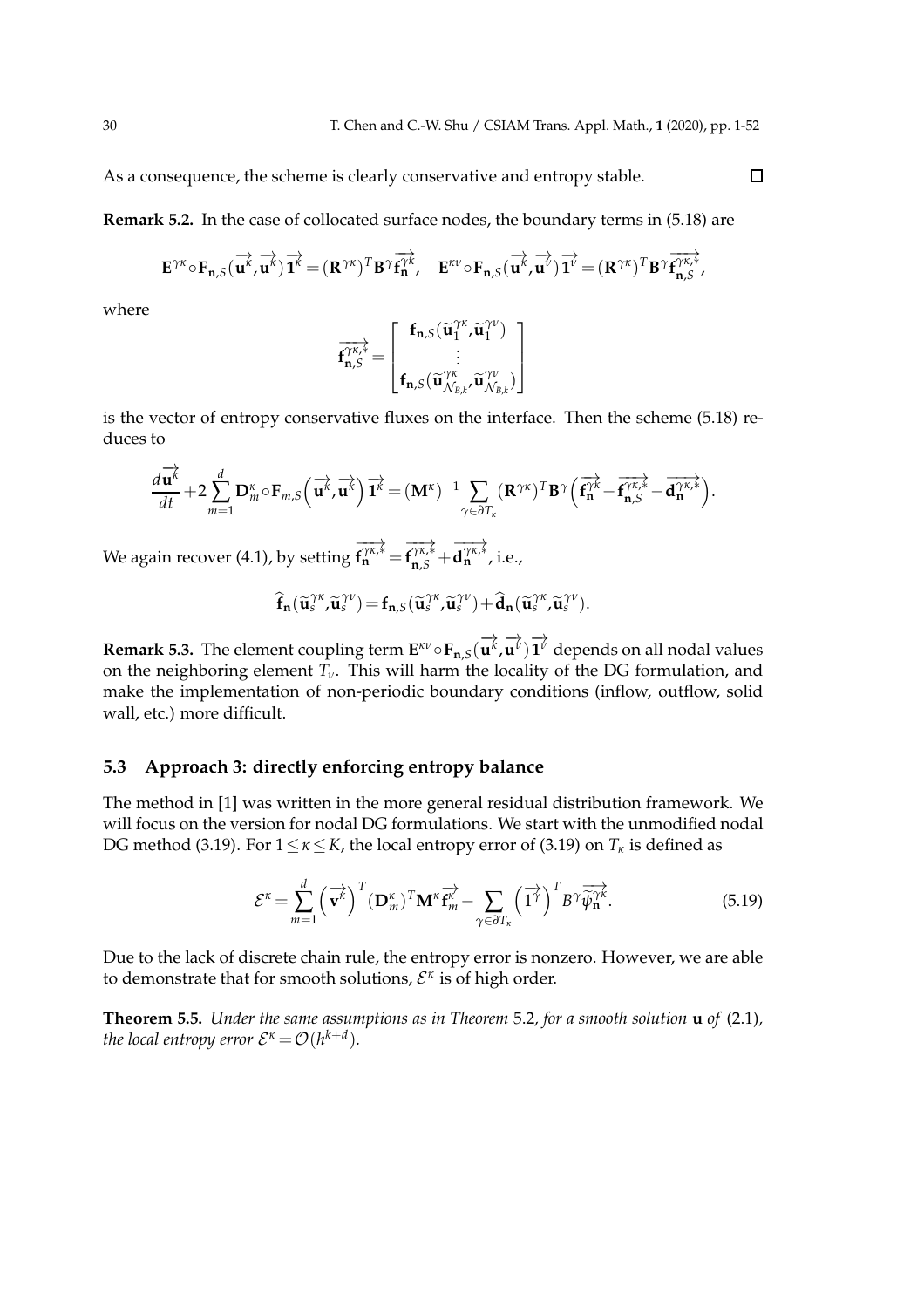#### T. Chen and C.-W. Shu / CSIAM Trans. Appl. Math., **1** (2020), pp. 1-52 31

*Proof.* For a smooth solution **u**, the following identity holds at the continuous level:

$$
\sum_{m=1}^d \left( f_m(\mathbf{u}), \frac{\partial \mathbf{v}(\mathbf{u})}{\partial x_m} \right)_{T_{\kappa}} = \sum_{m=1}^d \left( \frac{\partial \psi_m(\mathbf{v}(\mathbf{u}))}{\partial x_m}, 1 \right)_{T_{\kappa}} = \sum_{\gamma \in \partial T_{\kappa}} \langle \psi_n(\mathbf{v}(\mathbf{u})), 1 \rangle_{\gamma}.
$$

By the approximation property of difference and extrapolation matrix, and the algebraic accuracy of volume and surface quadrature rule,

$$
\sum_{m=1}^{d} \left( \mathbf{f}_{m}(\mathbf{u}), \frac{\partial \mathbf{v}(\mathbf{u})}{\partial x_{m}} \right)_{T_{\kappa}} = \sum_{m=1}^{d} \left( \mathbf{f}_{m}(\mathbf{u}), \frac{\partial \mathbf{v}(\mathbf{u})}{\partial x_{m}} \right)_{T_{\kappa}, \omega} + \mathcal{O}(h^{2k+d})
$$
\n
$$
= \sum_{m=1}^{d} \left( \overrightarrow{\partial_{x_{m}} \mathbf{v}^{k}} \right)^{T} \mathbf{M}^{\kappa} \overrightarrow{\mathbf{f}^{k}} + \mathcal{O}(h^{2k+d}) = \sum_{m=1}^{d} \left( \mathbf{D}^{\kappa}_{m} \overrightarrow{\mathbf{v}^{k}} \right)^{T} \mathbf{M}^{\kappa} \overrightarrow{\mathbf{f}^{k}} + \mathcal{O}(h^{k+d}),
$$
\n
$$
\sum_{\gamma \in \partial T_{\kappa}} \langle \psi_{n}(\mathbf{v}(\mathbf{u})), 1 \rangle_{\gamma} = \sum_{\gamma \in \partial T_{\kappa}} \langle \psi_{n}(\mathbf{v}(\mathbf{u})), 1 \rangle_{\gamma, \tau} + \mathcal{O}(h^{2k+d})
$$
\n
$$
= \sum_{\gamma \in \partial T_{\kappa}} \left( \overrightarrow{1}^{\gamma} \right)^{T} B^{\gamma} \overrightarrow{\psi_{n}} + \mathcal{O}(h^{2k+d}) = \sum_{\gamma \in \partial T_{\kappa}} \left( \overrightarrow{1}^{\gamma} \right)^{T} B^{\gamma} \overrightarrow{\psi_{n}}^{k} + \mathcal{O}(h^{k+d}).
$$

Hence

$$
\mathcal{E}^{\kappa} = \sum_{m=1}^{d} (\overrightarrow{\mathbf{v}^{k}})^{T} (\mathbf{D}_{m}^{\kappa})^{T} \mathbf{M}^{\kappa} \overrightarrow{\mathbf{f}_{m}^{\kappa}} - \sum_{\gamma \in \partial T_{\kappa}} (\overrightarrow{1^{\gamma}})^{T} B^{\gamma} \overrightarrow{\hat{\psi}_{n}^{\gamma \kappa}} = \mathcal{O}(h^{k+d}).
$$

The proof is completed.

In order to neutralize the entropy error, a simple linear correction term will be introduced to (3.19), resulting in the scheme

$$
\frac{d\overrightarrow{\mathbf{u}^{k}}}{dt} + \underbrace{\sum_{m=1}^{d} \mathbf{D}_{m}^{\kappa} \overrightarrow{\mathbf{f}^{k}_{m}}} = (\mathbf{M}^{\kappa})^{-1} \Big( \sum_{\gamma \in \partial T_{\kappa}} (\mathbf{R}^{\gamma \kappa})^{T} \mathbf{B}^{\gamma} \Big( \overrightarrow{\mathbf{f}^{\gamma \kappa}}_{n} - \overrightarrow{\mathbf{f}^{\gamma \kappa, k}} \Big) - \underbrace{\frac{\mathcal{E}^{\kappa}}{(\mathbf{v}^{\kappa, \delta})} \overrightarrow{\mathbf{v}^{\kappa, \delta}}_{\mathbf{v}^{\kappa, \delta}} \Big), \quad (5.20)
$$
\nSimultaneous approximation term  
\nLinear correction term

**where**  $\overrightarrow{v}^{\kappa,\delta}$  is the vector of normalized nodal values of **v**:

$$
\overrightarrow{\mathbf{v}^{\kappa,b}} = \begin{bmatrix} \mathbf{v}_0^{\kappa} - \overline{\mathbf{v}}^{\kappa} \\ \vdots \\ \mathbf{v}_{\mathcal{N}_{Q,k}}^{\kappa} - \overline{\mathbf{v}}^{\kappa} \end{bmatrix}, \quad \overline{\mathbf{v}}^{\kappa} = \frac{1}{\mathcal{N}_{Q,k}} \sum_{j=1}^{\mathcal{N}_{Q,k}} \mathbf{v}_j^{\kappa}.
$$

**Theorem 5.6.** *Under the same assumptions as in Theorem* 5.2*, the scheme* (5.20) *is conservative and entropy stable.*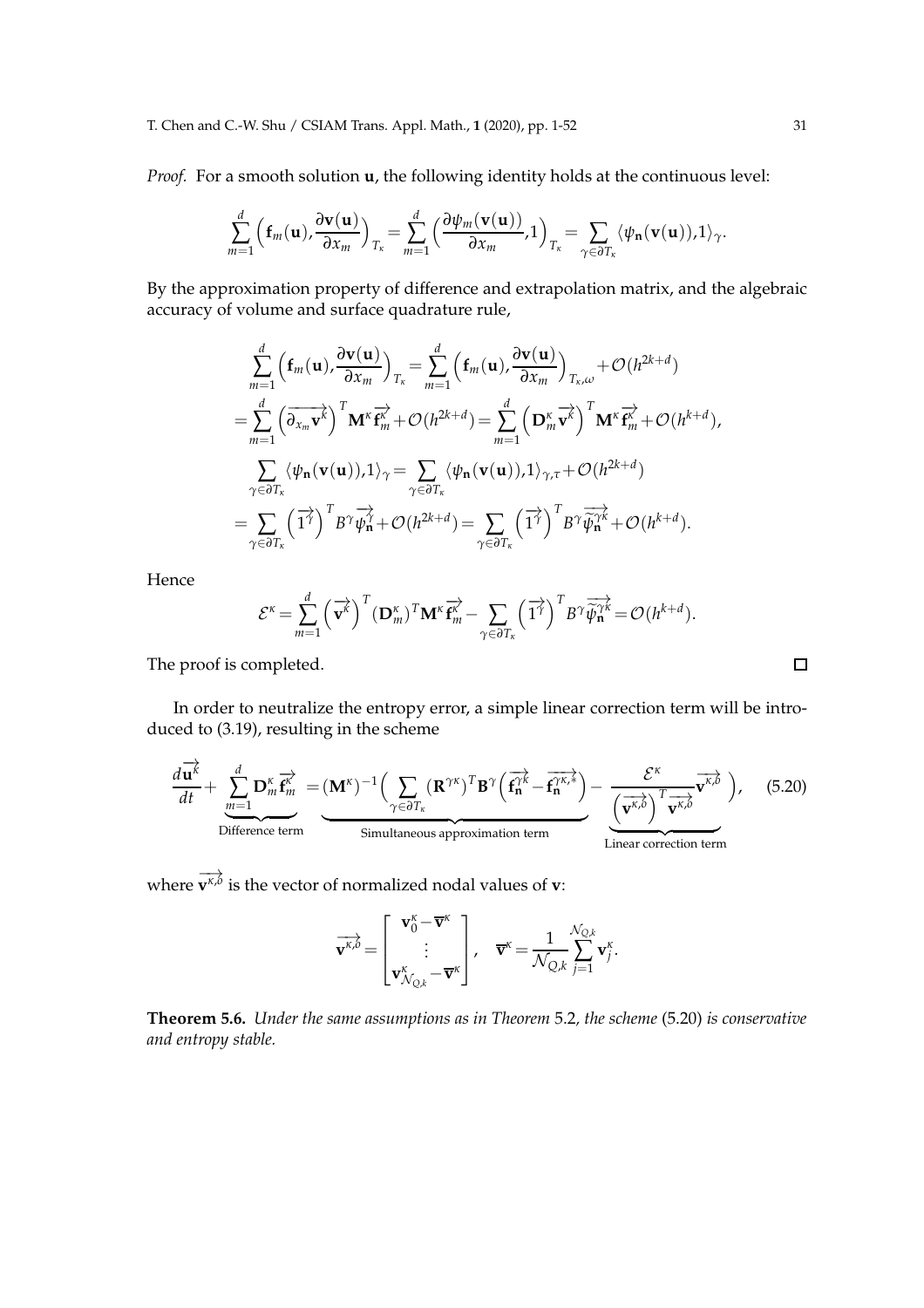$\Box$ 

*Proof.* From the definition of  $\overrightarrow{\mathbf{v}^{\kappa,b}}$ ,  $(\overrightarrow{\mathbf{1}}^{\kappa})^T \overrightarrow{\mathbf{v}^{\kappa,b}} = 0$  and

$$
\left(\overrightarrow{\mathbf{v}^{k}}\right)^{T} \overrightarrow{\mathbf{v}^{k,\theta}} = \sum_{j=1}^{N_{Q,k}} (\mathbf{v}^{k}_{j})^{T} (\mathbf{v}^{k}_{j} - \overline{\mathbf{v}}^{k}) = \sum_{j=1}^{N_{Q,k}} (\mathbf{v}^{k}_{j} - \overline{\mathbf{v}}^{k})^{T} (\mathbf{v}^{k}_{j} - \overline{\mathbf{v}}^{k}) = \left(\overrightarrow{\mathbf{v}^{k,\theta}}\right)^{T} \overrightarrow{\mathbf{v}^{k,\theta}}.
$$

Then conservation and entropy stability can be easily proved:

$$
\frac{d}{dt} \Big(\sum_{\kappa=1}^{K} \left(\overrightarrow{\mathbf{1}}^{\mathbf{k}}\right)^{T} \mathbf{M}^{\kappa} \overrightarrow{\mathbf{u}^{\kappa}}\Big) = -\sum_{\kappa=1}^{K} \sum_{\gamma \in \partial T_{\kappa}} \overrightarrow{\mathbf{1}}^{\gamma} \mathbf{B}^{\gamma} \overrightarrow{\mathbf{f}_{\kappa}}^{\gamma \kappa,*}\n\n= -\sum_{\gamma \in \Gamma_{h}} \sum_{s=1}^{N_{B,k}} \tau_{s}^{\gamma} (\widehat{\mathbf{f}}_{\mathbf{n}^{\gamma \kappa}} (\widetilde{\mathbf{u}}_{s}^{\gamma \kappa}, \widetilde{\mathbf{u}}_{s}^{\gamma \nu}) + \widehat{\mathbf{f}}_{\mathbf{n}^{\gamma \nu}} (\widetilde{\mathbf{u}}_{s}^{\gamma \nu}, \widetilde{\mathbf{u}}_{s}^{\gamma \kappa})) = 0,
$$
\n
$$
\frac{d}{dt} \Big(\sum_{\kappa=1}^{K} \left(\overrightarrow{\mathbf{1}}^{\kappa}\right)^{T} M^{\kappa} \overrightarrow{U^{\kappa}}\Big) = \sum_{\kappa=1}^{K} \Big(\sum_{\gamma \in \partial T_{\kappa}} \left(\overrightarrow{\mathbf{1}}^{\gamma}\right)^{T} B^{\gamma} \overrightarrow{\psi}_{\mathbf{n}}^{\gamma \kappa} + \mathcal{E}^{\kappa} - \sum_{\gamma \in \partial T_{\kappa}} \left(\overrightarrow{\mathbf{v}}^{\gamma \kappa}\right)^{T} \mathbf{B}^{\gamma} \overrightarrow{\mathbf{f}}^{\gamma \kappa,*}_{\mathbf{n}} - \mathcal{E}^{\kappa}\Big)
$$
\n
$$
= \sum_{\gamma \in \Gamma_{h}} \sum_{s=1}^{N_{B,k}} \tau_{s}^{\gamma} ((\mathbf{v}_{s}^{\gamma \nu} - \mathbf{v}_{s}^{\gamma \kappa})^{T} \widehat{\mathbf{f}}_{\mathbf{n}^{\gamma \kappa}} (\widetilde{\mathbf{u}}_{s}^{\gamma \kappa}, \widetilde{\mathbf{u}}_{s}^{\gamma \nu}) - (\widetilde{\psi}_{\mathbf{n}^{\gamma \kappa},s}^{\gamma \kappa} - \widetilde{\psi}_{\mathbf{n}^{\gamma \kappa},s}^{\gamma \nu}) \Big) \leq 0.
$$

The proof is completed.

Remark 5.4.  $\overline{v}^{\kappa}$  does not have to be the arithmetic mean. The extension to a weighted average of nodal values is straightforward.

**Remark 5.5.** Although we have proved that  $\mathcal{E}^k$  is of high order, this does not guarantee the consistency of (5.20). The main reason is that  $\overline{v^{\kappa,\delta}} = \mathcal{O}(h)$ , and we are not able to control the truncation error of linear correction term, which is of the order  $\mathcal{O}(h^{k+d})/\mathcal{O}(h^2)$ with the coefficients of the two  $O$  terms in the denominator and in the numerator not necessarily related, hence there is the danger of the coefficient in the denominator going to zero faster than that of the numerator, which might lead to a degeneracy of accuracy.

### **5.4 Accuracy test**

We test the numerical convergence rates of three entropy stable DG methods in this section, for the two-dimensional Burgers equation associated with hyperbolic cosine entropy function. The settings are the same as in Section 4.2. We use the local Lax-Friedrichs flux in (5.3) and (5.20), and the local Lax-Friedrichs entropy dissipation function in the implementation of (5.18). SBP operators are built on degree 2*k* volume quadrature rules on triangles, exhibited in Fig. 2. Compared to Fig. 1, these quadrature rules have better algebraic accuracy with fewer degrees of freedom. This is a major benefit of removing the collocated surface nodes constraint. The extrapolation matrices and difference matrices are simply chosen as  $R^{\gamma\kappa} = V^{\gamma}P^{\kappa}$  and  $D^{\kappa}_m = V^{\kappa}\widehat{D}_m P^{\kappa}$ .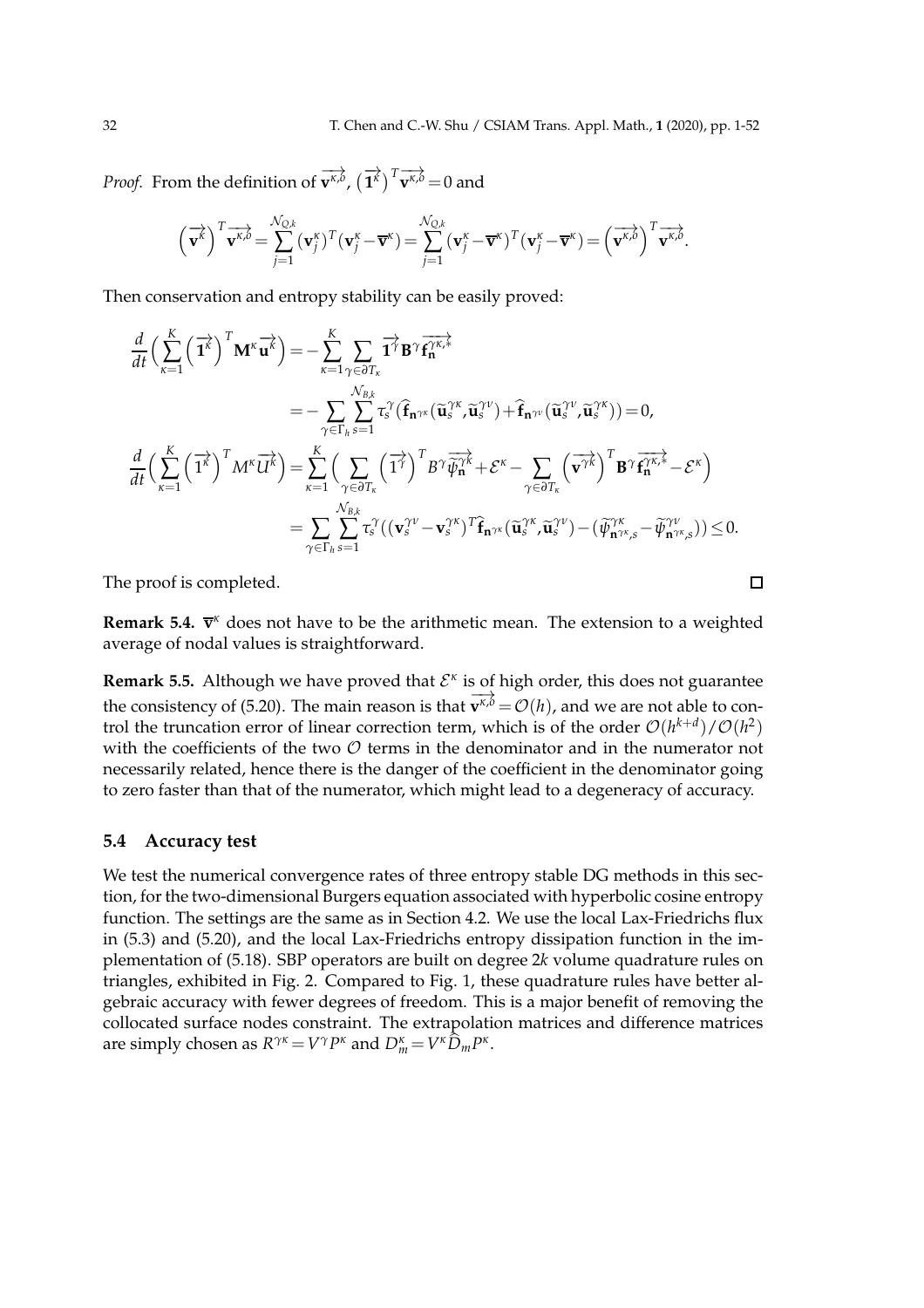

Figure 2: Degree 2*k* quadrature rules triangles for *k*=1,2,3,4. Dots are quadrature points for the triangle, and circles are quadrature points for the edges.

Table 2: Errors and orders of convergence of  $(5.3)$  for the two-dimensional Burgers equation at  $t=0.1$ . Degree 2*k* volume quadrature rules are used.

| k              | h     | $L^1$ error | order  | $L^2$ error | order                    | $L^{\infty}$ error | order |
|----------------|-------|-------------|--------|-------------|--------------------------|--------------------|-------|
| $\overline{2}$ | 1/16  | 2.244e-04   |        | 4.597e-04   |                          | 6.226e-03          |       |
|                | 1/32  | 3.391e-05   | 2.726  | 8.188e-05   | 2.489                    | 1.367e-03          | 2.187 |
|                | 1/64  | 4.386e-06   | 2.951  | 1.074e-05   | 2.931                    | 1.793e-04          | 2.931 |
|                | 1/128 | 5.717e-07   | 2.939  | 1.557e-06   | 2.786                    | $2.992e-0.5$       | 2.583 |
|                | 1/256 | 7.511e-08   | 2.928  | 2.238e-07   | 2.798                    | 5.511e-06          | 2.440 |
| 3              | 1/16  | 5.445e-05   | $\sim$ | 1.913e-04   | $\overline{\phantom{0}}$ | 3.067e-03          |       |
|                | 1/32  | 4.526e-06   | 3.589  | 1.921e-05   | 3.316                    | 5.347e-04          | 2.520 |
|                | 1/64  | 3.019e-07   | 3.906  | 1.365e-06   | 3.815                    | 3.096e-05          | 4.110 |
|                | 1/128 | 1.920e-08   | 3.975  | 9.184e-08   | 3.894                    | 3.538e-06          | 3.130 |
|                | 1/256 | 1.275e-09   | 3.913  | 6.148e-09   | 3.901                    | 2.941e-07          | 3.589 |
| 4              | 1/8   | 1.476e-04   |        | 4.757e-04   | $\overline{\phantom{a}}$ | $6.202e-03$        |       |
|                | 1/16  | 1.092e-05   | 3.757  | 4.482e-05   | 3.408                    | 1.132e-03          | 2.454 |
|                | 1/32  | 4.984e-07   | 4.454  | 2.637e-06   | 4.087                    | 1.150e-04          | 3.300 |
|                | 1/64  | 1.528e-08   | 5.028  | 7.728e-08   | 5.093                    | 5.355e-06          | 4.424 |
|                | 1/128 | 4.818e-10   | 4.987  | 2.472e-09   | 4.966                    | 1.641e-07          | 5.028 |

Numerical results at *t*=0.1 are presented in Table 2 for scheme (5.3), Table 3 for scheme (5.18), and Table 4 for scheme (5.20). Since the volume quadrature rule is of degree 2*k*, the accuracy requirements in [13, 55] are met, and there is some hope to recover optimal  $(k+1)$ -th order convergence. We do see optimal convergence in Table 2 and Table 4, despite the fact that the truncation error of (5.20) is not fully understood. However, the convergence is still below optimal for the global SBP scheme (5.18) in Table 3.

# **6 Additional topics**

In this section, we treat different entropy stable nodal DG discretizations (including (4.1), (5.3), (5.12) and (5.20)) in the same manner, using the generic representation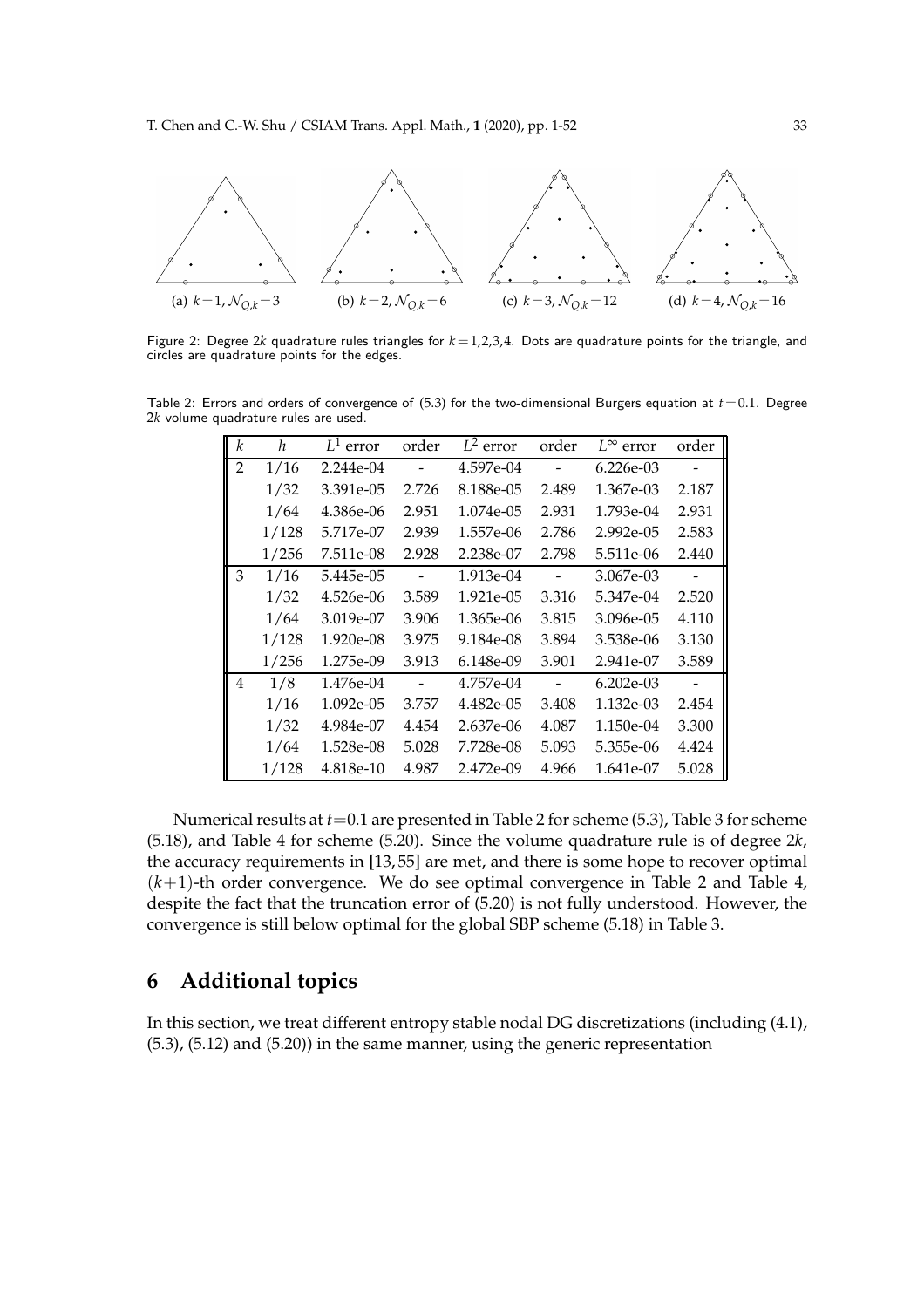| k              | h     | $L^1$ error | order                    | $L^2$ error | order                    | $L^{\infty}$ error | order                    |
|----------------|-------|-------------|--------------------------|-------------|--------------------------|--------------------|--------------------------|
| $\overline{2}$ | 1/16  | 5.300e-04   |                          | 1.367e-03   |                          | 1.451e-02          |                          |
|                | 1/32  | 7.057e-05   | 2.909                    | 2.154e-04   | 2.666                    | 2.813e-03          | 2.366                    |
|                | 1/64  | 8.973e-06   | 2.975                    | 3.028e-05   | 2.831                    | 4.761e-04          | 2.563                    |
|                | 1/128 | 1.089e-06   | 3.042                    | 3.872e-06   | 2.967                    | 8.605e-05          | 2.468                    |
|                | 1/256 | 1.363e-07   | 2.998                    | 5.082e-07   | 2.930                    | 1.447e-05          | 2.572                    |
| 3              | 1/16  | 8.324e-05   | $\overline{\phantom{a}}$ | 2.611e-04   | $\overline{\phantom{a}}$ | 4.398e-03          | $\overline{\phantom{a}}$ |
|                | 1/32  | 8.824e-06   | 3.238                    | 3.621e-05   | 2.850                    | 8.565e-04          | 2.361                    |
|                | 1/64  | 7.546e-07   | 3.548                    | 3.655e-06   | 3.308                    | 1.463e-04          | 2.550                    |
|                | 1/128 | 5.944e-08   | 3.666                    | 3.537e-07   | 3.370                    | 2.444e-05          | 2.581                    |
|                | 1/256 | 4.908e-09   | 3.598                    | 3.530e-08   | 3.325                    | 3.024e-06          | 3.015                    |
| 4              | 1/8   | 1.945e-04   | $\overline{\phantom{a}}$ | 5.587e-04   | $\overline{\phantom{a}}$ | 6.280e-03          |                          |
|                | 1/16  | 1.768e-05   | 3.459                    | 6.770e-05   | 3.045                    | 1.607e-03          | 1.966                    |
|                | 1/32  | 1.123e-06   | 3.977                    | 5.577e-06   | 3.602                    | 2.089e-04          | 2.943                    |
|                | 1/64  | 4.482e-08   | 4.648                    | 2.583e-07   | 4.432                    | 1.709e-05          | 3.612                    |
|                | 1/128 | 1.549e-09   | 4.855                    | 9.283e-09   | 4.798                    | 9.867e-07          | 4.114                    |

Table 3: Errors and orders of convergence of (5.18) for the two-dimensional Burgers equation at *t*=0.1. Degree 2*k* volume quadrature rules are used.

Table 4: Errors and orders of convergence of (5.20) for the two-dimensional Burgers equation at *t*=0.1. Degree 2*k* volume quadrature rules are used.

| k              | h     | $L^1$ error | order                    | $L^2$ error | order                    | $L^{\infty}$<br>error | order |
|----------------|-------|-------------|--------------------------|-------------|--------------------------|-----------------------|-------|
| $\overline{2}$ | 1/16  | 2.321e-04   |                          | 4.779e-04   |                          | 6.456e-03             |       |
|                | 1/32  | 3.456e-05   | 2.748                    | 8.407e-05   | 2.507                    | 1.431e-03             | 2.173 |
|                | 1/64  | 4.432e-06   | 2.963                    | 1.088e-05   | 2.950                    | 1.888e-04             | 2.923 |
|                | 1/128 | 5.748e-07   | 2.947                    | 1.566e-06   | 2.797                    | 3.105e-05             | 2.604 |
|                | 1/256 | 7.532e-08   | 2.932                    | 2.244e-07   | 2.803                    | 5.511e-06             | 2.494 |
| 3              | 1/16  | 6.136e-05   | $\sim$                   | $2.201e-04$ | $\overline{\phantom{a}}$ | 3.608e-03             |       |
|                | 1/32  | 5.050e-06   | 3.603                    | 2.199e-05   | 3.323                    | 6.367e-04             | 2.503 |
|                | 1/64  | 3.266e-07   | 3.951                    | 1.513e-06   | 3.861                    | 3.610e-05             | 4.141 |
|                | 1/128 | 2.031e-08   | 4.007                    | 9.928e-08   | 3.929                    | 3.837e-06             | 3.234 |
|                | 1/256 | 1.330e-09   | 3.933                    | 6.533e-09   | 3.926                    | 3.184e-07             | 3.591 |
| 4              | 1/8   | 1.787e-04   | $\overline{\phantom{a}}$ | 5.778e-04   | $\overline{\phantom{a}}$ | 7.072e-03             |       |
|                | 1/16  | 1.298e-05   | 3.783                    | 5.361e-05   | 3.430                    | 1.356e-03             | 2.382 |
|                | 1/32  | 5.751e-07   | 4.497                    | 3.081e-06   | 4.121                    | 1.346e-04             | 3.334 |
|                | 1/64  | 1.693e-08   | 5.086                    | 8.712e-08   | 5.144                    | 6.191e-06             | 4.442 |
|                | 1/128 | 5.198e-10   | 5.026                    | 2.711e-09   | 5.006                    | 1.902e-07             | 5.024 |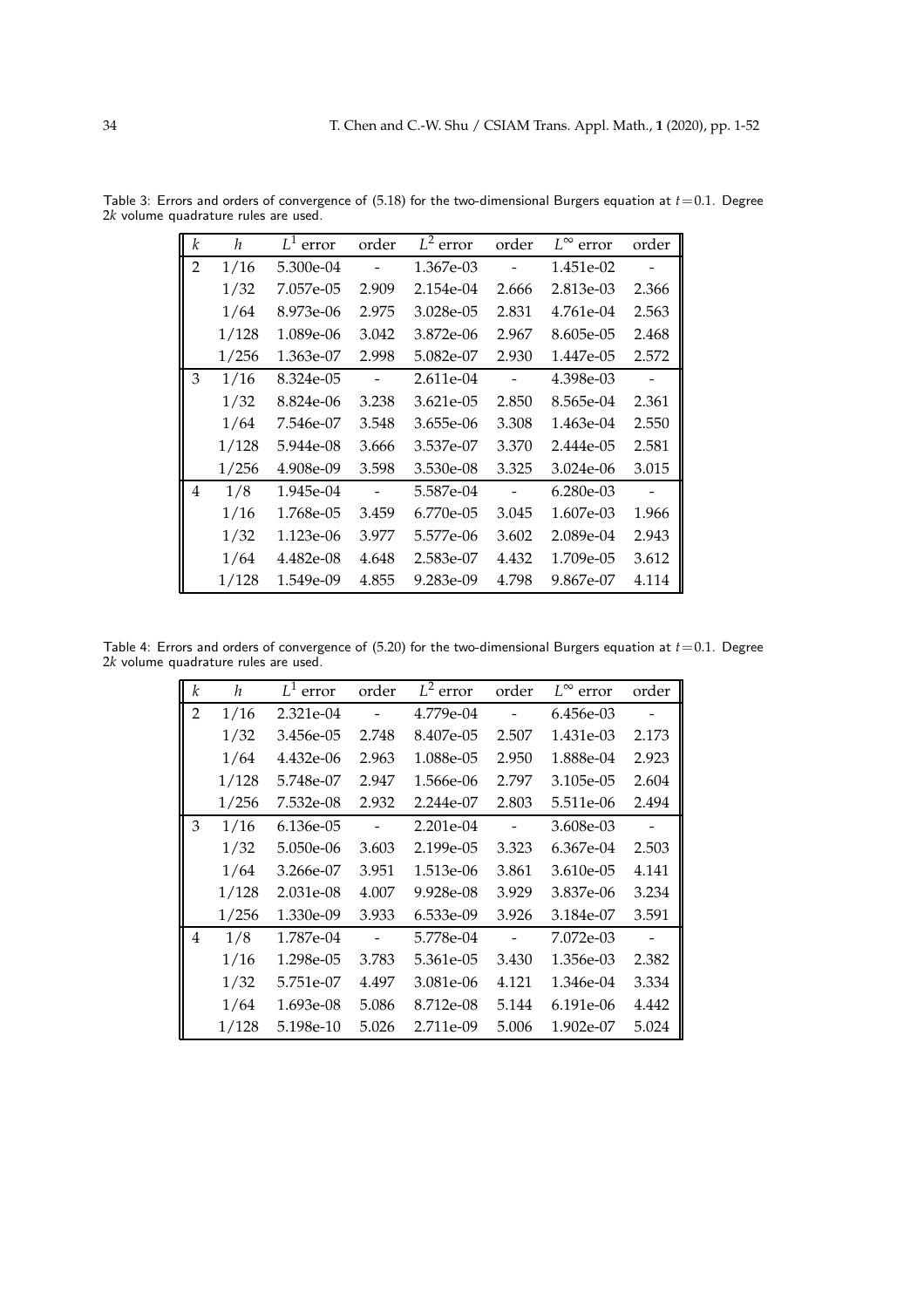$$
\frac{d\overrightarrow{\mathbf{u}^k}}{dt} = \mathbf{r}^k \left( \overrightarrow{\mathbf{u}^s} \right),\tag{6.1}
$$

such that

$$
\sum_{\kappa=1}^K \left(\overrightarrow{\mathbf{1}}^{\mathcal{K}}\right)^T \mathbf{M}^{\kappa} \mathbf{r}^{\kappa} \left(\overrightarrow{\mathbf{u}}^{\mathcal{S}}\right) = 0, \quad \sum_{\kappa=1}^K \left(\overrightarrow{\mathbf{v}}^{\mathcal{K}}\right)^T \mathbf{M}^{\kappa} \mathbf{r}^{\kappa} \left(\overrightarrow{\mathbf{u}}^{\mathcal{S}}\right) \leq 0.
$$

For clarity, proofs of the theorems in this section will be provided in Appendix B.

### **6.1 Compatibility with limiters**

For the classic DG method, people have developed a wide class of limiters, such as the TVD/TVB (total variation diminishing/bounded) limiter [75], the bound-preserving limiter [92, 93] and the WENO limiter [68], to enable extra stabilization. The idea of limiters can certainly be transferred to nodal DG formulations. Generally speaking, after applying some limiter, we compute the modified set of nodal values, denoted by  $\overline{u^{\kappa,new}}$ , for each 1≤*κ*≤*K*. We require that the average value of **u** on *T<sup>κ</sup>* is unchanged, as the primary conservation should be maintained.

$$
\frac{1}{|T_{\kappa}|}\sum_{j=1}^{\mathcal{N}_{Q,k}}\omega_j^{\kappa}\mathbf{u}_j^{\kappa,\text{new}}=\frac{1}{|T_{\kappa}|}\sum_{j=1}^{\mathcal{N}_{Q,k}}\omega_j^{\kappa}\mathbf{u}_j^{\kappa}=\overline{\mathbf{u}}^{\kappa}.
$$

In [12], the authors proved that if the limiter squeezes the data towards the average value, the total amount of entropy will not increase.

**Theorem 6.1.** *Suppose that the modified values are given by*

$$
\mathbf{u}_{j}^{\kappa, new} = \overline{\mathbf{u}}^{\kappa} + \lambda_{j}^{\kappa} (\mathbf{u}_{j}^{\kappa} - \overline{\mathbf{u}}^{\kappa}), \tag{6.2}
$$

 $\omega$ here  $0\!\le\!\lambda^{\kappa}_j\!\le\!1$  for each  $1\!\le\!j\!\le\!\mathcal{N}_{Q,k}$  and  $1\!\le\!\kappa\!\le\!K$ , then for any convex entropy function  $U$ , we *have*

$$
\left(\overrightarrow{1^k}\right)^T M^k \overrightarrow{U^{k,new}} \leq \left(\overrightarrow{1^k}\right)^T M^k \overrightarrow{U^k}, \quad i.e., \quad \sum_{j=1}^{N_{Q,k}} \omega_j^k U(\mathbf{u}_j^{k,new}) \leq \sum_{j=1}^{N_{Q,k}} \omega_j^k U(\mathbf{u}_j^k). \tag{6.3}
$$

For instance, in the bound-preserving limiter, we perform a simple linear scaling procedure  $\mathbf{u}_j^{\kappa,\text{new}} = \overline{\mathbf{u}}^{\kappa} + \lambda^{\kappa}(\mathbf{u}_j^{\kappa} - \overline{\mathbf{u}}^{\kappa})$  with  $0 \leq \lambda^{\kappa} \leq 1$ , making sure the modified nodal values are within some physical bound. Therefore the bound-preserving limiter will not violate entropy stability. A special entropy stable TVD/TVB limiter was also designed for one-dimensional scalar conservation laws in [12]. These limiters make the most sense only for quadrature rules with collocated surface nodes. On general set of nodes, due to the emergence of entropy-extrapolated values, proving the bound-preserving property or the TVD/TVB property is very challenging, despite the fact the proof of Theorem 6.1 still holds.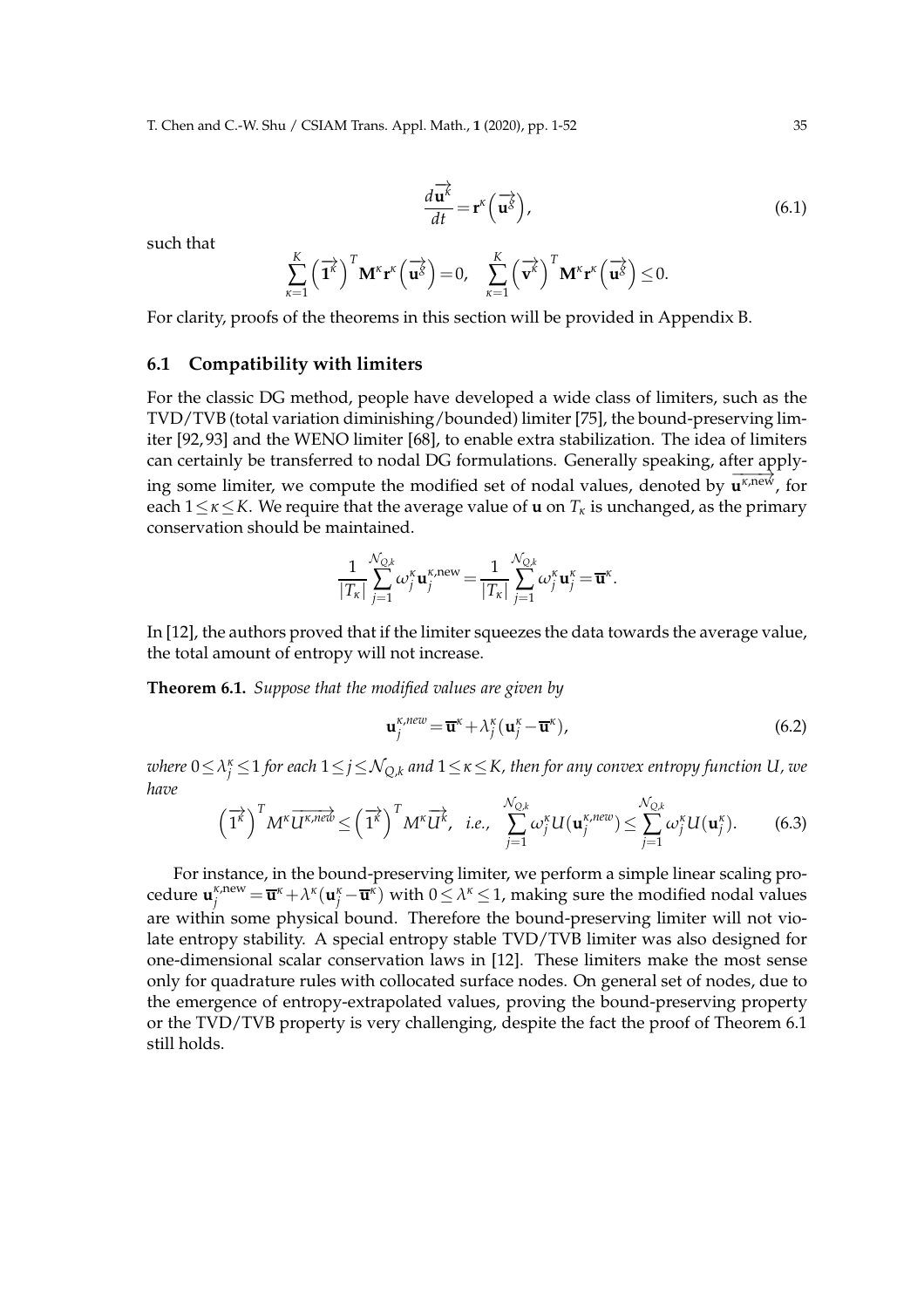**Remark 6.1.** Limiters only work for fully discrete schemes. The argument is incomplete unless we prove the entropy stability of the fully discrete version of (6.1). Time discretization will be discussed later.

### **6.2 Convection-diffusion equations**

We add viscous diffusive terms to the conservation law  $(2.1)$ :

$$
\frac{\partial \mathbf{u}}{\partial t} + \sum_{m=1}^{d} \frac{\partial}{\partial x_m} \left( \mathbf{f}_m(\mathbf{u}) - \sum_{r=1}^{d} C_{mr}(\mathbf{v}) \frac{\partial \mathbf{v}}{\partial \mathbf{x}_r} \right) = 0, \tag{6.4}
$$

where **v** is the entropy variable of some entropy function *U*, and  $C_{mr}(\mathbf{v})$  are  $p \times p$  matrixvalued functions. One typical examples is the compressible Navier-Stokes equations. We assume that the matrix

$$
\begin{bmatrix} C_{11}(\mathbf{v}) & \cdots & C_{1d}(\mathbf{v}) \\ \vdots & \ddots & \vdots \\ C_{d1}(\mathbf{v}) & \cdots & C_{dd}(\mathbf{v}) \end{bmatrix}
$$

is symmetric semi-positive-definite. Then (6.4) supports the entropy inequality with respect to *U*. Entropy stable discretization of (6.4) is investigated in [4,5,37], where a nodal version of the local discontinuous Galerkin (LDG) method [6,16] is introduced. We recast (6.4) into the mixed form

$$
\frac{\partial \mathbf{u}}{\partial t} + \sum_{m=1}^{d} \frac{\partial}{\partial x_m} (\mathbf{f}_m(\mathbf{u}) - \mathbf{q}_m) = 0, \quad \mathbf{q}_m = \sum_{r=1}^{d} C_{mr}(\mathbf{v}) \boldsymbol{\theta}_r, \quad \boldsymbol{\theta}_r = \frac{\partial \mathbf{v}}{\partial x_r}.
$$
 (6.5)

The LDG method evolves the approximations of **u** and  $\{\theta_r\}_{r=1}^d$  simultaneously. Once again for each  $1 \leq \kappa \leq K$ ,  $\overrightarrow{u^k}$  and  $\overrightarrow{\theta^k}$ *θ*<sup>*κ*</sup></sup> denote the vector of nodal values in *T<sub><i>κ*</sub>. We further define that

$$
\mathbf{C}_{mr}^{\kappa} = \text{diag}\{C_{mr}(\mathbf{v}_1^{\kappa}), \cdots, C_{mr}(\mathbf{v}_{N_{Q,k}}^{\kappa})\}, \quad \overrightarrow{\mathbf{q}_m^{\kappa}} = \sum_{r=1}^d \mathbf{C}_{mr}^{\kappa} \overrightarrow{\mathbf{\theta}_r^{\kappa}}.
$$

Neighboring elements are coupled via  $\hat{\mathbf{f}}_n(\mathbf{u}_L,\mathbf{u}_R)$ , as well as single-valued numerical fluxes of **v** and **qn**:

$$
\widehat{\mathbf{v}} = \widehat{\mathbf{v}}(\mathbf{v}_L, \mathbf{v}_R), \quad \widehat{\mathbf{q}}_{\mathbf{n}} = \widehat{\mathbf{q}}_{\mathbf{n}}(\mathbf{v}_L, \mathbf{v}_R, \mathbf{q}_{\mathbf{n},L}, \mathbf{q}_{\mathbf{n},R}). \tag{6.6}
$$

On the face  $\gamma \in \partial T_{\kappa}$ , we also let  $\overrightarrow{v^{\gamma\kappa,*}}$  and  $\overrightarrow{q^{\gamma\kappa,*}_{n}}$ **q**<sup>γκ,≰</sup> describe the vectors of the nodal values of corresponding numerical fluxes:

$$
\overrightarrow{\mathbf{v}^{\gamma\kappa,*}}\!=\!\begin{bmatrix}\widehat{\mathbf{v}}(\mathbf{v}^{\gamma\kappa}_{1},\!\mathbf{v}^{\gamma\nu}_{1})\\\vdots\\\widehat{\mathbf{v}}(\mathbf{v}^{\gamma\kappa}_{N_{B,k}},\!\mathbf{v}^{\gamma\nu}_{N_{B,k}})\end{bmatrix}\!,\quad\overrightarrow{\mathbf{q}^{\gamma\kappa,*}}\!=\!\begin{bmatrix}\widehat{\mathbf{q}}_{\mathbf{n}}(\mathbf{v}^{\gamma\kappa}_{1},\!\mathbf{v}^{\gamma\nu}_{1},\!\mathbf{q}^{\gamma\kappa}_{\mathbf{n},1},\!\mathbf{q}^{\gamma\nu}_{\mathbf{n},1})\\\vdots\\\widehat{\mathbf{q}}_{\mathbf{n}}(\mathbf{v}^{\gamma\kappa}_{N_{B,k}},\!\mathbf{v}^{\gamma\nu}_{N_{B,k}},\!\mathbf{q}^{\gamma\kappa}_{\mathbf{n},\mathcal{N}_{B,k}},\!\mathbf{q}^{\gamma\nu}_{\mathbf{n},\mathcal{N}_{B,k}})\end{bmatrix}.
$$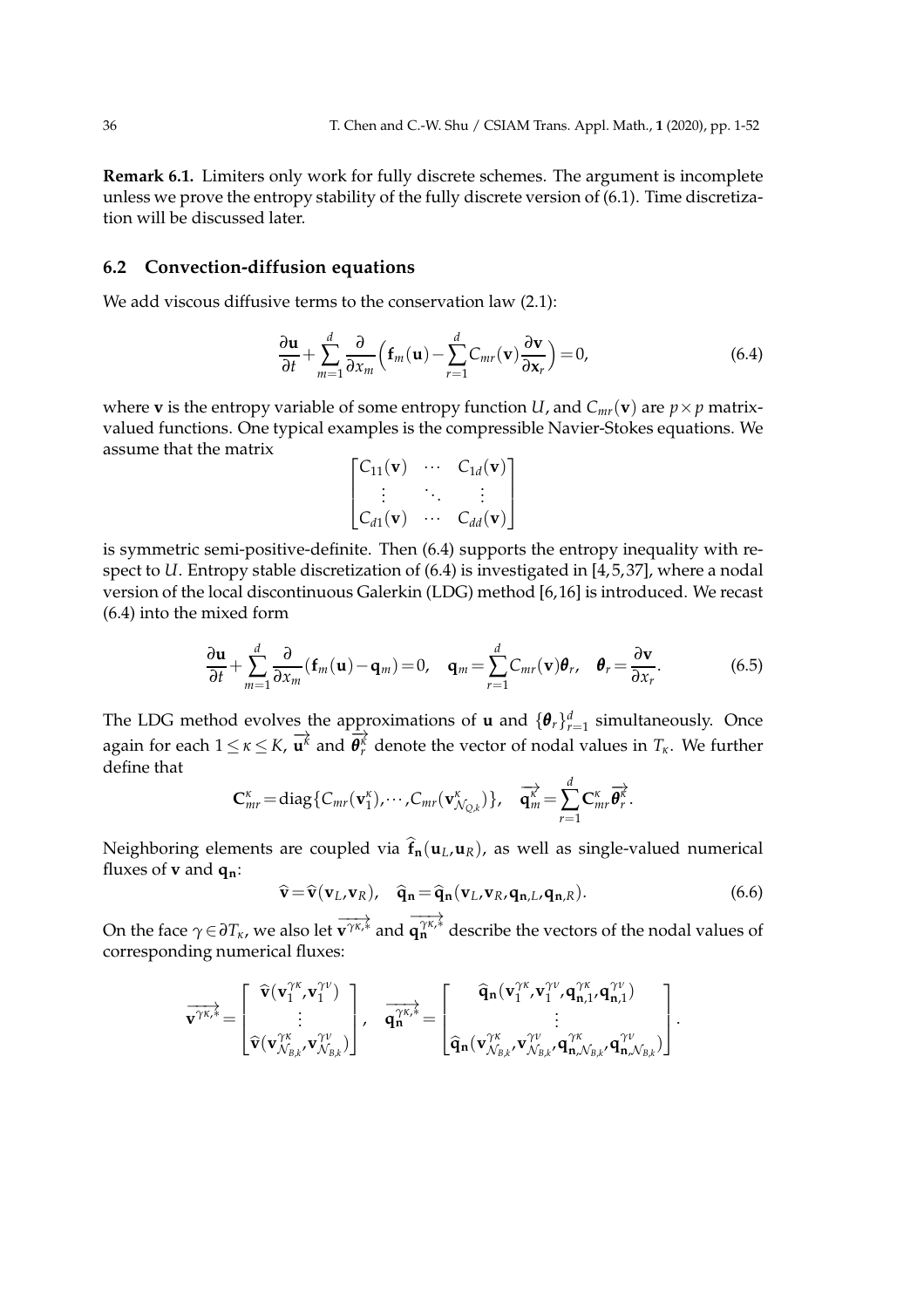The LDG discretization of (6.5) is

$$
\frac{d\overrightarrow{\mathbf{u}^{k}}}{dt} = \mathbf{r}^{k} \left(\overrightarrow{\mathbf{u}^{S}}\right) + \underbrace{\sum_{m=1}^{d} \mathbf{D}_{m}^{k} \overrightarrow{\mathbf{q}_{m}^{k}}}_{\text{Difference term}} - \underbrace{\sum_{\gamma \in \partial T_{k}} (\mathbf{M}^{k})^{-1} (\mathbf{R}^{\gamma k})^{T} \mathbf{B}^{\gamma} \left(\overrightarrow{\mathbf{q}_{n}^{\gamma k}} - \overrightarrow{\mathbf{q}_{n}^{\gamma k,k}}\right)}_{\text{Simultaneous approximation term}}, \tag{6.7a}
$$

$$
\overrightarrow{\theta_r^k} = \underbrace{\mathbf{D}_r^k \overrightarrow{\mathbf{v}^k}}_{\text{Difference term}} - \underbrace{\sum_{\gamma \in \partial T_{\kappa}} n_r^{\gamma \kappa} (\mathbf{M}^{\kappa})^{-1} (\mathbf{R}^{\gamma \kappa})^T \mathbf{B}^{\gamma} (\overrightarrow{\mathbf{v}^{\gamma k}} - \overrightarrow{\mathbf{v}^{\gamma \kappa,*}})}_{\text{Simultaneous approximation term}}, \quad 1 \le r \le d. \tag{6.7b}
$$

**Theorem 6.2.** *Given parameters α*≥0 *and β*∈**R***, if we choose the LDG fluxes*

$$
\widehat{\mathbf{v}}(\mathbf{v}_L, \mathbf{v}_R) = \frac{1}{2}(\mathbf{v}_L + \mathbf{v}_R) + \beta(\mathbf{v}_L - \mathbf{v}_R),
$$
\n(6.8a)

$$
\widehat{\mathbf{q}}_{\mathbf{n}}(\mathbf{v}_L, \mathbf{v}_R, \mathbf{q}_{\mathbf{n},L}, \mathbf{q}_{\mathbf{n},R}) = \frac{1}{2}(\mathbf{q}_{\mathbf{n},L} + \mathbf{q}_{\mathbf{n},R}) - \beta(\mathbf{q}_{\mathbf{n},L} - \mathbf{q}_{\mathbf{n},R}) - \alpha(\mathbf{v}_L - \mathbf{v}_R),
$$
(6.8b)

*then* (6.7) *is entropy stable with respect to U.*

#### **6.3 Modal formulation**

We have only considered nodal DG formulations up to now. The recovery of modal formulations was explored in [7–9]. The idea is similar to the staggered-grid DG methods in [25,67]. The polynomial basis functions  $\{p_l(\mathbf{x})\}_{l=1}^{\mathcal{N}_{P,k}}$  $\sum_{l=1}^{N_{P,k}}$  play the role of *solution points* (say, we can assume that they are Lagrangian interpolation polynomials), where the numerical solution is stored; while the quadrature nodes  $\{x_j^{\kappa}\}_{j=1}^{\mathcal{N}_{Q,k}}$  $\sum_{j=1}^{N_{\rm Q},k}$  are regarded as *flux points*, where the function evaluations take place. The communication between these two sets of points is via entropy variables, which brings us the concept of *entropy-projected* values. Vandermonde matrix  $V^{\kappa}$  and projection matrix  $P^{\kappa}$  are the corresponding interpolation operators.

Recall the notations in Section 3.3. Let  $\mathbf{u}_h^{\kappa}(\mathbf{x})$  be the numerical solution, and  $\overrightarrow{\hat{\mathbf{u}}^{\kappa}}$  $\widehat{\mathbf{u}}^k$  be the vector of polynomial coefficients on  $T_k$ . The vector of nodal values is  $\overrightarrow{u^k} = \mathbf{V}^k \overrightarrow{\hat{u}^k}$ . For the entropy variables **v**, we define the projected polynomial:

$$
\overrightarrow{\mathbf{\widehat{v}}^k} = \mathbf{P}^{\kappa} \overrightarrow{\mathbf{v}^k}, \quad \mathbf{v}_h^{\kappa}(\mathbf{x}) = \sum_{l=1}^{\mathcal{N}_{Q,k}} \widehat{\mathbf{v}}_l^{\kappa} p_l(\mathbf{x}),
$$

as well as the entropy-projected values  $\overrightarrow{\widetilde{\mathbf{v}}^k}$  and  $\overrightarrow{\widetilde{\mathbf{u}}^k}$ , such that

$$
\overrightarrow{\widetilde{\mathbf{v}}^k} = \mathbf{V}^k \overrightarrow{\widetilde{\mathbf{v}}^k} = \mathbf{V}^k \mathbf{P}^k \overrightarrow{\mathbf{v}^k} = \begin{bmatrix} \mathbf{v}_h(\mathbf{x}_1^k) \\ \vdots \\ \mathbf{v}_h(\mathbf{x}_{\mathcal{N}_{Q,k}}^k) \end{bmatrix}, \quad \overrightarrow{\widetilde{\mathbf{u}}^k} = \begin{bmatrix} \mathbf{u}(\widetilde{\mathbf{v}}_1^k) \\ \vdots \\ \mathbf{u}(\widetilde{\mathbf{v}}_{\mathcal{N}_{Q,k}}^k) \end{bmatrix}.
$$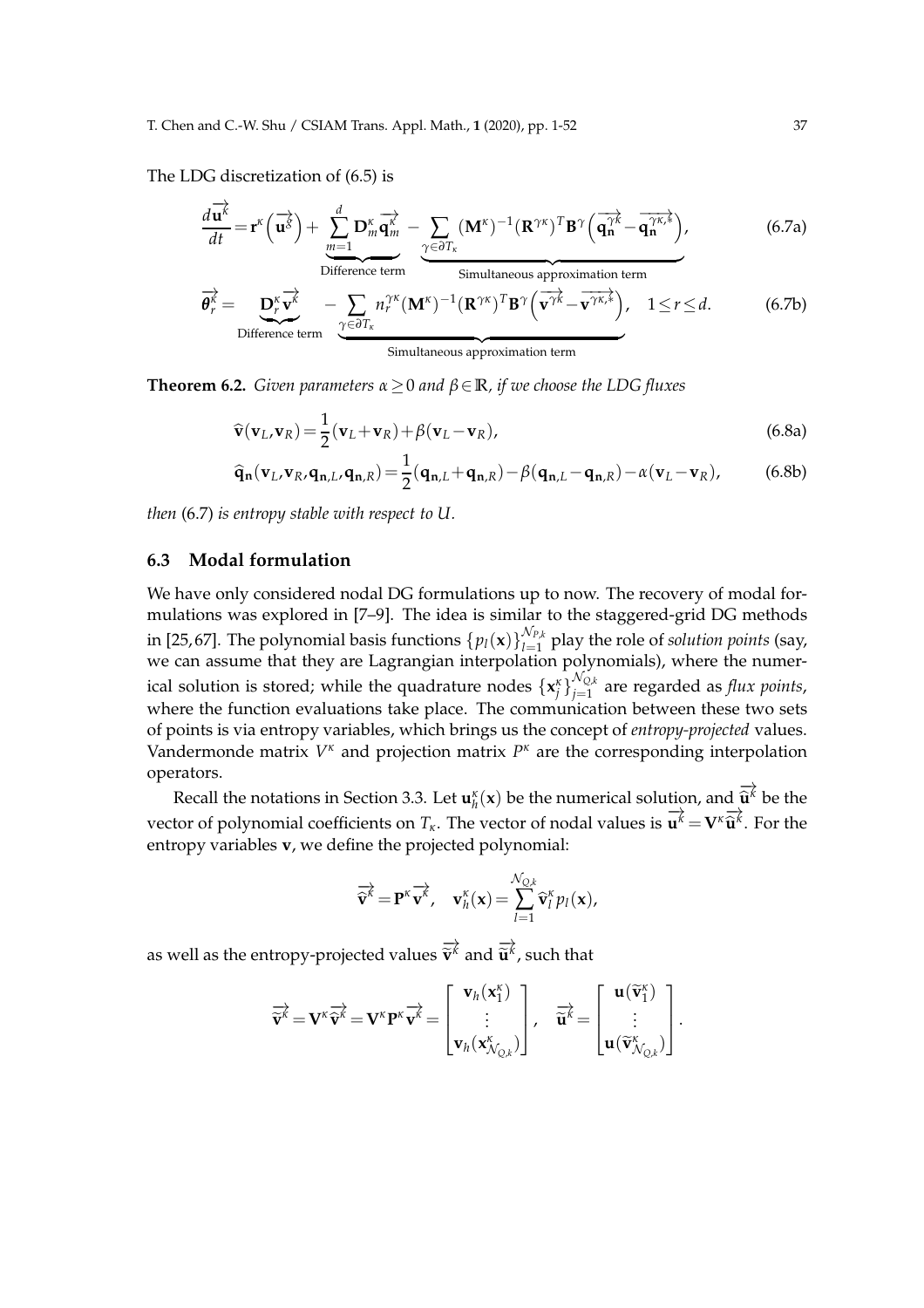Now given the generic entropy stable nodal DG formulation (6.1), its modal counterpart is derived through projection and inserting entropy-projected values:

$$
\frac{d\overrightarrow{\mathbf{\hat{u}}^{k}}}{dt} = \mathbf{P}^{\kappa} \mathbf{r}^{\kappa} \left( \overrightarrow{\mathbf{\hat{u}}^{S}} \right), \quad \overrightarrow{\mathbf{\hat{u}}^{S}} = \begin{bmatrix} \overrightarrow{\mathbf{\hat{u}}^{1}} \\ \vdots \\ \overrightarrow{\mathbf{\hat{u}}^{k}} \end{bmatrix}.
$$
 (6.9)

**Theorem 6.3.** *Under standard assumptions, if* (6.1) *is conservative and entropy stable, then the modal formulation* (6.9) *is also conservative and entropy stable, in the sense that*

$$
\frac{d}{dt}\left(\int_{\Omega} \mathbf{u}_h(t,\mathbf{x})d\mathbf{x}\right) = \frac{d}{dt}\left(\sum_{\kappa=1}^K \left(\overrightarrow{\mathbf{1}^{\kappa}}\right)^T \mathbf{M}^{\kappa} \overrightarrow{\mathbf{u}^{\kappa}}\right) = 0, \quad \frac{d}{dt}\left(\sum_{\kappa=1}^K \left(\overrightarrow{\mathbf{1}^{\kappa}}\right)^T M^{\kappa} \overrightarrow{\mathbf{U}^{\kappa}}\right) \leq 0. \tag{6.10}
$$

### **6.4 Curvilinear meshes**

Curvilinear meshes are usually preferred in the decomposition of domains with complex geometry. For a curvilinear mesh, still denoted by  $\{T_{\kappa}\}_{\kappa=1}^{K}$ , suppose that there exists a reference simplex element *T* (with reference coordinates  $\zeta$ ), such that  $T_k$  is the image of *T* under some invertible mapping  $\zeta \mapsto x_{\kappa}(\zeta)$ . We define the Jacobian factor  $J^{\kappa} = det(x'_{\kappa}(\zeta)),$ and the metric terms

$$
G_{mr}^{\kappa} = J^{\kappa} \frac{\partial \xi_r}{\partial x_m^{\kappa}}, \quad 1 \leq m, r \leq d.
$$

The metric terms satisfy the following geometric conservation law [59]

$$
\sum_{r=1}^{d} \frac{\partial G_{mr}^{\kappa}}{\partial \xi_r} = 0, \quad \text{for each } 1 \le m \le d. \tag{6.11}
$$

Then we rewrite the conservation law (2.1) in terms of reference coordinates:

$$
J^{\kappa} \frac{\partial \mathbf{u}}{\partial t} + \sum_{r=1}^{d} \frac{\partial}{\partial \xi_r} \left( \sum_{m=1}^{d} G_{mr}^{\kappa} \mathbf{f}_m(\mathbf{u}) \right) = 0. \tag{6.12}
$$

This is actually a problem with variable coefficients, as both *J <sup>κ</sup>* and *G κ mr* are non-constant functions (they are constant only for simplex meshes where all mappings are affine). In the case that the quadrature rule has collocated surface nodes, an entropy stable DG method for (6.12) was created by Fisher in [28], and applied to different problems in [3, 4, 37]. The main difficulty lies in the treatment of the metric terms. Roughly speaking, the nodal values of the metric terms must satisfy the discrete geometric conservation law (i.e., the discrete version of (6.11)). Exact evaluation of the metric terms will in general fail. One possible procedure for computing two-dimensional and three-dimensional metric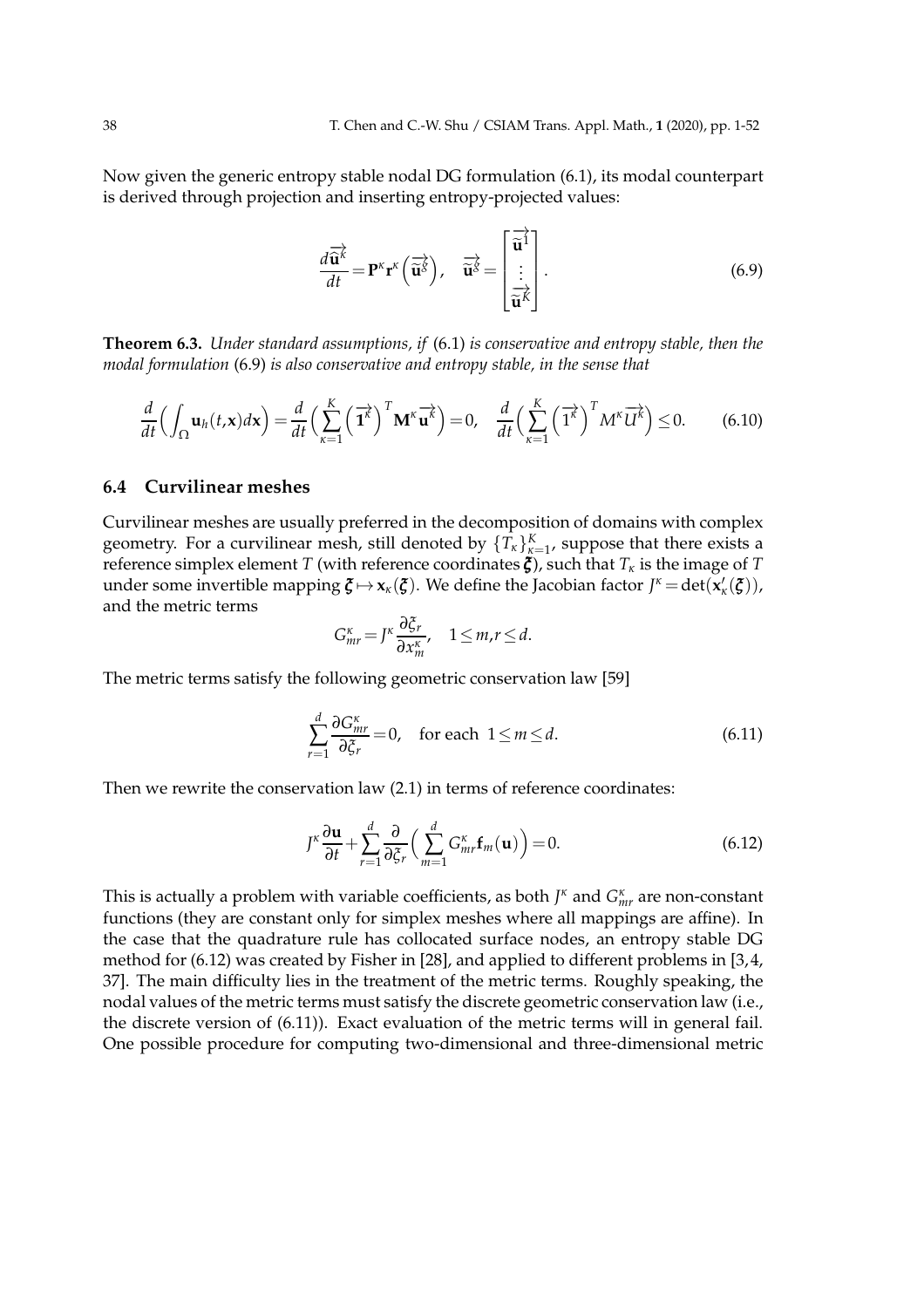terms was uncovered in [59]. Moreover, metric terms should be averaged in the flux differencing term, which corresponds to the split form

$$
J^{\kappa} \frac{\partial \mathbf{u}}{\partial t} + \frac{1}{2} \sum_{r=1}^{d} \left( \frac{\partial}{\partial \xi_r} \left( \sum_{m=1}^{d} G_{mr}^{\kappa} \mathbf{f}_m(\mathbf{u}) \right) + \sum_{m=1}^{d} G_{mr}^{\kappa} \frac{\partial \mathbf{f}_m(\mathbf{u})}{\partial \xi_r} \right) = 0.
$$
 (6.13)

It is a well-known splitting technique for problems with variable coefficients (see e.g. [48]). For general quadrature rules, the same idea was used in [9] to derive a curvilinear variant of the hybridized SBP operators, such that the discrete geometric conservation law is written in terms of volume metric terms and surface metric terms. The idea also works for global SBP operators, but at the cost of requiring a global discrete geometric conservation law. A slightly different approach was presented in [20] to maintain the locality of the geometric conservation law.

### **6.5 Time discretization**

One important motivation for quadrature-based DG formulations is the pursuit of entropy stable methods that can be exactly implemented. This goal is only partly accomplished due to the assumption of semi-discrete analysis. Fully discrete entropy stability is mostly established for implicit time stepping schemes. For example, applying the Euler backward scheme to (6.1) yields

$$
\overrightarrow{\mathbf{u}^{\kappa,(n+1)}} = \overrightarrow{\mathbf{u}^{\kappa,(n)}} + \Delta t \mathbf{r}^{\kappa} \left( \overrightarrow{\mathbf{u}^{\mathcal{S},(n+1)}} \right), \tag{6.14}
$$

where −−→ **u** *κ*,(*n*) is the solution vector on *T<sup>κ</sup>* at the *n*-th step. By the convexity of *U*,

$$
\sum_{\kappa=1}^K \left(\overrightarrow{1^{\kappa}}\right)^T M^{\kappa} \overrightarrow{U^{\kappa,(n+1)}} \leq \sum_{\kappa=1}^K \left(\left(\overrightarrow{1^{\kappa}}\right)^T M^{\kappa} \overrightarrow{U^{\kappa,n}} + \left(\overrightarrow{v^{\kappa,(n+1)}}\right)^T M^{\kappa} \left(\overrightarrow{u^{\kappa,(n+1)}} - \overrightarrow{u^{\kappa,(n)}}\right)\right)
$$
  
= 
$$
\sum_{\kappa=1}^K \left(\overrightarrow{1^{\kappa}}\right)^T M^{\kappa} \overrightarrow{U^{\kappa,n}} + \Delta t \sum_{\kappa=1}^K \left(\overrightarrow{v^{\kappa,(n+1)}}\right)^T M^{\kappa} \mathbf{r}^{\kappa} \left(\overrightarrow{u^{\kappa,(n+1)}}\right) \leq \sum_{\kappa=1}^K \left(\overrightarrow{1^{\kappa}}\right)^T M^{\kappa} \overrightarrow{U^{\kappa,n}}.
$$

Hence the Euler backward time stepping is entropy stable. A general framework of high order entropy stable implicit time stepping schemes was discussed in [61]. Time discretization can also be handled by the so-called space-time DG technique, in which we regard the time variable as an extra dimension, and the equation (2.1) as a steady state conservation law in  $(d+1)$  dimensions. Then we directly adopt existing entropy stable methods to discretize the steady state problem. See [34] for the space-time version of quadrature-based DG methods, and [2, 53, 87] for the space-time version of (2.21) (DG method that approximates entropy variables and assumes exact integration). Clearly, the space-time DG methods are also implicit in time.

In contrast, the entropy stability of explicit time discretization is by large an open problem. For the first order method using monotone fluxes (in scalar problems) or Godunov type fluxes, it is well-known that the entropy stability result is still valid in the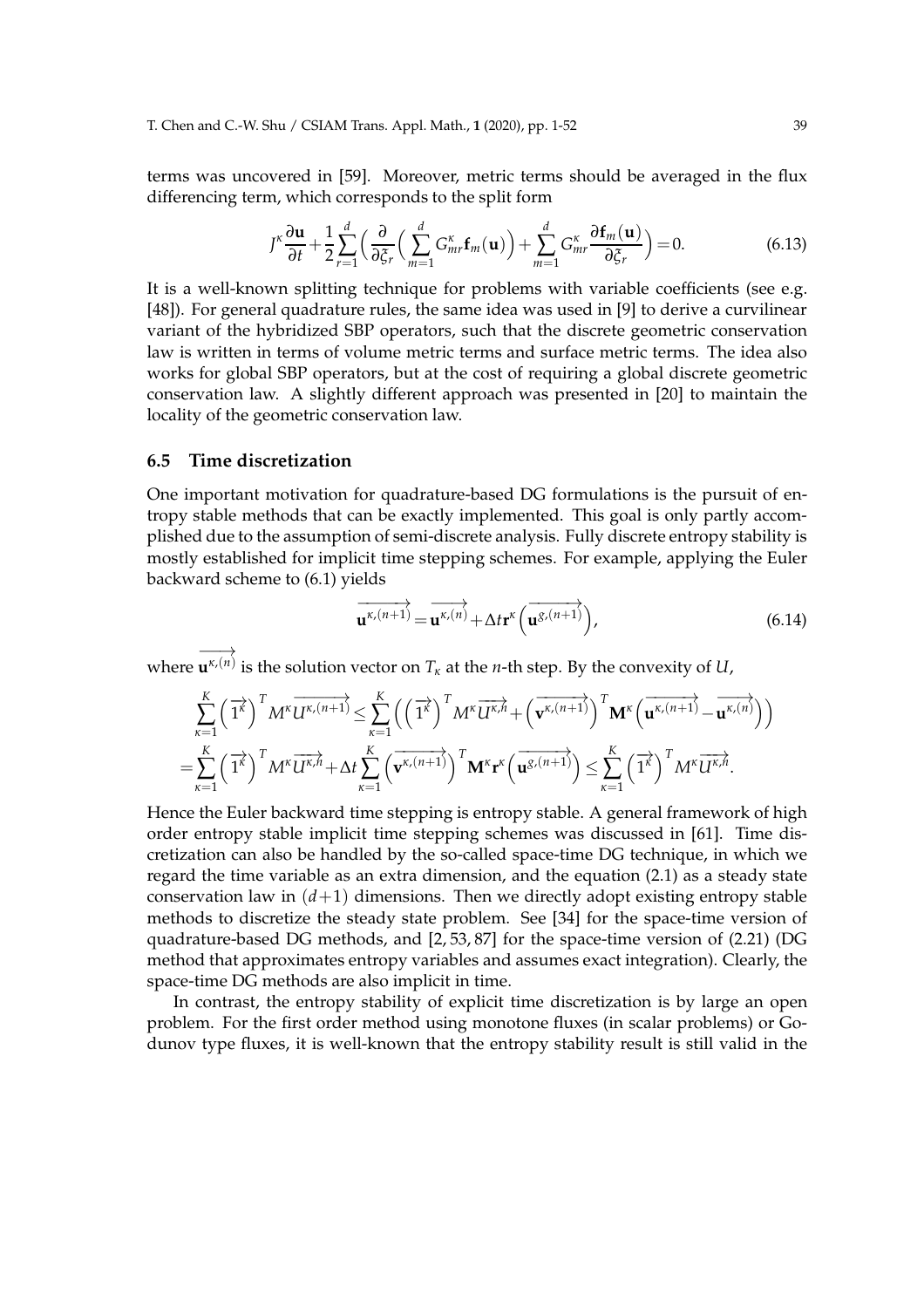fully discrete case with Euler forward time stepping (see e.g. Chapter 3 of [41]). In the context of high order DG methods, the *L* 2 stability of linear equations is proved for Runge-Kutta time stepping [91], and Lax-Wendroff time stepping [79]. However, relatively little is known for the nonlinear extension (in the sense of both flux functions and entropy function). Entropy stable relaxation Runge-Kutta methods were demonstrated in [72], where a (multiplicative) relaxation parameter was applied to existing Runge-Kutta methods at each time step. In order to achieve entropy stability, the value of the relaxation parameter was determined by solving a nonlinear equation. See also [63] for an experimental study on the entropy stability of explicit Runge-Kutta methods.

# **7 Concluding remarks**

Starting from the pioneering work in [5, 36], high order entropy stable quadrature-based DG methods have been developed into an exuberant research area. These DG methods can be stable with respect to an arbitrary given entropy function. Therefore we circumvent the limitation of the L<sup>2</sup> stability result for the classic DG method. There are three main ingredients contributing to entropy stability:

- 1. Discrete operators with the summation-by-parts property. The existence of difference matrices is clinched by Eq. (3.10).
- 2. Flux differencing technique. We apply difference matrices to bivariate entropy conservative fluxes, instead of the univariate flux functions, to enable chain rule. The "brute force" method in Section 5.3 provides another option of enforcing entropy balance.
- 3. Entropy stable SATs that couple adjacent elements. For quadrature rules with collocated surface nodes, simply inserting entropy stable fluxes on interfaces is enough. For general set of nodes, we need to put more effort. Two possible constructions of SATs, implicitly implemented in augmented SBP operators, are reviewed in Section 5.1 and Section 5.2.

The entropy stable DG framework is of great versatility in that a variety of concepts can be incorporated into it. We have only discussed a few topics in this paper, including the generalization to convection-diffusion equations, the transformation between nodal and modal formulations, the handling of curvilinear meshes and the development of fully-discrete methods. The bound-preserving limiter and TVD/TVB limiter can be imposed on quadrature points with collocated surface nodes. On the other hand, the main advantage of general quadrature rules is the possibility of attaining better accuracy with smaller number of degrees of freedom.

We speculate some possible directions for future research:

1. Rigorous error analysis for smooth problems. There are positive results for the classic DG method in [55, 89, 90].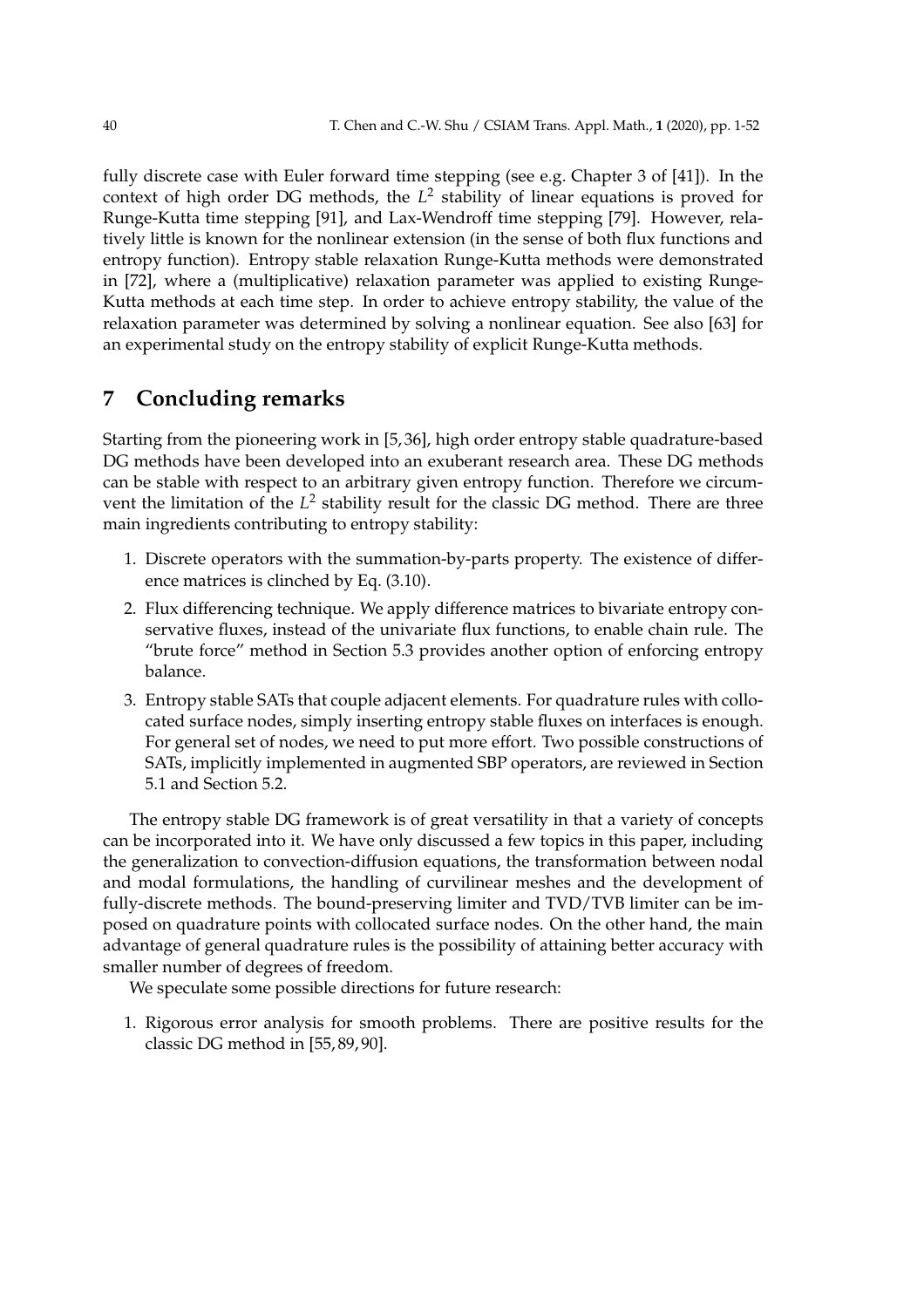- 2. Establishing convergence of numerical solutions. Since the DG methods only satisfy a single entropy condition, we might not be able to show convergence to the entropy solution. The paradigm of measure-valued solutions was used in [33, 53].
- 3. Bound-preserving limiter for general quadrature rules. This is of practical importance. For problems with strong shocks, the code is likely to crash due to nonphysical values (e.g. negative density or negative pressure in Euler equations), and bound-preserving limiter is usually desired.
- 4. Entropy stable explicit time stepping schemes.

# **Acknowledgments**

This research was supported by NSF grant DMS-1719410 and ARO grant W911NF-16-1- 0103.

# **Appendices**

# **A Equivalence of flux differencing and splitting**

In this section, we build the link between flux differencing and splitting, and also present some special examples to further illustrate the equivalence. For the sake of simplicity, let us consider the one-dimensional conservation law:

$$
\frac{\partial \mathbf{u}}{\partial t} + \frac{\partial \mathbf{f}(\mathbf{u})}{\partial x} = 0.
$$
 (A.1)

We assume that the entropy conservative flux  $f_S(u_L, u_R)$  is separable. That is, there exists a finite sequence of functions  $\{ \mathbf{g}_i(\mathbf{u}) \}_{i=1}^n$ , such that  $\mathbf{f}_S$  has the symmetric decomposition

$$
\mathbf{f}_{S}(\mathbf{u}_{L},\mathbf{u}_{R})=\sum_{i=1}^{n}\mathbf{g}_{i}(\mathbf{u}_{L})\circ\mathbf{g}_{n+1-i}(\mathbf{u}_{R}).
$$
\n(A.2)

By consistency of **f***S*,

$$
\mathbf{f}(\mathbf{u}) = \sum_{i=1}^{n} \mathbf{g}_i(\mathbf{u}) \circ \mathbf{g}_{n+1-i}(\mathbf{u}).
$$
 (A.3)

As a result, if **u** is a smooth solution,

$$
\frac{\partial f(\mathbf{u})}{\partial x} = \sum_{i=1}^{n} \left( \mathbf{g}_i(\mathbf{u}) \circ \frac{\partial \mathbf{g}_{n+1-i}(\mathbf{u})}{\partial x} + \frac{\partial \mathbf{g}_i(\mathbf{u})}{\partial x} \circ \partial \mathbf{g}_{n+1-i}(\mathbf{u}) \right)
$$

$$
= 2 \sum_{i=1}^{n} \mathbf{g}_i(\mathbf{u}) \circ \frac{\partial \mathbf{g}_{n+1-i}(\mathbf{u})}{\partial x}.
$$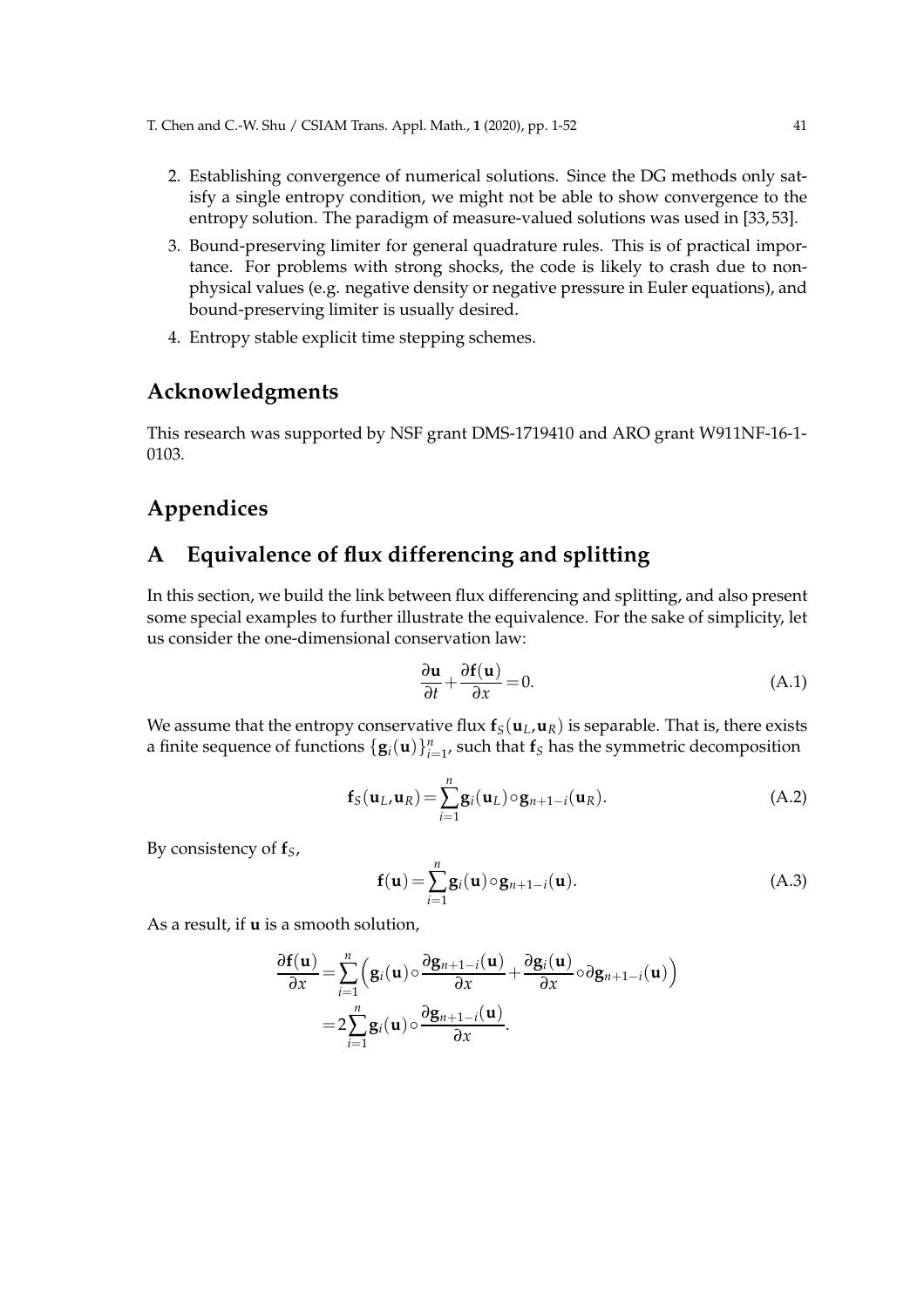We have the split form of (A.1)

$$
\frac{\partial \mathbf{u}}{\partial t} = 2 \sum_{i=1}^{n} \mathbf{g}_i(\mathbf{u}) \circ \frac{\partial \mathbf{g}_{n+1-i}(\mathbf{u})}{\partial x}.
$$
 (A.4)

**Theorem A.1.** *Under the assumption of separable* **f***S, the flux differencing term is actually the discretization of split form* (A.4)*:*

$$
2\mathbf{D}^{\kappa} \circ \mathbf{F}_{S} \left( \overrightarrow{\mathbf{u}^{\kappa}}, \overrightarrow{\mathbf{u}^{\kappa}} \right) \overrightarrow{\mathbf{1}^{\kappa}} = 2 \sum_{i=1}^{n} \overrightarrow{\mathbf{g}^{\kappa}_{i}} \circ \left( \mathbf{D}^{\kappa} \overrightarrow{\mathbf{g}^{\kappa}}_{n+1-i} \right). \tag{A.5}
$$

*Proof.* We simply examine each component of the flux differencing term:

$$
\left(2\mathbf{D}^{\kappa}\circ\mathbf{F}_{S}\left(\overrightarrow{\mathbf{u}^{k}},\overrightarrow{\mathbf{u}^{k}}\right)\overrightarrow{\mathbf{1}}^{k}\right)_{j} = 2\sum_{l=1}^{N_{Q,k}}D_{jl}^{\kappa}\mathbf{f}_{S}(\mathbf{u}_{j}^{\kappa},\mathbf{u}_{l}^{\kappa}) = 2\sum_{i=1}^{n}\mathbf{g}_{i}(\mathbf{u}_{j}^{\kappa})\circ\left(\sum_{l=1}^{N_{Q,k}}D_{jl}^{\kappa}\mathbf{g}_{n+1-i}(\mathbf{u}_{l}^{\kappa})\right) = 2\sum_{i=1}^{n}\mathbf{g}_{i,j}^{\kappa}\circ\left(\mathbf{D}^{\kappa}\overrightarrow{\mathbf{g}_{n+1-i}^{\kappa}}\right)_{j}.
$$

The proof is completed.

### **A.1 Linear symmetric system**

Consider the one-dimensional linear symmetric system

$$
\frac{\partial \mathbf{u}}{\partial t} + \frac{\partial (A\mathbf{u})}{\partial x} = 0,
$$
 (A.6)

 $\Box$ 

where *A* is some constant symmetric  $p \times p$  matrix. The square function  $U = \frac{1}{2} \mathbf{u}^T \mathbf{u}$  defines an entropy function, with

$$
\mathbf{v} = \mathbf{u}, \quad F = \frac{1}{2} \mathbf{u}^T A \mathbf{u}, \quad \psi = \mathbf{v}^T \mathbf{f} - F = \frac{1}{2} \mathbf{u}^T A \mathbf{u}.
$$

We simply take **f***<sup>S</sup>* to be the arithmetic mean

$$
\mathbf{f}_{S}(\mathbf{u}_{L}, \mathbf{u}_{R}) = \frac{1}{2}(A\mathbf{u}_{L} + A\mathbf{u}_{R}) = \frac{1}{2}(\mathbf{f}(\mathbf{u}_{L}) + \mathbf{f}(\mathbf{u}_{R})).
$$
\n(A.7)

Hence the flux differencing term reduces to

$$
2D^{\kappa} \circ F_{S}\left(\overrightarrow{u^{\kappa}}, \overrightarrow{u^{\kappa}}\right) = \overrightarrow{1^{\kappa}} \circ \left(D^{\kappa} \overrightarrow{f^{\kappa}}\right) + \overrightarrow{f^{\kappa}} \circ \left(D^{\kappa} \overrightarrow{1^{\kappa}}\right) = D^{\kappa} \overrightarrow{f^{\kappa}}.
$$

We recover the difference term in the unmodified DG method (3.19).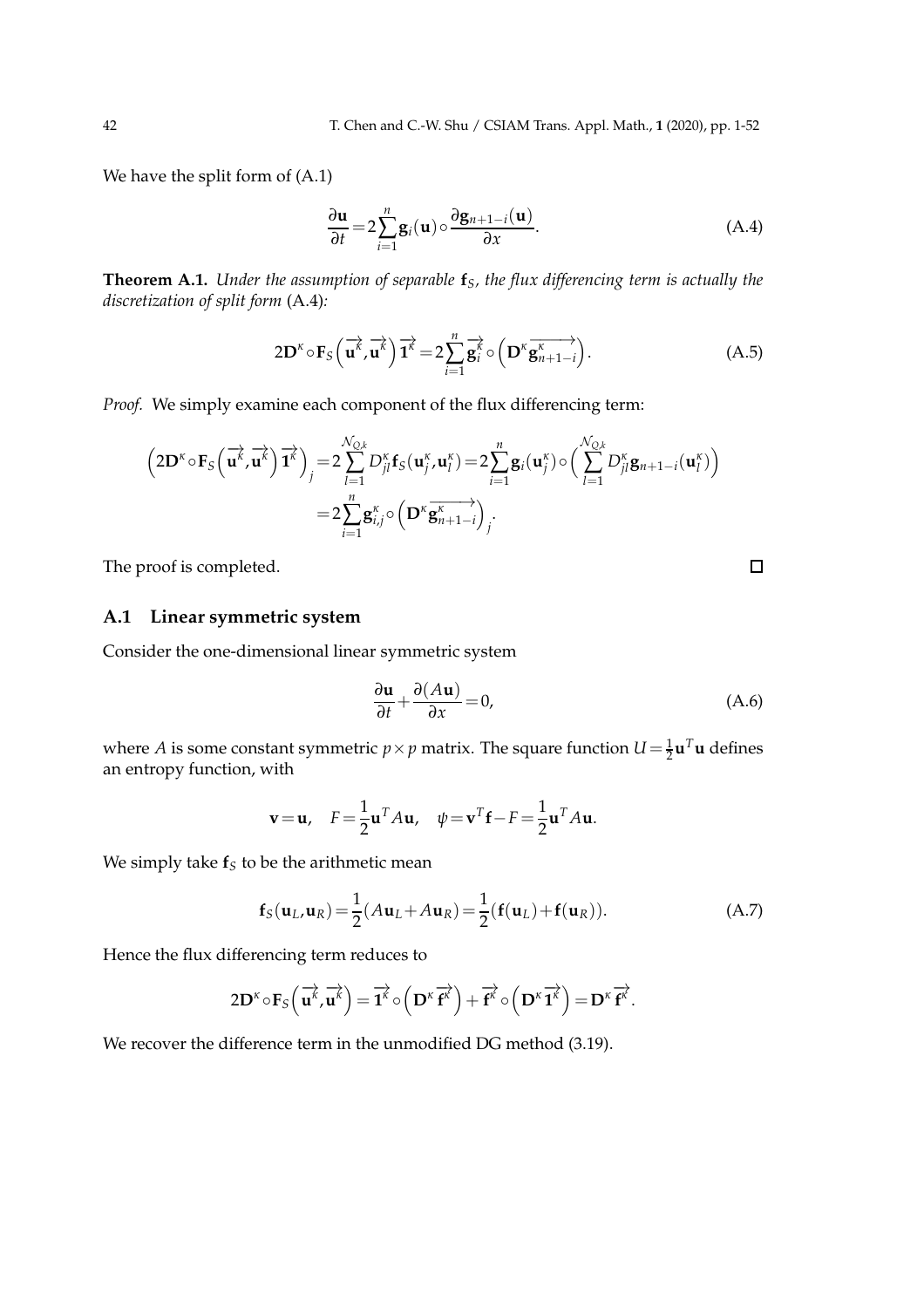### **A.2 Burgers equation**

For the one-dimensional Burgers equation

$$
\frac{\partial u}{\partial t} + \frac{1}{2} \frac{\partial u^2}{\partial x} = 0,
$$

we still use the square entropy function  $U = \frac{u^2}{2}$  $\frac{l^-}{2}$ , with

$$
v = u
$$
,  $F = \psi = \frac{u^3}{3}$ ,  $\psi = \frac{u^3}{6}$ .

The entropy conservative flux is

$$
f_S(u_L, u_R) = \frac{\psi_R - \psi_L}{v_R - v_L} = \frac{1}{6}(u_L^2 + u_L u_R + u_R^2).
$$
 (A.8)

Then

$$
2D^{\kappa} \circ F_S\left(\overrightarrow{u^k}, \overrightarrow{u^k}\right) \overrightarrow{1^k} = \frac{2}{3} \overrightarrow{1^k} \circ \left(D^{\kappa} \overrightarrow{f^k}\right) + \frac{1}{3} \overrightarrow{u^k} \circ \left(D^{\kappa} \overrightarrow{u^k}\right) + \frac{2}{3} \overrightarrow{f^k} \circ \left(D^{\kappa} \overrightarrow{1^k}\right) = \frac{2}{3} D^{\kappa} \overrightarrow{f^k} + \frac{1}{3} \overrightarrow{u^k} \circ \left(D^{\kappa} \overrightarrow{u^k}\right),
$$

which is the discretization of the split form

$$
\frac{\partial u}{\partial t} + \frac{1}{3} \frac{\partial u^2}{\partial x} + \frac{1}{3} u \frac{\partial u}{\partial x} = 0.
$$
 (A.9)

It is called the skew-symmetric splitting technique in [36, 71].

### **A.3 Shallow water equations**

The one-dimensional shallow water equations read

$$
\frac{\partial}{\partial t} \begin{bmatrix} h \\ h w \end{bmatrix} + \frac{\partial}{\partial x} \begin{bmatrix} h w \\ h w^2 + \frac{1}{2} g h^2 \end{bmatrix} = 0.
$$
 (A.10)

Here *h* and *w* are the water depth and velocity, and *g* is the gravity acceleration constant. The total energy function  $U = \frac{1}{2} h w^2 + \frac{1}{2} g h^2$  serves as an entropy function with

$$
\mathbf{v} = \begin{bmatrix} gh - \frac{1}{2}w^2 \\ w \end{bmatrix}, \quad F = \frac{1}{2}hw^3 + gh^2w, \quad \psi = \frac{1}{2}gh^2w.
$$

We can construct the separable entropy conservative flux

$$
\mathbf{f}_{S}(\mathbf{u}_{L}, \mathbf{u}_{R}) = \begin{bmatrix} \frac{1}{2}(h_{L}w_{L} + h_{R}w_{R}) \\ \frac{1}{4}(h_{L}w_{L} + h_{R}w_{R})(w_{L} + w_{R}) + \frac{1}{2}gh_{L}h_{R} \end{bmatrix}.
$$
(A.11)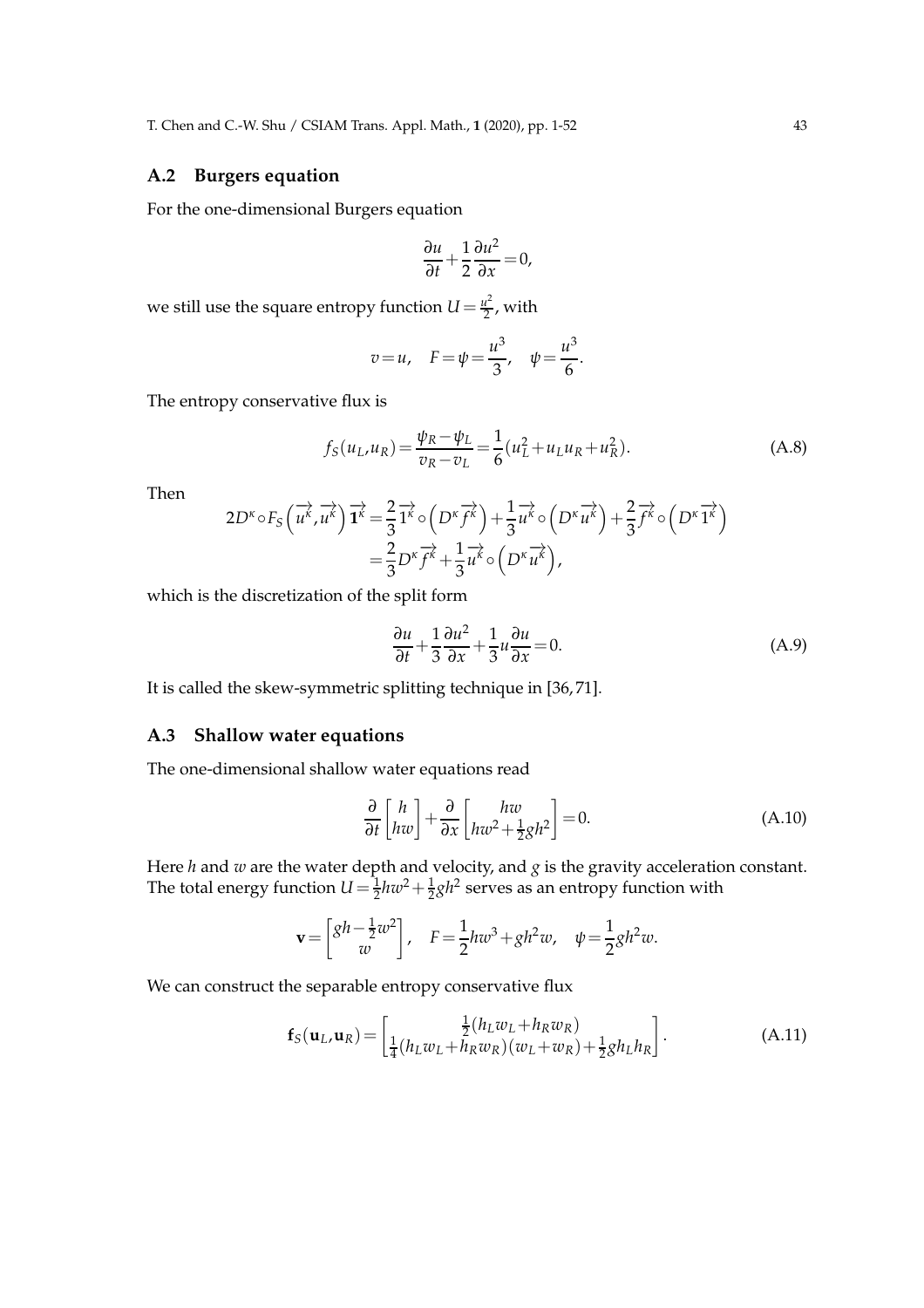The corresponding flux differencing term is equivalent to the discretization of

$$
\frac{\partial h}{\partial t} + \frac{\partial (hw)}{\partial x} = 0,\tag{A.12a}
$$

$$
\frac{\partial (hw)}{\partial t} + \frac{1}{2} \frac{\partial (hw^2)}{\partial x} + \frac{1}{2} w \frac{\partial (hw)}{\partial x} + \frac{1}{2} h w \frac{\partial w}{\partial x} + g h \frac{\partial h}{\partial x} = 0,
$$
 (A.12b)

which is the skew-symmetric splitting procedure in [39].

# **B Proofs of the theorems in Section 6**

## **B.1 Theorem 6.1**

We will prove Theorem 6.1. Since

$$
\frac{1}{|T_{\kappa}|}\sum_{j=1}^{\mathcal{N}_{Q,k}}\omega_j^{\kappa}\mathbf{u}_j^{\kappa,\text{new}}=\frac{1}{|T_{\kappa}|}\sum_{j=1}^{\mathcal{N}_{Q,k}}\omega_j^{\kappa}(\overline{\mathbf{u}}^{\kappa}+\lambda_j^{\kappa}(\mathbf{u}_j^{\kappa}-\overline{\mathbf{u}}^{\kappa}))=\overline{\mathbf{u}}^{\kappa},
$$

we have

$$
\sum_{j=1}^{\mathcal{N}_{\text{Q},k}} \omega_j^{\kappa} \lambda_j^{\kappa} \mathbf{u}_j^{\kappa} = \Big( \sum_{j=1}^{\mathcal{N}_{\text{Q},k}} \omega_j^{\kappa} \lambda_j^{\kappa} \Big) \overline{\mathbf{u}}^{\kappa}, \quad \sum_{j=1}^{\mathcal{N}_{\text{Q},k}} \omega_j^{\kappa} (1-\lambda_j^{\kappa}) \mathbf{u}_j^{\kappa} = \Big( \sum_{j=1}^{\mathcal{N}_{\text{Q},k}} \omega_j^{\kappa} (1-\lambda_j^{\kappa}) \Big) \overline{\mathbf{u}}^{\kappa}.
$$

By the convexity of *U*,

$$
U(\mathbf{u}_{j}^{\kappa,\text{new}}) \leq \lambda_{j}^{\kappa}U(\mathbf{u}_{j}^{\kappa}) + (1-\lambda_{j}^{\kappa})U(\overline{\mathbf{u}}^{\kappa}),
$$
  

$$
\left(\sum_{j=1}^{N_{Q,k}} \omega_{j}^{\kappa}(1-\lambda_{j}^{\kappa})\right)U(\overline{\mathbf{u}}^{\kappa}) \leq \sum_{j=1}^{N_{Q,k}} \omega_{j}^{\kappa}(1-\lambda_{j}^{\kappa})U(\mathbf{u}_{j}^{\kappa}).
$$

Therefore

$$
\sum_{j=1}^{\mathcal{N}_{Q,k}} \omega_j^{\kappa} U(\mathbf{u}_j^{\kappa, \text{new}}) \leq \sum_{j=1}^{\mathcal{N}_{Q,k}} \omega_j^{\kappa} (\lambda_j^{\kappa} U(\mathbf{u}_j^{\kappa}) + (1 - \lambda_j^{\kappa}) U(\overline{\mathbf{u}}^{\kappa}))
$$
  
\n
$$
= \sum_{j=1}^{\mathcal{N}_{Q,k}} \omega_j^{\kappa} \lambda_j^{\kappa} U(\mathbf{u}_j^{\kappa}) + \left( \sum_{j=1}^{\mathcal{N}_{Q,k}} \omega_j^{\kappa} (1 - \lambda_j^{\kappa}) \right) U(\overline{\mathbf{u}}^{\kappa})
$$
  
\n
$$
\leq \sum_{j=1}^{\mathcal{N}_{Q,k}} \omega_j^{\kappa} \lambda_j^{\kappa} U(\mathbf{u}_j^{\kappa}) + \sum_{j=1}^{\mathcal{N}_{Q,k}} \omega_j^{\kappa} (1 - \lambda_j^{\kappa}) U(\mathbf{u}_j^{\kappa})
$$
  
\n
$$
= \sum_{j=1}^{\mathcal{N}_{Q,k}} \omega_j^{\kappa} U(\mathbf{u}_j^{\kappa}).
$$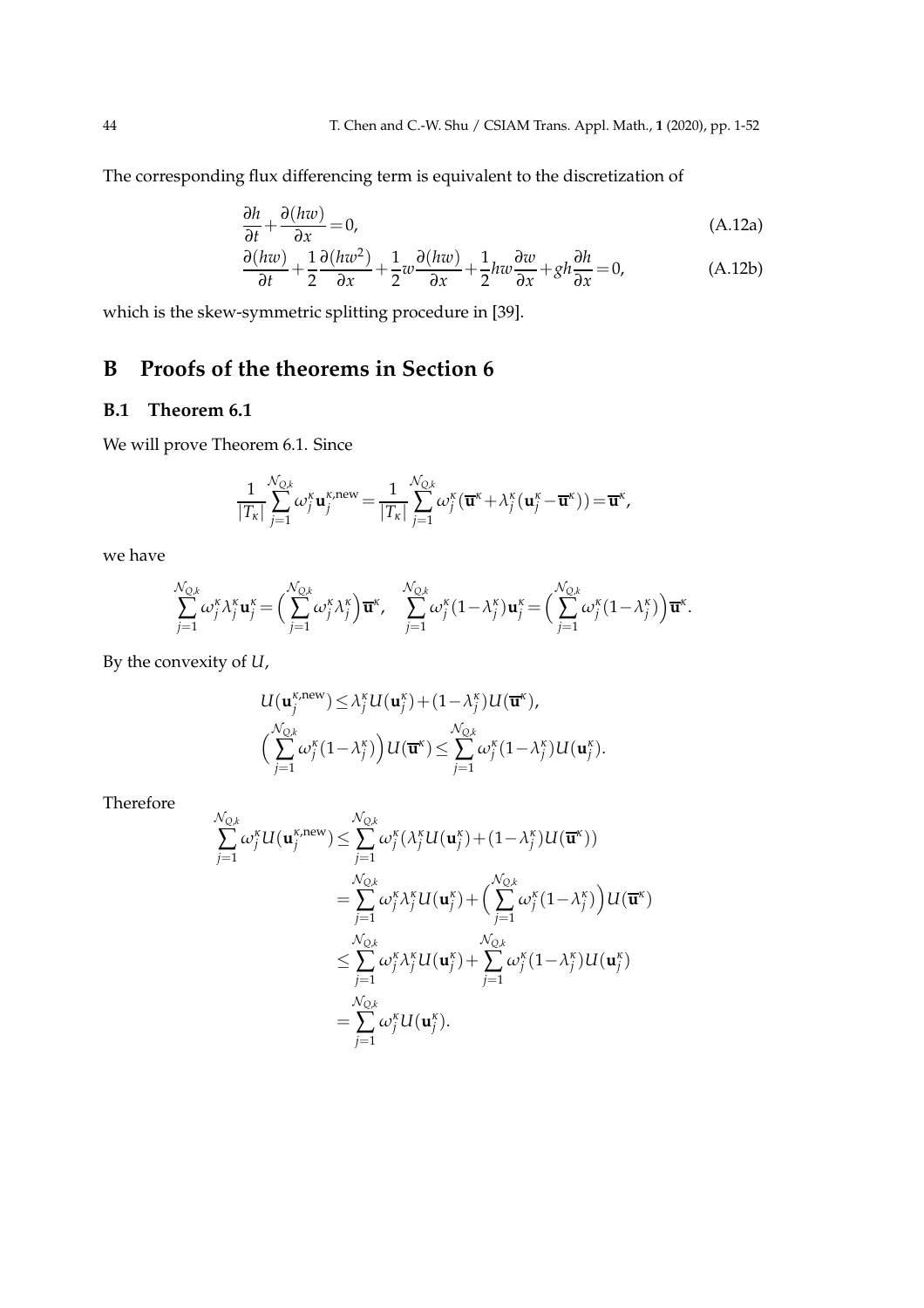### **B.2 Theorem 6.2**

We will prove Theorem 6.2, i.e., the entropy stability of LDG method (6.7) for convectiondiffusion equations. We neglect the convective term  $\mathbf{r}^k(\vec{u}^g)$  as it is already entropy stable. Then the entropy growth rate in  $T_k$  is

$$
\frac{d}{dt}\left(\left(\overrightarrow{1^k}\right)^T M^k \overrightarrow{U^k}\right) = \sum_{m=1}^d \left(\overrightarrow{v^k}\right)^T \mathbf{S}_m^k \overrightarrow{q_m^k} - \sum_{\gamma \in \partial T_k} \left(\overrightarrow{v^{\gamma k}}\right)^T \mathbf{B}^{\gamma} \left(\overrightarrow{q_n^{\gamma k}} - \overrightarrow{q_n^{\gamma k,*}}\right).
$$

We left multiply (6.7b) by  $\left(\overrightarrow{\mathbf{q}}_r^k\right)^T \mathbf{M}^k$ :

$$
\left(\overrightarrow{\mathbf{q}}_r^k\right)^T \mathbf{M}^{\kappa} \overrightarrow{\boldsymbol{\theta}_r^k} = \left(\overrightarrow{\mathbf{q}}_r^k\right)^T \mathbf{S}_r^{\kappa} \overrightarrow{\mathbf{v}^k} - \sum_{\gamma \in \partial T_{\kappa}} n_r^{\gamma \kappa} \left(\overrightarrow{\mathbf{q}}_r^{\gamma k}\right)^T \mathbf{B}^{\gamma} \left(\overrightarrow{\mathbf{v}^{\gamma k}} - \overrightarrow{\mathbf{v}^{\gamma \kappa,*}}\right), \quad 1 \le r \le d.
$$

Summing up the two identities above yields:

$$
\frac{d}{dt}\left(\left(\overrightarrow{1^k}\right)^T M^k \overrightarrow{U^k}\right) = -\sum_{r=1}^d \left(\overrightarrow{q_r^k}\right)^T M^k \overrightarrow{\theta_r^k} + \sum_{r=1}^d \left(\left(\overrightarrow{v^k}\right)^T S_r^k \overrightarrow{q_r^k} + \left(\overrightarrow{q_r^k}\right)^T S_r^k \overrightarrow{v^k}\right) \n- \sum_{\gamma \in \partial T_k} \left(\left(\overrightarrow{v^{\gamma k}}\right)^T B^\gamma \left(\overrightarrow{q_n^{k}} - \overrightarrow{q_n^{k,k}}\right) + \left(\overrightarrow{q_n^{k}}\right)^T B^\gamma \left(\overrightarrow{v^{\gamma k}} - \overrightarrow{v^{\gamma k,k}}\right)\right).
$$

The first sum is non-positive since

$$
-\sum_{r=1}^{d} \left(\overrightarrow{\mathbf{q}_{r}^{k}}\right)^{T} \mathbf{M}^{\kappa} \overrightarrow{\boldsymbol{\theta}_{r}^{k}} = -\sum_{j=1}^{\mathcal{N}_{Q,k}} \omega_{j}^{\kappa} \left(\sum_{r=1}^{d} (\mathbf{q}_{r,j}^{\kappa})^{T} \boldsymbol{\theta}_{r,j}^{\kappa}\right)
$$

$$
= -\sum_{j=1}^{\mathcal{N}_{Q,k}} \omega_{j}^{\kappa} \left(\sum_{m=1}^{d} \sum_{r=1}^{d} (\boldsymbol{\theta}_{m,j}^{\kappa})^{T} C_{mr} (\mathbf{v}_{j}^{\kappa}) \boldsymbol{\theta}_{r,j}^{\kappa}\right) \leq 0.
$$

The second sum, according to the SBP property, equals

$$
\sum_{r=1}^{d} \left( \left( \overrightarrow{\mathbf{v}^{k}} \right)^{T} \mathbf{S}_{r}^{\kappa} \overrightarrow{\mathbf{q}_{r}} + \left( \overrightarrow{\mathbf{q}_{r}} \right)^{T} \mathbf{S}_{r}^{\kappa} \overrightarrow{\mathbf{v}^{k}} \right) \n= \sum_{r=1}^{d} \sum_{\gamma \in \partial T_{\kappa}} n_{r}^{\kappa \gamma} \left( \overrightarrow{\mathbf{v}^{k}} \right)^{T} \mathbf{E}^{\kappa \gamma} \overrightarrow{\mathbf{q}^{k}} = \sum_{\gamma \in \partial T_{\kappa}} \left( \overrightarrow{\mathbf{v}^{\gamma k}} \right)^{T} \mathbf{B}^{\gamma} \overrightarrow{\mathbf{q}^{\gamma k}}.
$$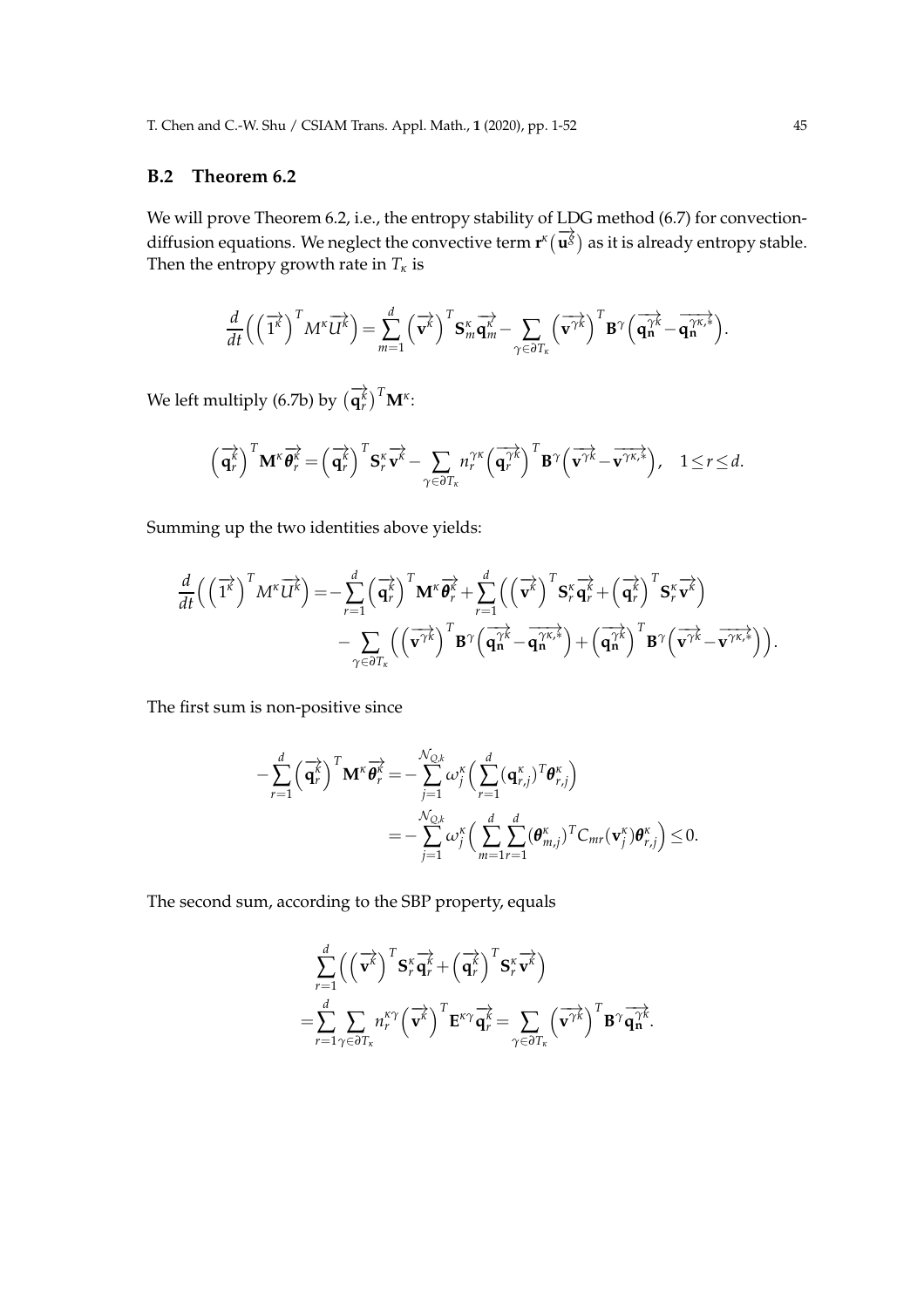Now there are only interface terms. We sum over *κ* and get

$$
\frac{d}{dt} \Big( \sum_{\kappa=1}^{K} \Big( \overrightarrow{1^{\kappa}} \Big)^{T} M^{\kappa} \overrightarrow{U^{\kappa}} \Big) \n\leq \sum_{\kappa=1}^{K} \sum_{\gamma \in \partial T_{\kappa}} \Big( \Big( \overrightarrow{v^{\gamma \kappa}} \Big)^{T} B^{\gamma} \overrightarrow{q_{n}^{\gamma \kappa, \xi}}} + \Big( \overrightarrow{q_{n}^{\gamma \kappa}} \Big)^{T} B^{\gamma} \overrightarrow{v^{\gamma \kappa, \xi}} - \Big( \overrightarrow{v^{\gamma \kappa}} \Big)^{T} B^{\gamma} \overrightarrow{q_{n}^{\gamma \kappa}} \Big) \n= \sum_{\gamma \in \Gamma_{h}} \sum_{s=1}^{N_{B,k}} \tau_{s}^{\gamma} \Big( \big( \mathbf{v}_{s}^{\gamma \kappa} - \mathbf{v}_{s}^{\gamma \nu} \big)^{T} \widehat{\mathbf{q}}_{n^{\gamma \kappa}} (\mathbf{v}_{s}^{\gamma \kappa}, \mathbf{v}_{s}^{\gamma \nu}, \mathbf{q}_{n^{\gamma \kappa}, s}^{\gamma \kappa}, \mathbf{q}_{n^{\gamma \kappa}, s}^{\gamma \nu}) + \big( \mathbf{q}_{n^{\gamma \kappa}, s}^{\gamma \kappa} - \mathbf{q}_{n^{\gamma \kappa}, s}^{\gamma \nu} \big)^{T} \widehat{\mathbf{v}} (\mathbf{v}_{s}^{\gamma \kappa}, \mathbf{v}_{s}^{\gamma \nu}) - \big( (\mathbf{v}_{s}^{\gamma \kappa})^{T} \mathbf{q}_{n^{\gamma \kappa}, s}^{\gamma \kappa} - (\mathbf{v}_{s}^{\gamma \nu})^{T} \mathbf{q}_{n^{\gamma \kappa}, s}^{\gamma \nu} \big) \Big).
$$

By the definition of LDG fluxes (6.8) and the identity

$$
\mathbf{v}_L^T \mathbf{q}_{\mathbf{n},L} - \mathbf{v}_R^T \mathbf{q}_{\mathbf{n},R} = \frac{1}{2} (\mathbf{v}_L + \mathbf{v}_R)^T (\mathbf{q}_{\mathbf{n},L} - \mathbf{q}_{\mathbf{n},R}) + \frac{1}{2} (\mathbf{v}_L - \mathbf{v}_R)^T (\mathbf{q}_{\mathbf{n},L} + \mathbf{q}_{\mathbf{n}_R}),
$$

we are left with

$$
\frac{d}{dt}\Big(\sum_{\kappa=1}^K \Big(\overrightarrow{1^{\kappa}}\Big)^T M^{\kappa} \overrightarrow{U^{\kappa}}\Big) \leq -\sum_{\gamma \in \Gamma_h} \sum_{s=1}^{N_{B,k}} \tau_s^{\gamma} \alpha (\mathbf{v}_s^{\gamma \kappa} - \mathbf{v}_s^{\gamma \nu})^T (\mathbf{v}_s^{\gamma \kappa} - \mathbf{v}_s^{\gamma \nu}) \leq 0.
$$

Hence the LDG method is entropy stable with respect to *U*.

## **B.3 Theorem 6.3**

We will prove Theorem 6.3, i.e., the conservation and entropy stability of the modal formulation (6.9). The evolution of nodal values is

$$
\frac{d\overrightarrow{\mathbf{u}}^k}{dt} = \mathbf{V}^{\kappa} \mathbf{P}^{\kappa} \mathbf{r}^{\kappa} \left( \overrightarrow{\mathbf{u}}^{\delta} \right).
$$

 $\text{Since } \mathbf{M}^{\kappa} \mathbf{V}^{\kappa} \mathbf{P}^{\kappa} = (\mathbf{P}^{\kappa})^T \widehat{\mathbf{M}}^{\kappa} \mathbf{P}^{\kappa} = (\mathbf{V}^{\kappa} \mathbf{P}^{\kappa}) \mathbf{M}^{\kappa}$ ,

$$
\frac{d}{dt}\Big(\sum_{\kappa=1}^K \left(\overrightarrow{\mathbf{1}^{\kappa}}\right)^T \mathbf{M}^{\kappa} \overrightarrow{\mathbf{u}^{\kappa}}\Big) = \sum_{\kappa=1}^K \left(\mathbf{V}^{\kappa} \mathbf{P}^{\kappa} \overrightarrow{\mathbf{1}^{\kappa}}\right)^T \mathbf{M}^{\kappa} \mathbf{r}^{\kappa} \left(\overrightarrow{\mathbf{u}^{\kappa}}\right) = \sum_{\kappa=1}^K \left(\overrightarrow{\mathbf{1}^{\kappa}}\right)^T \mathbf{M}^{\kappa} \mathbf{r}^{\kappa} \left(\overrightarrow{\mathbf{u}^{\kappa}}\right),
$$
\n
$$
\frac{d}{dt}\Big(\sum_{\kappa=1}^K \left(\overrightarrow{\mathbf{1}^{\kappa}}\right)^T \mathbf{M}^{\kappa} \overrightarrow{\mathbf{u}^{\kappa}}\Big) = \sum_{\kappa=1}^K \left(\mathbf{V}^{\kappa} \mathbf{P}^{\kappa} \overrightarrow{\mathbf{v}^{\kappa}}\right)^T \mathbf{M}^{\kappa} \mathbf{r}^{\kappa} \left(\overrightarrow{\mathbf{u}^{\kappa}}\right) = \sum_{\kappa=1}^K \left(\overrightarrow{\mathbf{v}^{\kappa}}\right)^T \mathbf{M}^{\kappa} \mathbf{r}^{\kappa} \left(\overrightarrow{\mathbf{u}^{\kappa}}\right).
$$

Then from the conservation and entropy stability of (6.1), we see that (6.9) is also conservative and entropy stable.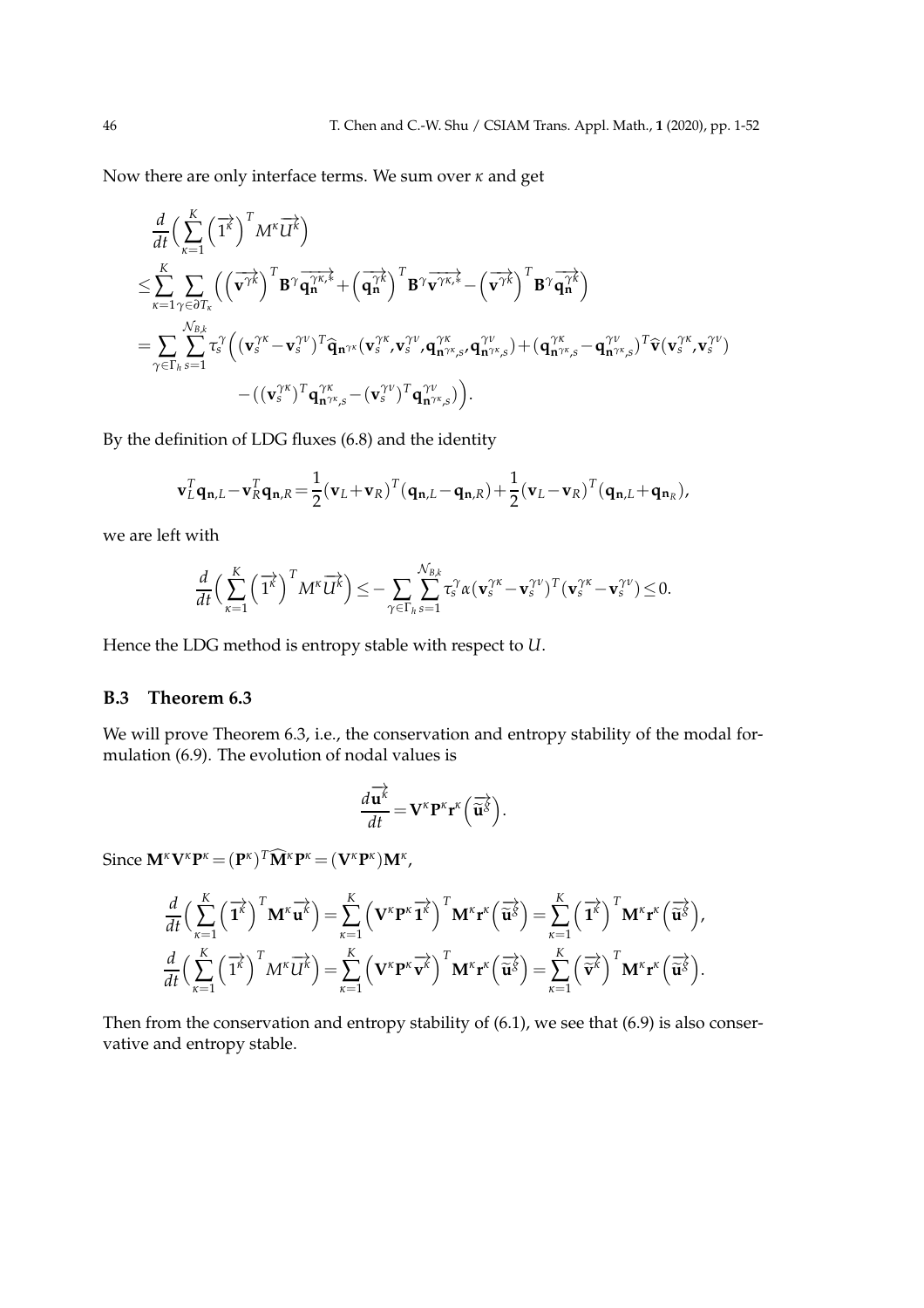#### **References**

- [1] R. Abgrall. A general framework to construct schemes satisfying additional conservation relations. Application to entropy conservative and entropy dissipative schemes. *Journal of Computational Physics*, 372:640–666, 2018.
- [2] T. J. Barth. Numerical methods for gasdynamic systems on unstructured meshes. In *An Introduction to Recent Developments in Theory and Numerics for Conservation Laws*, Springer, 1999, pp.195–285.
- [3] M. W. Bohm, A. R. Winters, G. J. Gassner, D. Derigs, F. J. Hindenlang and J. Saur. An entropy stable nodal discontinuous Galerkin method for the resistive MHD equations. Part I: Theory and numerical verification. *Journal of Computational Physics*, Article 108076, 2018. DOI: 10.1016/j.jcp.2018.06.027
- [4] M. H. Carpenter, T. C. Fisher, E. J. Nielsen, M. Parsani, M. Svärd and N. Yamaleev. Entropy stable summation-by-parts formulations for compressible computational fluid dynamics. In *Handbook of Numerical Analysis*, volume 17, Elsevier, 2016, pp.495–524.
- [5] M. H. Carpenter, T. C. Fisher, E. J. Nielsen and S. H. Frankel. Entropy stable spectral collocation schemes for the Navier–Stokes equations: discontinuous interfaces. *SIAM Journal on Scientific Computing*, 36:B835–B867, 2014.
- [6] P. Castillo, B. Cockburn, I. Perugia, and D. Schötzau. An a priori error analysis of the local discontinuous Galerkin method for elliptic problems *SIAM Journal on Numerical Analysis*, 38:1676–1706, 2000.
- [7] J. Chan. On discretely entropy conservative and entropy stable discontinuous Galerkin methods. *Journal of Computational Physics*, 362:346–374, 2018.
- [8] J. Chan, D. C. Del Rey Fernández and M. H. Carpenter. Efficient entropy stable Gauss collocation methods. *SIAM Journal on Scientific Computing*, 41:A2938–A2966, 2019.
- [9] J. Chan and L. C. Wilcox. On discretely entropy stable weight-adjusted discontinuous Galerkin methods: curvilinear meshes. *Journal of Computational Physics*, 378:366–393, 2019.
- [10] P. Chandrashekar. Kinetic energy preserving and entropy stable finite volume schemes for compressible Euler and Navier-Stokes equations. *Communications in Computational Physics*, 14:1252–1286, 2013.
- [11] P. Chandrashekar and C. Klingenberg. Entropy stable finite volume scheme for ideal compressible MHD on 2-D Cartesian meshes. *SIAM Journal on Numerical Analysis*, 54:1313–1340, 2016.
- [12] T. Chen and C.-W. Shu. Entropy stable high order discontinuous Galerkin methods with suitable quadrature rules for hyperbolic conservation laws. *Journal of Computational Physics*, 345:427–461, 2017.
- [13] B. Cockburn, S. Hou and C.-W. Shu. The Runge–Kutta local projection discontinuous Galerkin finite element method for conservation laws. IV. The multidimensional case. *Mathematics of Computation*, 54:545–581, 1990.
- [14] B. Cockburn, S.-Y. Lin and C.-W. Shu. TVB Runge-Kutta local projection discontinuous Galerkin finite element method for conservation laws III: one-dimensional systems. *Journal of Computational Physics*, 84:90–113, 1989.
- [15] B. Cockburn and C.-W. Shu. TVB Runge-Kutta local projection discontinuous Galerkin finite element method for conservation laws. II. General framework. *Mathematics of computation*, 52:411–435, 1989.
- [16] B. Cockburn and C.-W. Shu. The local discontinuous Galerkin method for time-dependent convection-diffusion systems. *SIAM Journal on Numerical Analysis*, 35:2440–2463, 1998.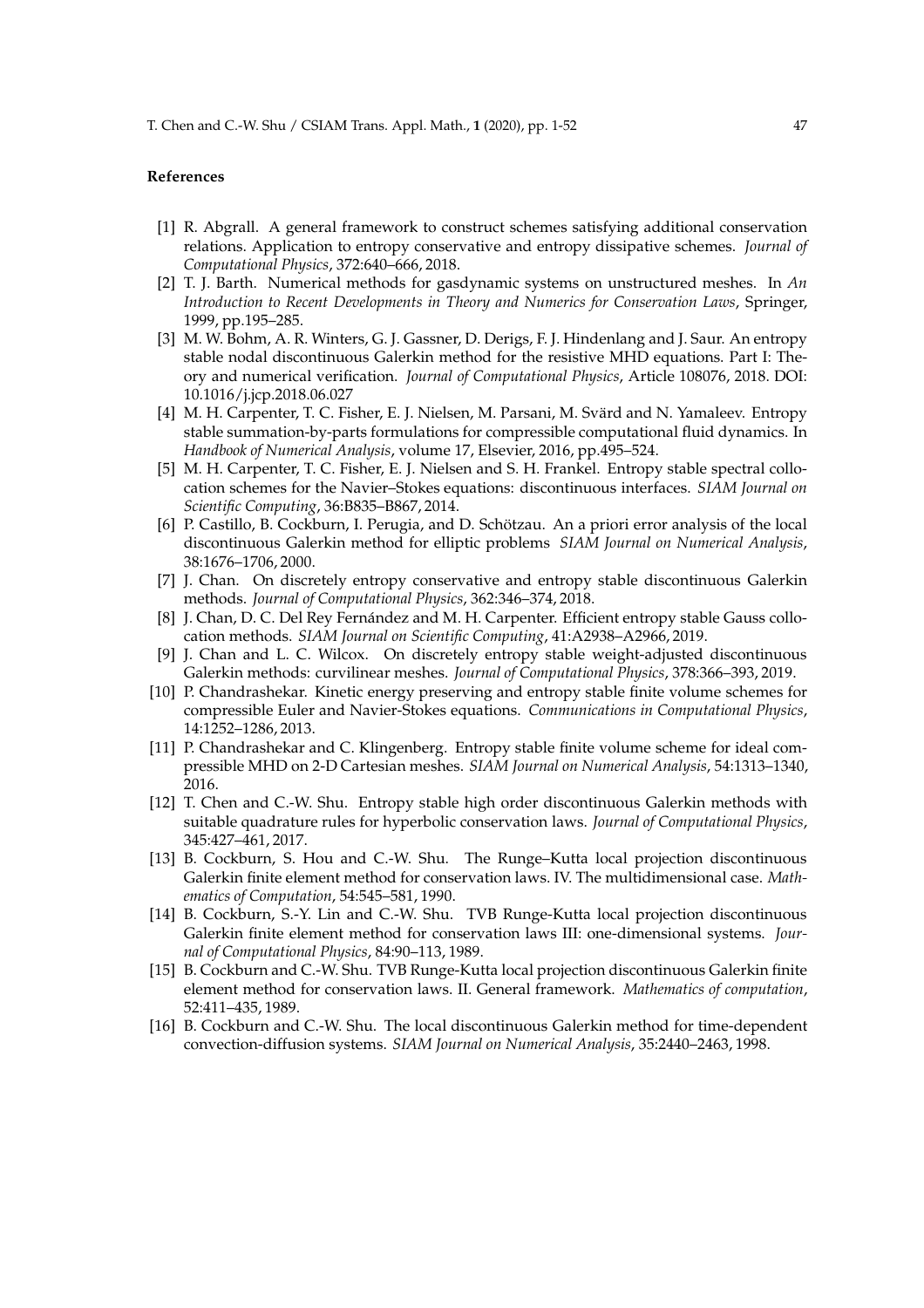- [17] B. Cockburn and C.-W. Shu. The Runge–Kutta discontinuous Galerkin method for conservation laws V: multidimensional systems. *Journal of Computational Physics*, 141:199–224, 1998.
- [18] M. G. Crandall and A. Majda. Monotone difference approximations for scalar conservation laws. *Mathematics of Computation*, 34:1–21, 1980.
- [19] J. Crean, J. E. Hicken, D. C. Del Rey Fernández, D. W. Zingg and M. H. Carpenter. Highorder, entropy-stable discretizations of the Euler equations for complex geometries. In *23rd AIAA Computational Fluid Dynamics Conference. American Institute of Aeronautics and Astronautics*, 2017.
- [20] J. Crean, J. E. Hicken, D. C. Del Rey Fernández, D. W. Zingg and M. H. Carpenter. Entropystable summation-by-parts discretization of the Euler equations on general curved elements. *Journal of Computational Physics*, 356:410-438, 2018.
- [21] J. Crean, K. Panda, A. Ashley and J. E. Hicken. Investigation of stabilization methods for multi-dimensional summation-by-parts discretizations of the Euler equations. In *54th AIAA Aerospace Sciences Meeting*, 2016.
- [22] C. M. Dafermos. *Hyperbolic Conservation Laws in Continuum Physics*, volume 325, Springer, 2010.
- [23] D. Derigs, A. R. Winters, G. J. Gassner, S. Walch and M. W. Bohm. Ideal GLM-MHD: About the entropy consistent nine-wave magnetic field divergence diminishing ideal magnetohydrodynamics equations. *Journal of Computational Physics*, 364:420–467, 2018.
- [24] D. C. Del Rey Fernández, P. D. Boom and D. W. Zingg. A generalized framework for nodal first derivative summation-by-parts operators. *Journal of Computational Physics*, 266:214–239, 2014.
- [25] D. C. Del Rey Fernández, J. Crean, M. H. Carpenter and J. E. Hicken. Staggered-grid entropy-stable multidimensional summation-by-parts discretizations on curvilinear coordinates. *Journal of Computational Physics*, 392:161–186, 2019.
- [26] D. C. Del Rey Fernández, J. E. Hicken and D. W. Zingg. Review of summation-by-parts operators with simultaneous approximation terms for the numerical solution of partial differential equations. *Computers & Fluids*, 95:171–196, 2014.
- [27] D. C. Del Rey Fernández, J. E. Hicken and D. W. Zingg. Simultaneous approximation terms for multi-dimensional summation-by-parts operators. *Journal of Scientific Computing*, 75:83– 110, 2018.
- [28] T. C. Fisher. *High-order L2 stable multi-domain finite difference method for compressible flows*, Ph.D. Thesis, Purdue University, 2012.
- [29] T. C. Fisher and M. H. Carpenter. High-order entropy stable finite difference schemes for nonlinear conservation laws: Finite domains. *Journal of Computational Physics*, 252:518–557, 2013.
- [30] U. S. Fjordholm, S. Mishra and E. Tadmor. Well-balanced and energy stable schemes for the shallow water equations with discontinuous topography. *Journal of Computational Physics*, 230:5587–5609, 2011.
- [31] U. S. Fjordholm, S. Mishra and E. Tadmor. Arbitrarily high-order accurate entropy stable essentially nonoscillatory schemes for systems of conservation laws. *SIAM Journal on Numerical Analysis*, 50:544–573, 2012.
- [32] U. S. Fjordholm, S. Mishra and E. Tadmor. ENO reconstruction and ENO interpolation are stable. *Foundations of Computational Mathematics*, 13:139–159, 2013.
- [33] U. S. Fjordholm, S. Mishra and E. Tadmor. On the computation of measure-valued solutions. *Acta Numerica*, 25:567–679, 2016.
- [34] L. Friedrich, G. Schnücke, A. R. Winters, D. C. Del Rey Fernández, G. J. Gassner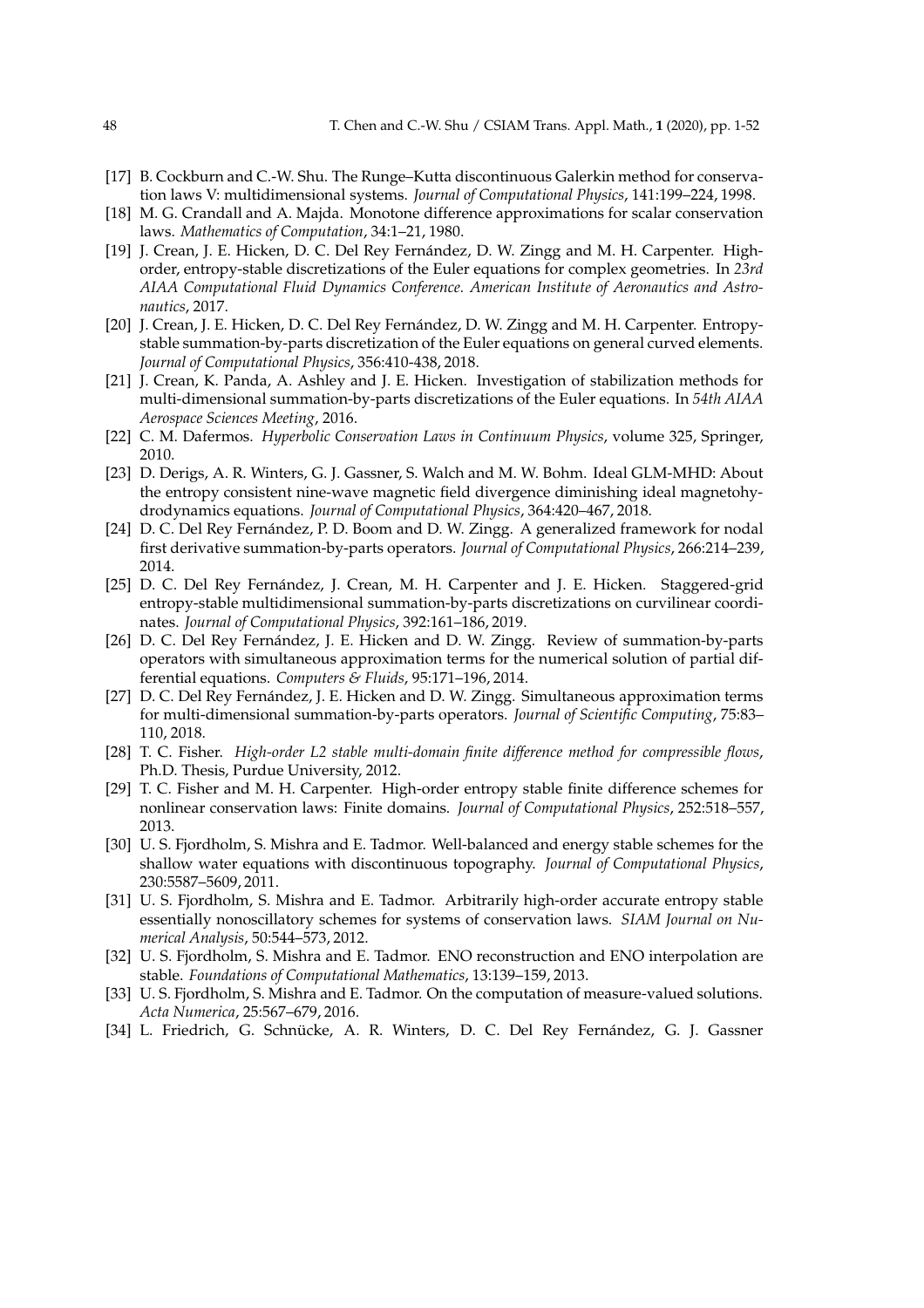and M. H. Carpenter. Entropy stable space–time discontinuous Galerkin schemes with summation-by-parts property for hyperbolic conservation laws. *Journal of Scientific Computing*, 80:175–222, 2018.

- [35] L. Friedrich, A. R. Winters, D. C. Del Rey Fernández, G. J. Gassner, M. Parsani and M. H. Carpenter. An entropy stable h/p non-conforming discontinuous Galerkin method with the summation-by-parts property. *Journal of Scientific Computing*, 77:689–725, 2018.
- [36] G. J. Gassner. A skew-symmetric discontinuous Galerkin spectral element discretization and its relation to SBP-SAT finite difference methods. *SIAM Journal on Scientific Computing*, 35:A1233–A1253, 2013.
- [37] G. J. Gassner, A. R. Winters, F. J. Hindenlang, and D. A. Kopriva. The BR1 scheme is stable for the compressible Navier–Stokes equations. *Journal of Scientific Computing*, 77:154–200, 2018.
- [38] G. J. Gassner, A. R. Winters and D. A. Kopriva. Split form nodal discontinuous Galerkin schemes with summation-by-parts property for the compressible Euler equations. *Journal of Computational Physics*, 327:39–66, 2016.
- [39] G. J. Gassner, A. R. Winters and D. A. Kopriva. A well balanced and entropy conservative discontinuous Galerkin spectral element method for the shallow water equations. *Applied Mathematics and Computation*, 272:291–308, 2016.
- [40] C. Geuzaine and J.-F. Remacle. Gmsh: A 3-D finite element mesh generator with built-in pre-and post-processing facilities. *International Journal for Numerical Methods in Engineering*, 79:1309–1331, 2009.
- [41] E. Godlewski and P.-A. Raviart. *Hyperbolic Systems of Conservation Laws*, Ellipses, 1991.
- [42] E. Godlewski and P.-A. Raviart. *Numerical Approximation of Hyperbolic Systems of Conservation Laws*, volume 118, Springer, 2013.
- [43] S. Gottlieb, C.-W. Shu and E. Tadmor. Strong stability-preserving high-order time discretization methods. *SIAM Review*, 43:89–112, 2001.
- [44] B. Gustafsson, H.-O. Kreiss, and J. Oliger. *Time Dependent Problems and Difference Methods*, volume 24, John Wiley & Sons, 1995.
- [45] A. Harten, B. Engquist, S. Osher and S. R. Chakravarthy. Uniformly high order accurate essentially non-oscillatory schemes, III. In *Upwind and High-resolution Schemes*, Springer, 1987, pp.218–290.
- [46] A. Harten, J. M. Hyman, P. D. Lax and B. Keyfitz. On finite-difference approximations and entropy conditions for shocks. *Communications on Pure and Applied Mathematics*, 29:297–322, 1976.
- [47] A. Harten, P. D. Lax and B. Van Leer. On upstream differencing and Godunov-type schemes for hyperbolic conservation laws. *SIAM Review*, 25:35–61, 1983.
- [48] J. S. Hesthaven, S. Gottlieb and D. Gottlieb. *Spectral Methods for Time-dependent Problems*, volume 21, Cambridge University Press, 2007.
- [49] J. S. Hesthaven and T. Warburton. *Nodal Discontinuous Galerkin Methods: Algorithms, Analysis, and Applications*, Springer, 2007.
- [50] J. E. Hicken. Entropy-stable, high-order discretizations using continuous summation-byparts operators. In *AIAA Aviation 2019 Forum*, 2019.
- [51] J. E. Hicken and J. Crean. A family of entropy-conservative flux functions for the Euler equations. *arXiv preprint*, arXiv:1807.03832, 2018.
- [52] J. E. Hicken, D. C. Del Rey Fernández and D. W. Zingg. Multidimensional summationby-parts operators: general theory and application to simplex elements. *SIAM Journal on Scientific Computing*, 38:A1935–A1958, 2016.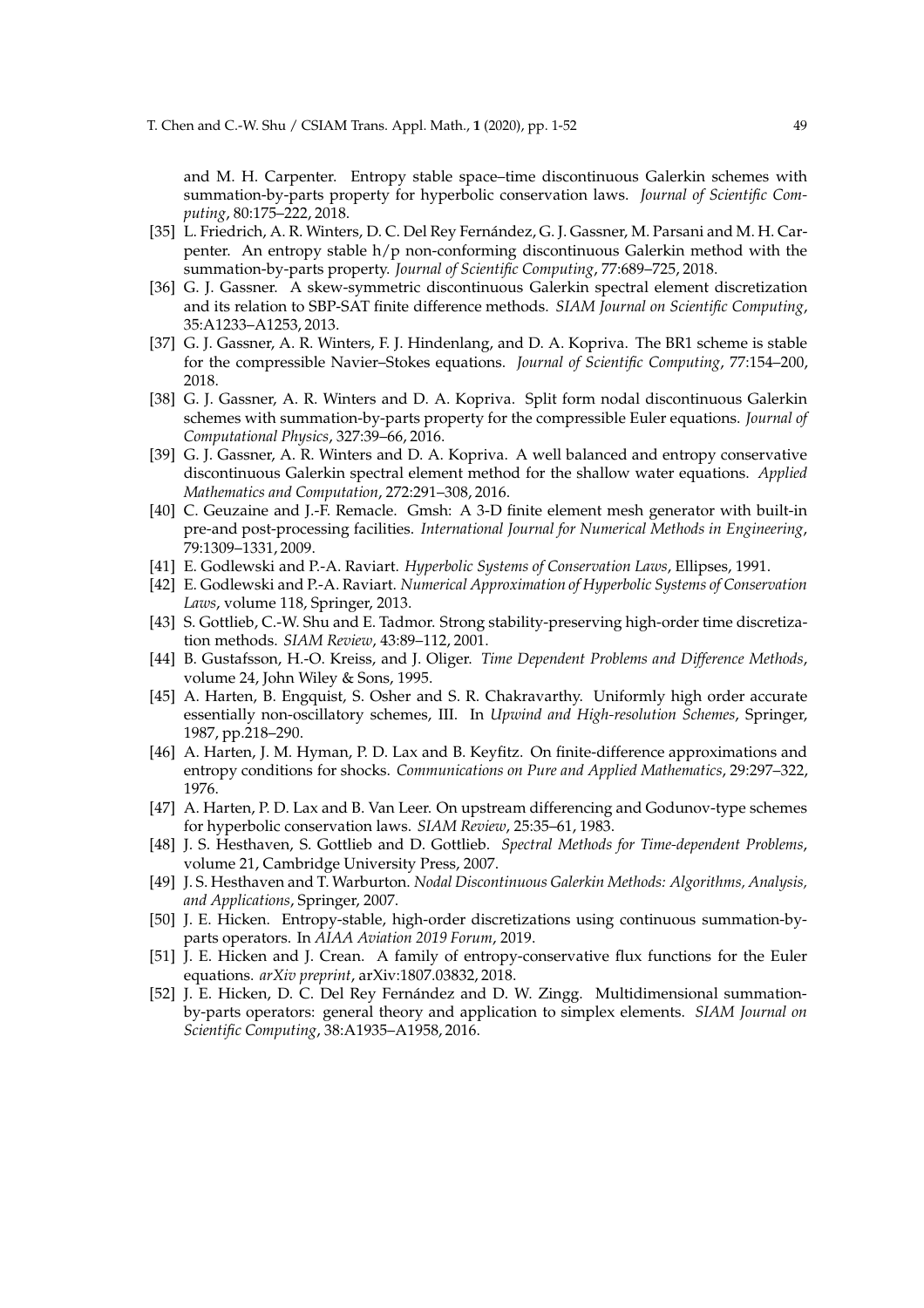- [53] A. Hiltebrand and S. Mishra. Entropy stable shock capturing space–time discontinuous Galerkin schemes for systems of conservation laws. *Numerische Mathematik*, 126:103–151, 2014.
- [54] S. Hou and X.-D. Liu. Solutions of multi-dimensional hyperbolic systems of conservation laws by square entropy condition satisfying discontinuous Galerkin method. *Journal of Scientific Computing*, 31:127–151, 2007.
- [55] J. Huang and C.-W. Shu. Error estimates to smooth solutions of semi-discrete discontinuous Galerkin methods with quadrature rules for scalar conservation laws. *Numerical Methods for Partial Differential Equations*, 33:467–488, 2017.
- [56] T. J. R. Hughes, L. P. Franca, and M. Mallet. A new finite element formulation for computational fluid dynamics: I. Symmetric forms of the compressible Euler and Navier–Stokes equations and the second law of thermodynamics. *Computer Methods in Applied Mechanics and Engineering*, 54:223–234, 1986.
- [57] F. Ismail and P. L. Roe. Affordable, entropy-consistent Euler flux functions II: Entropy production at shocks. *Journal of Computational Physics*, 228:5410–5436, 2009.
- [58] G.-S. Jiang and C.-W. Shu. On a cell entropy inequality for discontinuous Galerkin methods. *Mathematics of Computation*, 62:531–538, 1994.
- [59] D. A. Kopriva. Metric identities and the discontinuous spectral element method on curvilinear meshes. *Journal of Scientific Computing*, 26:301–327, 2006.
- [60] D. A. Kopriva and G. J. Gassner. On the quadrature and weak form choices in collocation type discontinuous Galerkin spectral element methods. *Journal of Scientific Computing*, 44:136–155, 2010.
- [61] P. G. Lefloch, J.-M. Mercier and C. Rohde. Fully discrete, entropy conservative schemes of arbitrary order. *SIAM Journal on Numerical Analysis*, 40:1968–1992, 2002.
- [62] Y. Liu, C.-W. Shu and M. Zhang. Entropy stable high order discontinuous Galerkin methods for ideal compressible MHD on structured meshes. *Journal of Computational Physics*, 354:163– 178, 2018.
- [63] C. Lozano. Entropy production by explicit Runge–Kutta schemes. *Journal of Scientific Computing*, 76:521–564, 2018.
- [64] P. Öffner, J. Glaubitz and H. Ranocha. Stability of correction procedure via reconstruction with summation-by-parts operators for Burgers' equation using a polynomial chaos approach. *ESAIM: M2AN*, 52:2215–2245, 2018.
- [65] S. Ortleb. A kinetic energy preserving DG scheme based on Gauss–Legendre points. *Journal of Scientific Computing*, 71:1135–1168, 2017.
- [66] S. Osher Riemann solvers, the entropy condition, and difference. *SIAM Journal on Numerical Analysis*, 21:217–235, 1984.
- [67] M. Parsani, M. H. Carpenter, T. C. Fisher and E. J. Nielsen. Entropy stable staggered grid discontinuous spectral collocation methods of any order for the compressible Navier–Stokes equations. *SIAM Journal on Scientific Computing*, 38:A3129–A3162, 2016.
- [68] J. Qiu and C.-W. Shu. Runge–Kutta discontinuous Galerkin method using WENO limiters. *SIAM Journal on Scientific Computing*, 26:907–929, 2005.
- [69] H. Ranocha. Shallow water equations: split-form, entropy stable, well-balanced, and positivity preserving numerical methods. *GEM-International Journal on Geomathematics*, 8:85–133, 2017.
- [70] H. Ranocha. *Generalised summation-by-parts operators and entropy stability of numerical methods for hyperbolic balance laws*, Ph.D. Thesis, Technische Universitt Braunschweig, 2018.
- [71] H. Ranocha, P. Öffner and T. Sonar. Extended skew-symmetric form for summation-by-parts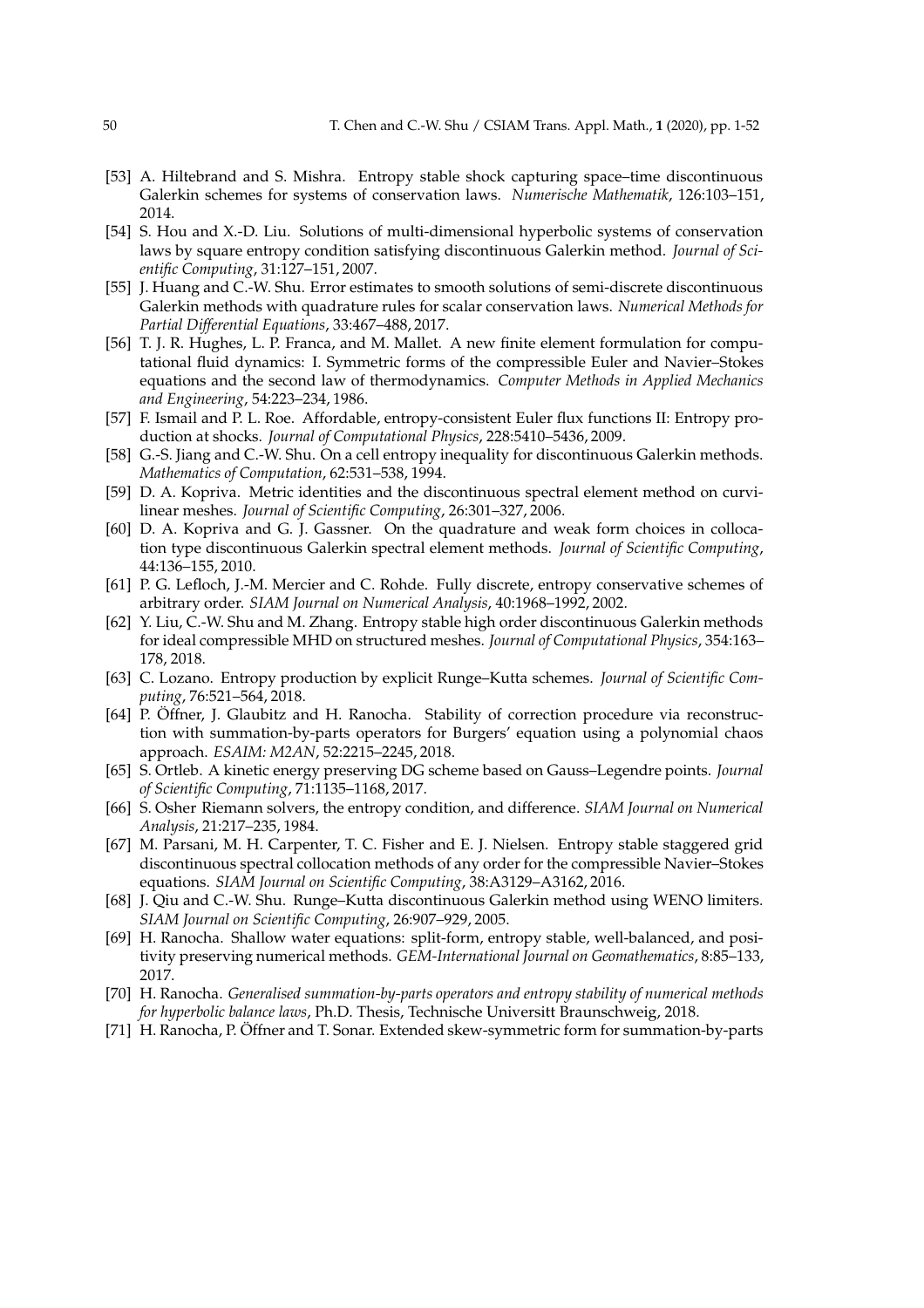operators and varying Jacobians. *Journal of Computational Physics*, 342:13–28, 2017.

- [72] H. Ranocha, M. Sayyari, L. Dalcin, M. Parsani and D. I. Ketcheson. Relaxation Runge-Kutta methods: fully-discrete explicit entropy-stable schemes for the Euler and Navier-Stokes equations. *SIAM Journal on Scientific Computing*, 42:A612–A638, 2020.
- [73] F. Renac. Entropy stable DGSEM for nonlinear hyperbolic systems in nonconservative form with application to two-phase flows. *Journal of Computational Physics*, 382:1–26, 2019.
- [74] G. Schnücke, N. Krais, T. Bolemann and G. J. Gassner. Entropy stable discontinuous Galerkin schemes on moving meshes for hyperbolic conservation laws. *Journal of Scientific Computing*, 82:69, 2020.
- [75] C.-W. Shu. TVB uniformly high-order schemes for conservation laws. *Mathematics of Computation*, 49:105–121, 1987.
- [76] C.-W. Shu and S. Osher. Efficient implementation of essentially non-oscillatory shockcapturing schemes. *Journal of Computational Physics*, 77:439–471, 1988.
- [77] Z. Sun, J. A. Carillo and C.-W. Shu. A discontinuous Galerkin method for nonlinear parabolic equations and gradient flow problems with interaction potentials. *Journal of Computational Physics*, 352:76–104, 2018.
- [78] Z. Sun, J. A. Carillo and C.-W. Shu. An entropy stable high-order discontinuous Galerkin method for cross-diffusion gradient flow systems. *Kinetic and Related Models*, 12:885–908, 2019.
- [79] Z. Sun and C.-W. Shu. Stability analysis and error estimates of Lax–Wendroff discontinuous Galerkin methods for linear conservation laws. *ESAIM: Mathematical Modelling and Numerical Analysis*, 51:1063–1087, 2017.
- [80] M. Svärd and J. Nordström. Review of summation-by-parts schemes for initial-boundaryvalue problems. *Journal of Scientific Computing*, 58:61–89, 2014.
- [81] E. Tadmor. The numerical viscosity of entropy stable schemes for systems of conservation laws. I. *Mathematics of Computation*, 49:91–103, 1987.
- [82] E. Tadmor. Entropy stability theory for difference approximations of nonlinear conservation laws and related time-dependent problems. *Acta Numerica*, 12:451–512, 2003.
- [83] N. Wintermeyer, A. R. Winters, G. J. Gassner and D. A. Kopriva. An entropy stable nodal discontinuous Galerkin method for the two dimensional shallow water equations on unstructured curvilinear meshes with discontinuous bathymetry. *Journal of Computational Physics*, 340:200–242, 2017.
- [84] N. Wintermeyer, A. R. Winters, G. J. Gassner and T. Warburton. An entropy stable discontinuous Galerkin method for the shallow water equations on curvilinear meshes with wet/dry fronts accelerated by GPUs. *Journal of Computational Physics*, 375:447–480, 2018.
- [85] A. R. Winters and G. J. Gassner. A comparison of two entropy stable discontinuous Galerkin spectral element approximations for the shallow water equations with non-constant topography. *Journal of Computational Physics*, 301:357–376, 2015.
- [86] D. Xiu. *Numerical Methods for Stochastic Computations: a Spectral Method Approach*, Princeton University Press, 2010.
- [87] M. Zakerzadeh and G. May. Entropy stable discontinuous Galerkin scheme for the compressible Navier-Stokes equations. In *55th AIAA Aerospace Sciences Meeting*, 2017, pp.0084.
- [88] L. Zhang, T. Cui and H. Liu. A set of symmetric quadrature rules on triangles and tetrahedra. *Journal of Computational Mathematics*, 27:89–96, 2009.
- [89] Q. Zhang and C.-W. Shu. Error estimates to smooth solutions of Runge–Kutta discontinuous Galerkin methods for scalar conservation laws. *SIAM Journal on Numerical Analysis*, 42:641– 666, 2004.